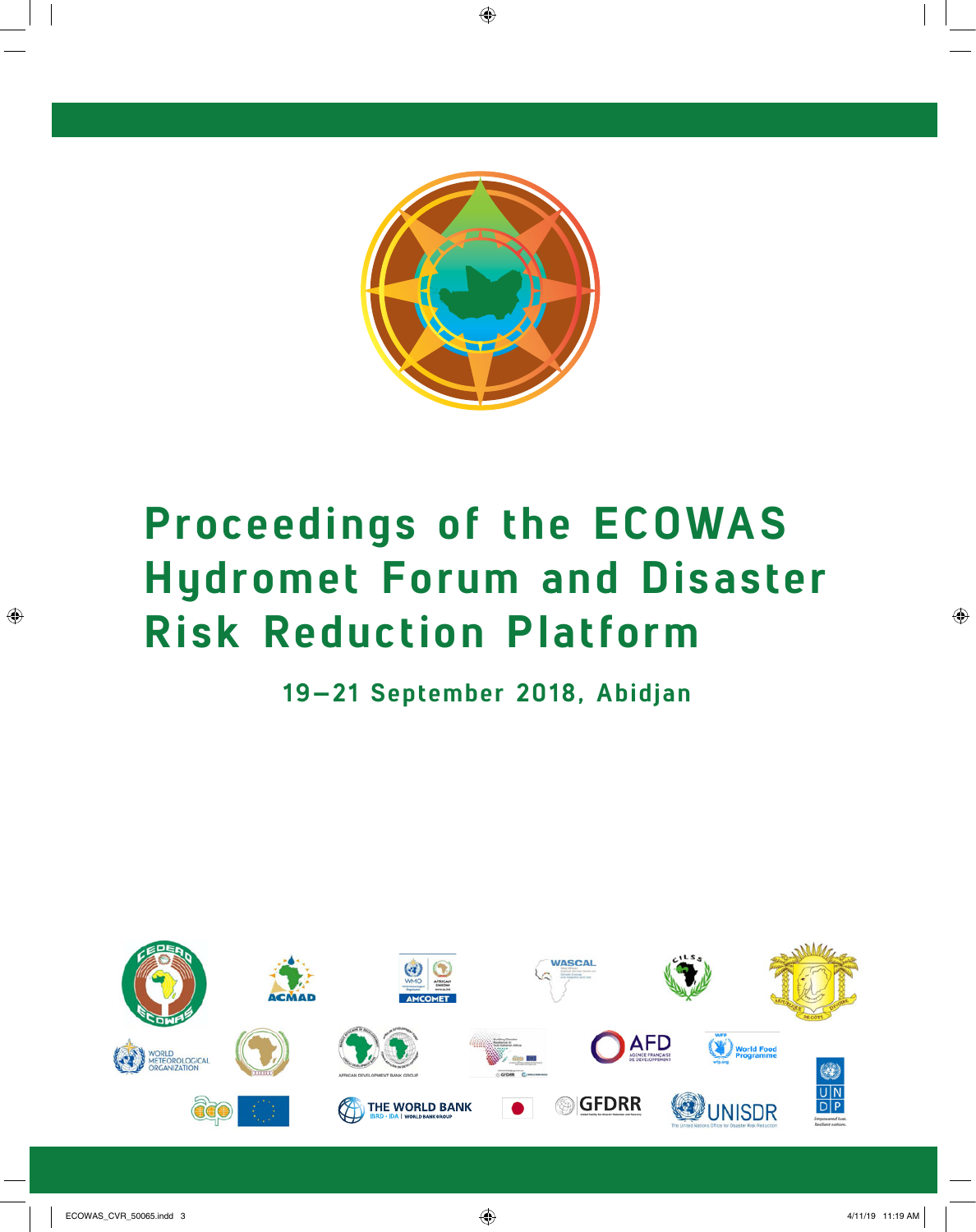

19-21 September 2018

# **Proceedings**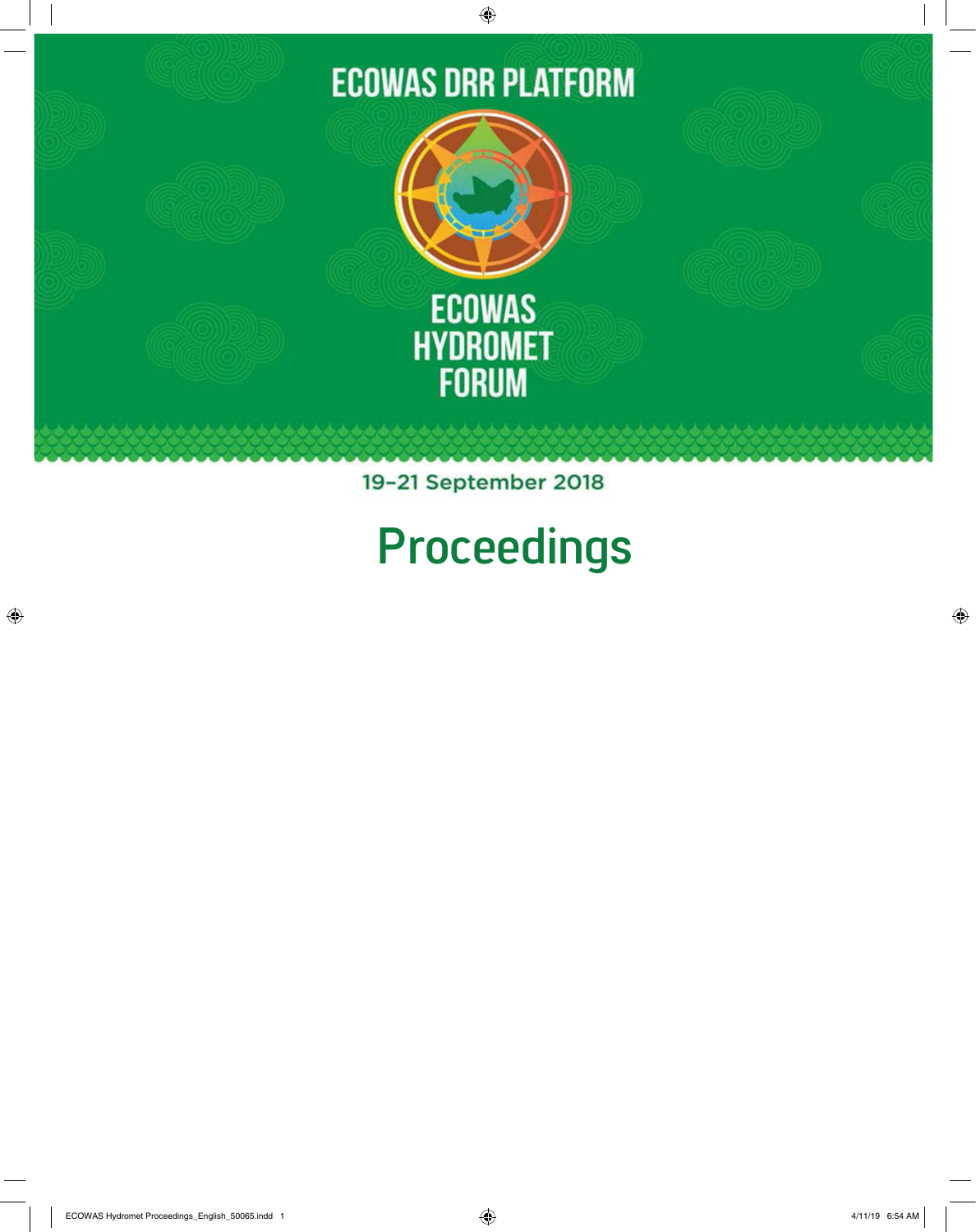Published by: **Economic Community of West African States (ECOWAS)**  Humanitarian and Social Affairs Directorate ECOWAS Commission 101 Yakubu Gowon Crescent Abuja, Nigeria October 2018

#### **Disclaimer**

The Proceedings of the ECOWAS Hydromet Forum and Disaster Risk Reduction (DRR) Platform is a publication of the ECOWAS Commission, with contributions from the Government of Côte d'Ivoire, World Meteorological Organization and AMCOMET, World Bank, African Development Bank, European Union, UNISDR, UNDP, WFP, AFD, WASCAL, ACMAD, CILSS, and African Union Commission ("contributing partners").

The ECOWAS Hydromet Forum and DRR Platform 2018 was, among others, supported by the Result Area 2 of the Building Disaster Resilience to Natural Hazards in Sub-Saharan African Regions, Countries and Communities Program, an initiative of the African, Caribbean and Pacific Group of States, financed by the European Union, and implemented by the World Bank/Global Facility for Disaster Reduction and Recovery (GFDRR).



The findings, conclusions, and recommendations expressed in the Proceedings of the ECOWAS Hydromet Forum and DRR Platform 2018 do not necessarily constitute the views or formal recommendations of contributing partners, nor do they reflect the views of the governing bodies on the part of the contributing partners or their member states. The contributing partners do not guarantee the accuracy of the data included in this work. The boundaries, colors, denominations, and other information shown on any map in this work do not imply any judgment on the part of the contributing partners concerning the legal status of any territory or the endorsement or acceptance of such boundaries.

#### **Rights and Permissions**

The material in this work is subject to copyright. This work may be reproduced, in whole or in part, for noncommercial purposes as long as full attribution to the work is given.

#### **Editing**

The proceedings of the ECOWAS Hydromet Forum and DRR Platform 2018 were compiled and edited by Adama Bamba, Zirra Banu, David Cheney, Carl Dingel, Alima Djuma, Gerald Fukuor, Malam Soumaila Ibrahim, Malan Ketcha Armand Kablan, Kouakou Valentin Koffi, Kouakou Kouadio, Bossombra Kouame, Thembi Kumapley, Jean Baptiste Migraine, Toure N'Datchoh, Salomon Mawenami Obahoundje, Prashant Singh, and Josephine Wilson.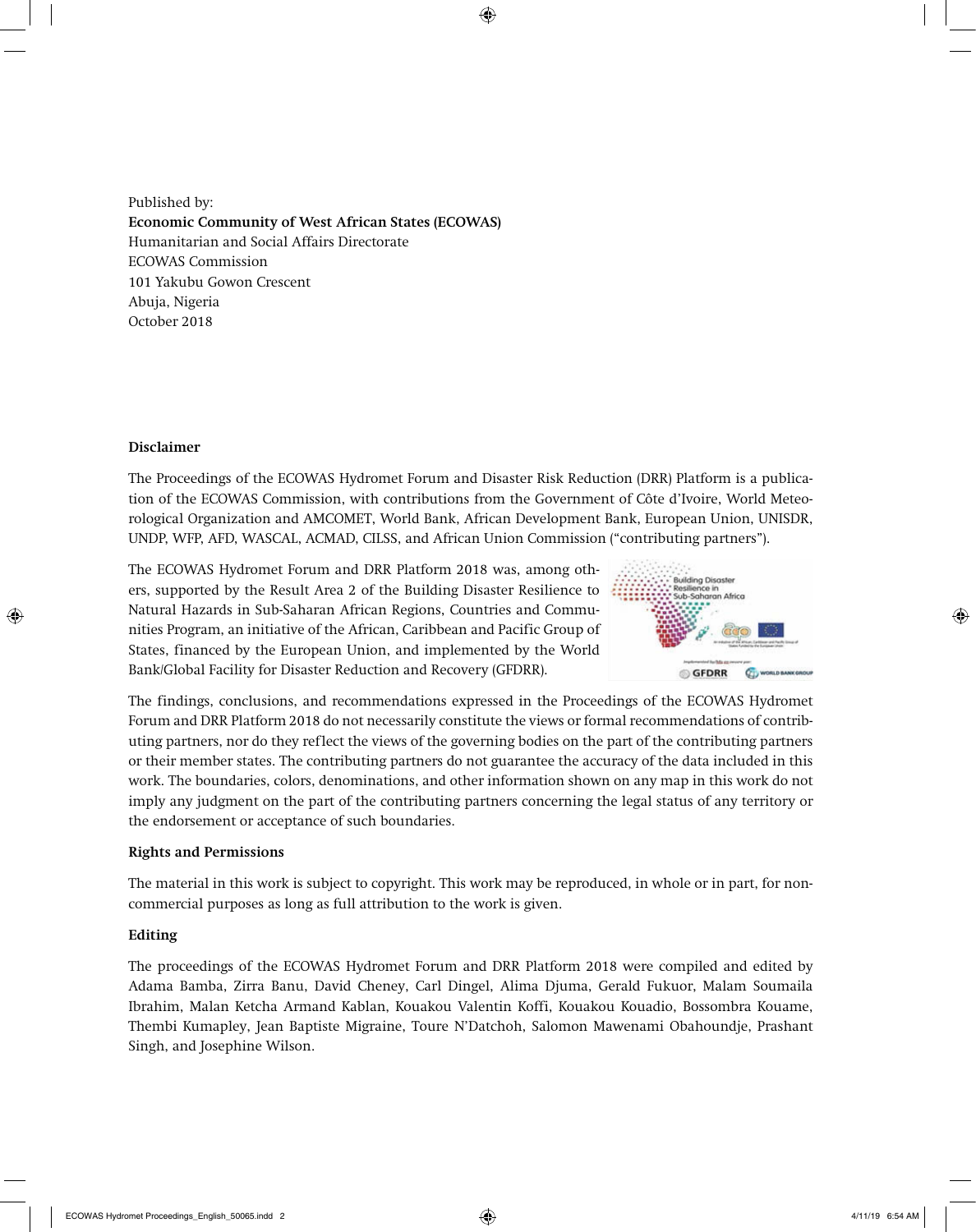# <span id="page-3-0"></span>**Foreword**

During the last three decades, over 75 percent of West Africa's population live in areas affected at least once in every two years by flood, dust/sandstorm, and drought. With ongoing trends of climate change and variability, hydrometeorological disasters are likely to occur frequently and more severely. Furthermore, most of the countries in the region have limited resources and capacity to invest in climate- and disaster-related services and with minimal fiscal space to fund relief and recovery efforts after a major disaster event.

Many West African countries do not yet have enough meteorological and hydrological capacity to collect, process, and disseminate climate information and early warning to vulnerable communities. This situation necessitates the clarion call for the modernization and improvement of hydrological and meteorological services in the respective member states. These challenges are further compounded by the absence of adequate and reliable real-time disaster- and climate-related data and information for risk-informed planning and decision making. To effectively address the challenges, there is the need to significantly improve and modernize meteorological, hydrological, and climate services to inform adaptation planning to help strengthen climate change and disaster resilience of communities and economies in the region.

In recent years, ECOWAS has played a pivotal role in mainstreaming regional initiatives on disaster risk reduction through various policies, strategies, and action plans, notable among which include: the ECOWAS: DRR Policy and Plan of Action 2015–2030, Environmental Policy, Agricultural Policy, Water Resources Policy, and Early Warning Strategy. In addition, ECOWAS adopted in 2017, the ECOWAS Meteorology Program to address the hydrometeorological capacity gaps in the subregion leading to substantial improvement in the timely and accurate delivery of climate-related services to end-users.

These policies, strategies, and action plans are aligned to the Africa Agenda 2063, the Sustainable Development Goals, and the Africa Program of Action for the Implementation of the Sendai Global Framework for DRR, the Global and National Frameworks for Climate Services, and the Paris Climate Change Agreement.

In consolidating its efforts at improving and modernizing hydrometeorological and DRR services during the past years, ECOWAS, with technical support from the World Bank and other key partners, convened the West Africa Hydromet Forum and DRR Subregional Platform from September 19–21, 2018, as part of the project dedicated to "Strengthening the Capacities of African Regional Economic Communities and the member states in Coordination, Planning and Policy Advisory Capacity for Disaster Risk Reduction" funded by the ACP-EU.

The forum witnessed key presentations and best practices from the private sector, academia, civil society, media, and other non-state stakeholders and river basin organizations. The outcomes of these engagements, in terms of shared vision and values, necessitates the full engagement of all relevant actors from diverse fields of expertise and backgrounds, and their full and active involvement toward the improvement and modernization of hydrometeorological and DRR services in West Africa.

The forum is a good initiative that will create a platform to strengthen and support the meteorological, hydrological, and disaster management services to contribute to the initiatives and programs in the region to improve adaptation to climate change and build the resilience of key economic and social sectors to enhance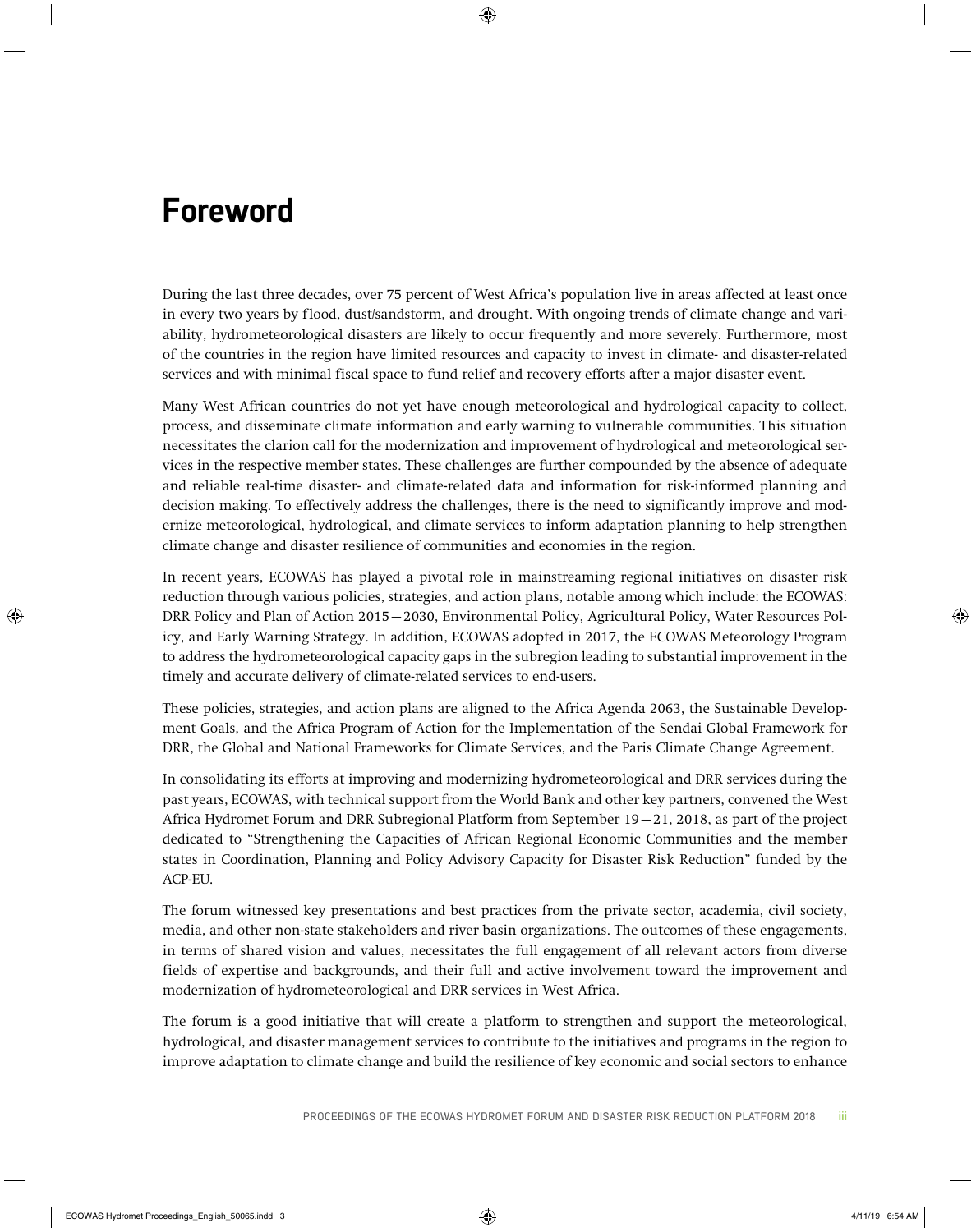

sustainable development and poverty reduction gains in West Africa. Thanks to all the partners and participants who contributed to the success of the forum.

ECOWAS reaffirms its collective commitment to support the delivery of climate services to the end-users of the different sectors in West Africa, taking into full account, national development imperatives and priorities.

S.F. Jagne

**Dr. Siga Fatima JAGNE Mr. Sékou SANGARE Commissioner, Social Affairs and Gender Commissioner, Agriculture, ECOWAS Commission Environment and Natural Resources** 

so socke ket

**ECOWAS Commission**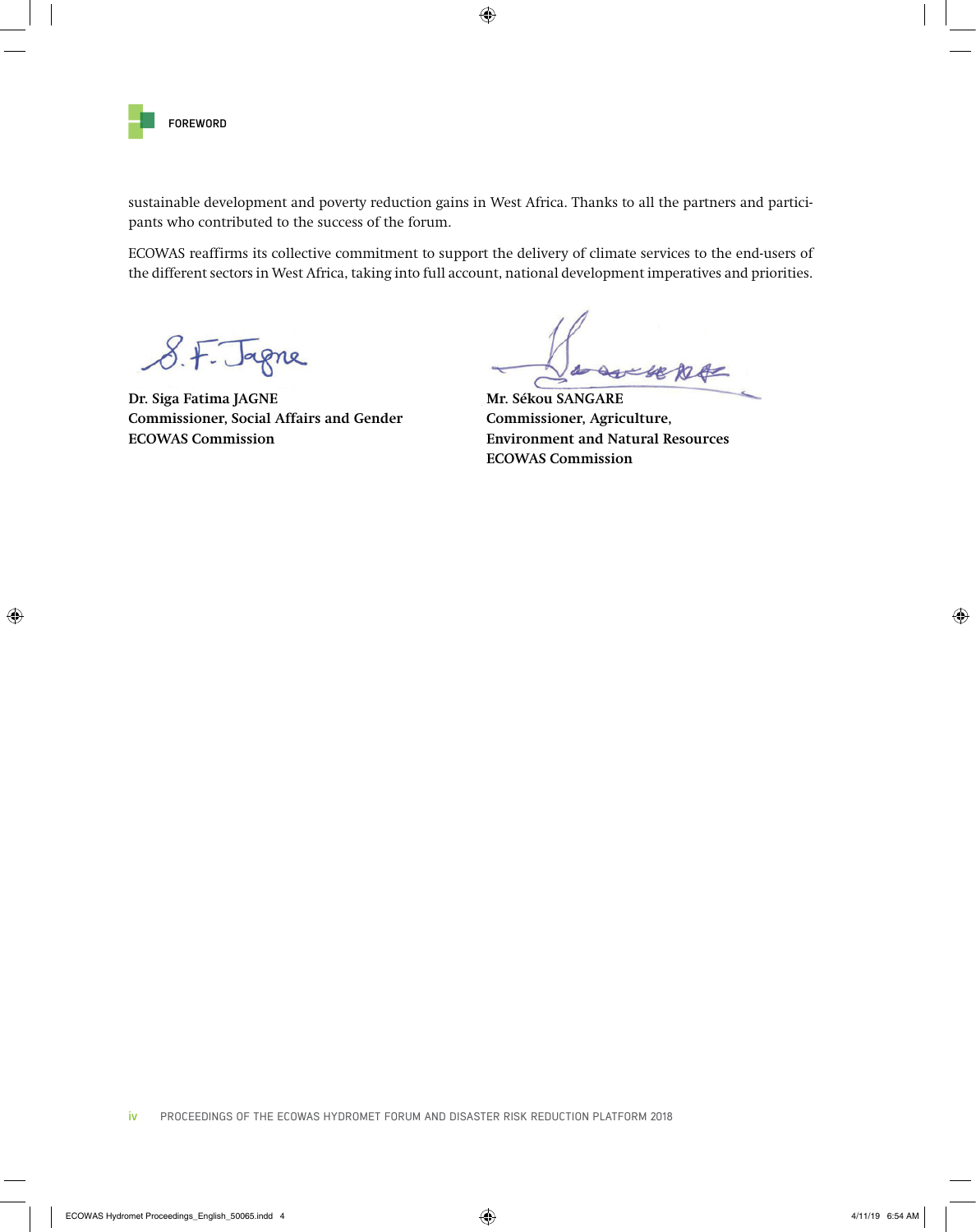# <span id="page-5-0"></span>**Abbreviations and Acronyms**

**ACMAD:** African Center for Meteorological Applications for Development

**ACP-EU:** The African Caribbean and Pacific group of nations-European Union

**AFD:** Agence Française de Developpement

**AfDB:** African Development Bank

**AGRHYMET:** AGRrometeorology, HYdrology, METeorology Center of CILSS

**AMCOW:** African Ministerial Council for Water

**AMCOMET:** African Ministerial Conference on Meteorology

**ASECNA:** Agence pour la sécurité de la navigation aérienne en Afrique et à Madagascar

**ARC:** African Risk Capacity

**AU:** African Union

**AWOS:** Automated Weather Observing System

**CILSS:** Permanent Interstate Committee for Drought Control in Sahel

**CoP:** Community of practice

**CREWS:** Climate Risk & Early Warning Systems Initiative

**DRF:** Disasters Recovering Framework

**DRM:** Disaster Risk Management

**DRR:** Disaster Risk Reduction

**DWD:** German meterological service (Deutscher Wetterdienst)

**ECOWAS:** Economic Community of West African States

**EU:** European Union

**EUMETSAT:** European Organisation for the Exploitation of Meteorological Satellites

**FANFAR:** Reinforced cooperation to provide operational flood forecasting and alerts in West Africa

**FEWS:** Flood early warning system

**GEF:** Global Environment Facility

**GFCS:** Global Framework for Climate Services

**GFDRR:** Global Facility for Disaster Reduction and Recovery

**GIS:** Geographic Information System

**GWE:** Global Weather Enterprise

**HRC:** Human Rights Campaign

**IFRC:** International Federation of Red Cross and Red Crescent Societies

**IRD:** Institut de Recherche pour le Developpement

**IRI:** International Research Institute for Climate and Society

**KNMI:** The Royal Netherlands Meteorological Institute

**LCBC:** Lake Chad Basin Commission

**LDAS:** Land data assimilation system

**LDC:** Least Developed Countries

**NFCS:** National Frameworks for Climate Services

**NGOs:** Nongovernmental organizations

**NMHS:** National Meteorological and Hydrological Services

**NWP:** Numerical weather prediction

**OMM/WMO:** World Meteorological Organization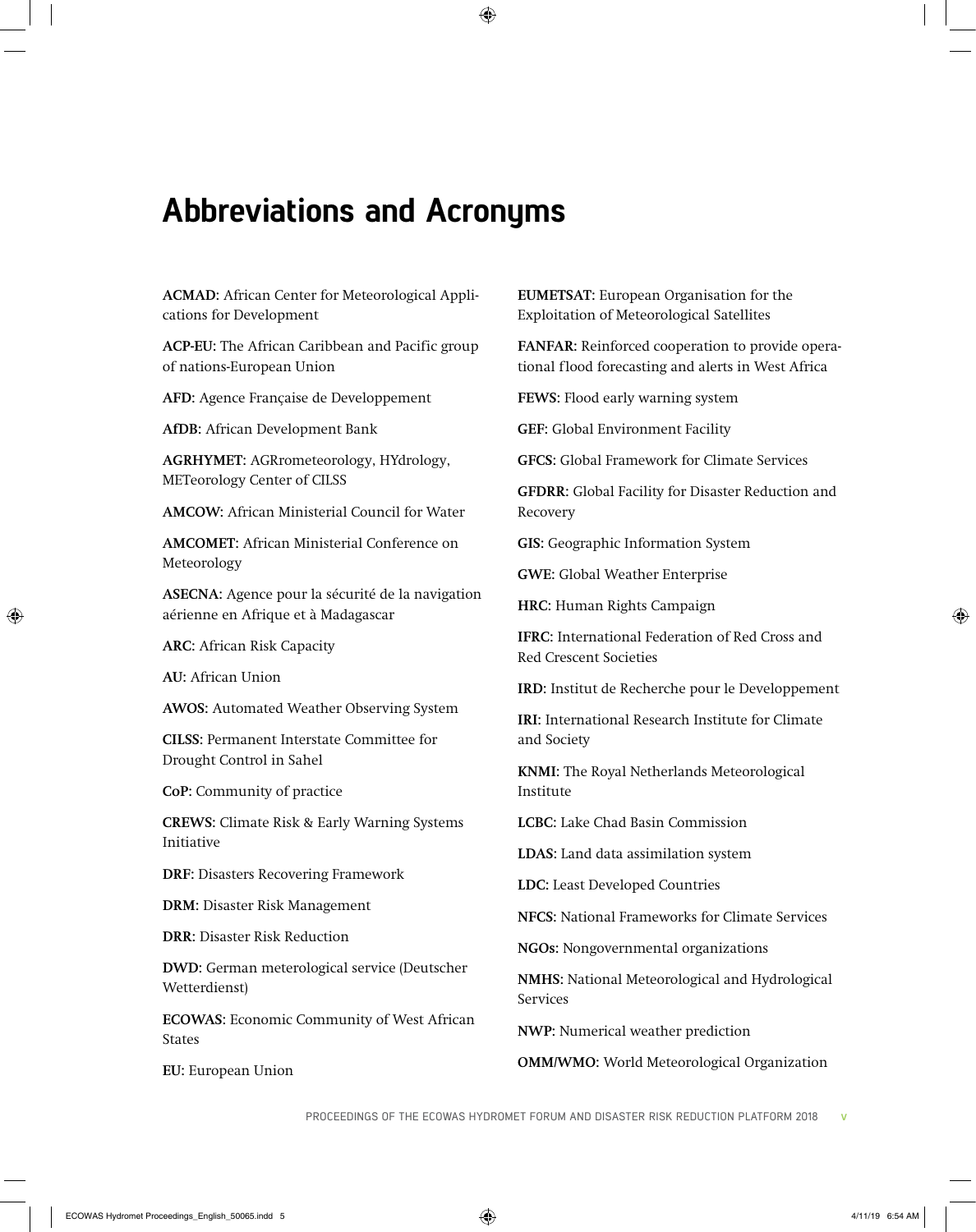

**OMVS:** Organisation pour la mise en valeur du fleuve Sénégal

**OTT:** Over-the-top

**PADRE:** Platform for Assessment Disaster Risk and Environment

**PDNA:** Post Disaster Needs Assessment

**PPCR:** Pilot Programme for Climate Resistence

**PRESASS:** PRÉvisions Saisonnières en Afrique de l'Ouest

**POA:** Plan of Action

**PPPs:** Public-private partnerships

**RCCs:** Regional Climate Centers

**REC:** Regional Economic Communities

**ROPPA:** Network of Farmers Organizations and Agricultural Producers of West Africa

**SFM:** Sustainable Forest Management

**SODEXAM:** Société D'exploitation de Développement Aéroportuaire Aéronautique Météo

**SWFDP:** Severe Weather Forecasting Demonstration Project

**TAHMO:** Trans African Hydro Meteorological Observatory

**TAMSAT:** Tropical Application of Meteorology Using Satellite Data and Ground-Based Observations

**UFHB:** University Felix Houphouet Boigny

**UNDP:** United Nations Development Programme

**UNISDR:** United Nations International Strategy for Disaster Reduction

**UNITAR:** United Nations Institute for Training and Research

**WACE:** West African Climate Extremes Database

**WA-SWFDP:** Severe Weather Forecasting Demonstration Project

**WA-FFGS:** West Africa Flash Flood Guidance System

**WASCAL:** West African Science Service Center on Climate Change and Adapted Land Use

**WB:** World Bank

**WFP:** World Food Programme

**WHYCOS:** World Hydrological Cycle Observing System

**WMO:** World Meteorological Organization

**WMO hydrohub:** Global Hydrometry Support Facility of WMO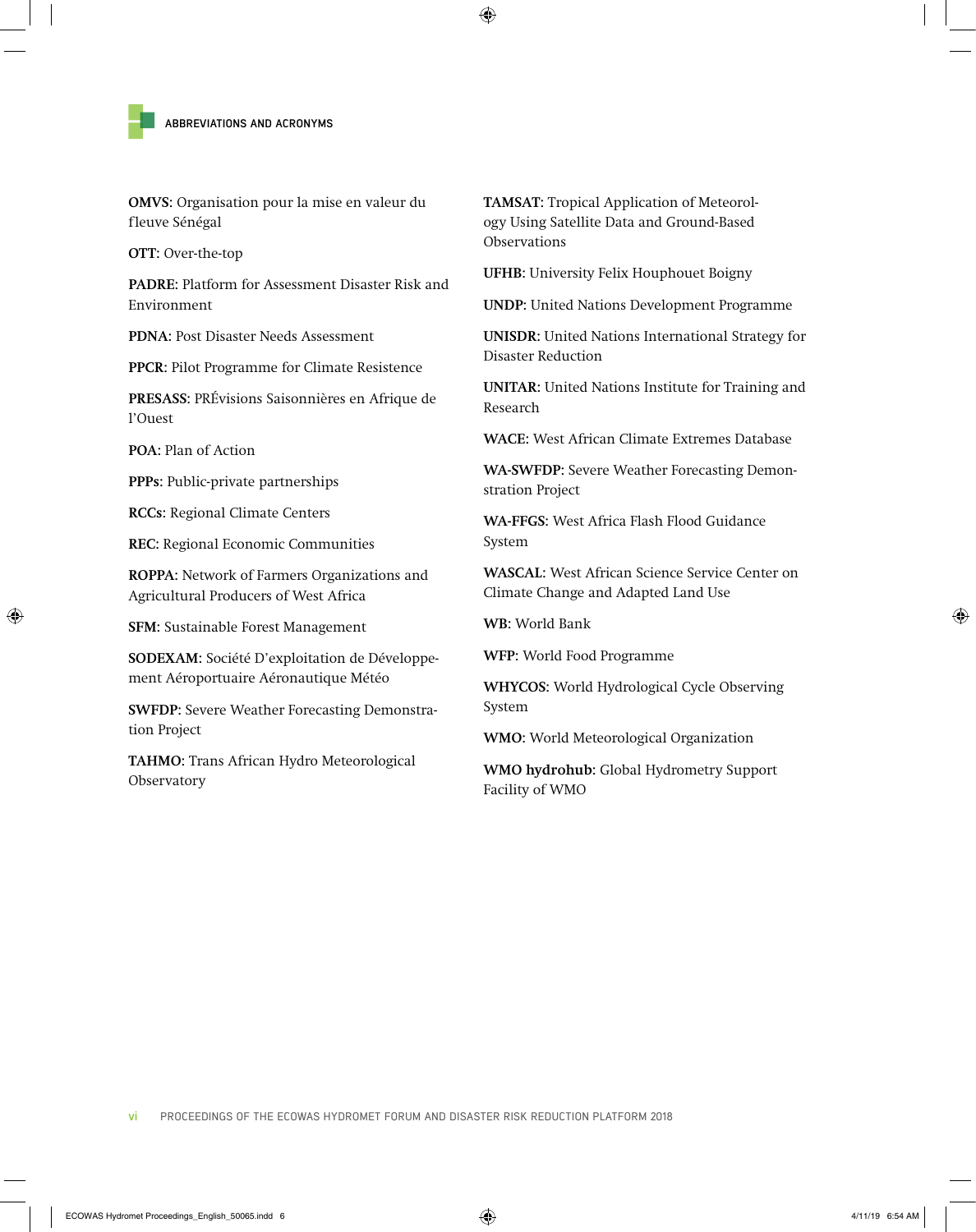# **Table of Contents**

| Foreword<br><b>Abbreviations and Acronyms</b><br><b>Executive Summary</b><br>Communiqué                                                                                                                                                              |                              |  |
|------------------------------------------------------------------------------------------------------------------------------------------------------------------------------------------------------------------------------------------------------|------------------------------|--|
| <b>Chapter 1: Introduction</b>                                                                                                                                                                                                                       | $\mathbf{1}$                 |  |
| 1.1 Objectives<br>1.2 Participants                                                                                                                                                                                                                   | $\overline{\mathbf{c}}$<br>3 |  |
| Chapter 2: Forum Agenda                                                                                                                                                                                                                              | 5                            |  |
| <b>Chapter 3: Session Proceedings</b>                                                                                                                                                                                                                | 9                            |  |
| 3.1 Plenary Sessions<br>3.1.1 Status of Weather and DRM Services in West Africa<br>3.1.2 Toward a Closer Integration of Policies, Strategies, and Institutions in Support                                                                            | 9<br>9                       |  |
| of Effective Early Warning in West Africa                                                                                                                                                                                                            | 11                           |  |
| 3.1.3 Financing Weather, Climate, Water, and Early Warning Services in West Africa                                                                                                                                                                   | 13                           |  |
| 3.1.4 Strengthening Regional Initiatives, Projects, and Programs<br>3.1.5 Harnessing Partnerships and the Private Sector                                                                                                                             | 14<br>15                     |  |
| 3.2 Community of Practice                                                                                                                                                                                                                            | 17                           |  |
| 3.2.1 Developing a "Climate Risk Early Warning" Community of Practice<br>3.2.2 Mapping and Strengthening the Academic, Research, and Training Networks                                                                                               | 17                           |  |
| for Hydromet Services and DRR                                                                                                                                                                                                                        | 19                           |  |
| 3.3 Policy Dialogue, Knowledge, and Learning                                                                                                                                                                                                         | 21                           |  |
| 3.3.1 Policy Dialogue: Challenges and Opportunities for Improving Hydrological Services<br>3.3.2 Global Framework for Climate Services: Investing in National Frameworks                                                                             | 21                           |  |
| for Climate Services (NFCS) to Support Climate Services Development and Delivery<br>to End-Users                                                                                                                                                     | 22                           |  |
| 3.3.3 Sharing Best Practices for Community-Driven, Gender, and Youth-Inclusive                                                                                                                                                                       |                              |  |
| Weather, Climate, Water, and DRR Services                                                                                                                                                                                                            | 24                           |  |
| 3.3.4 Agriculture and Food Security Applications                                                                                                                                                                                                     | 26                           |  |
| 3.4 Project Sessions                                                                                                                                                                                                                                 | 28                           |  |
| 3.4.1 Elements of the West Africa CREWS Project: Climate Databases, Agrometeorology,<br>Severe Weather Forecasting, Early Warning Procedures, Flash Floods, User Interfaces<br>3.4.2 Toward Establishing a West Africa-Wide Flood Forecasting System | 28<br>30                     |  |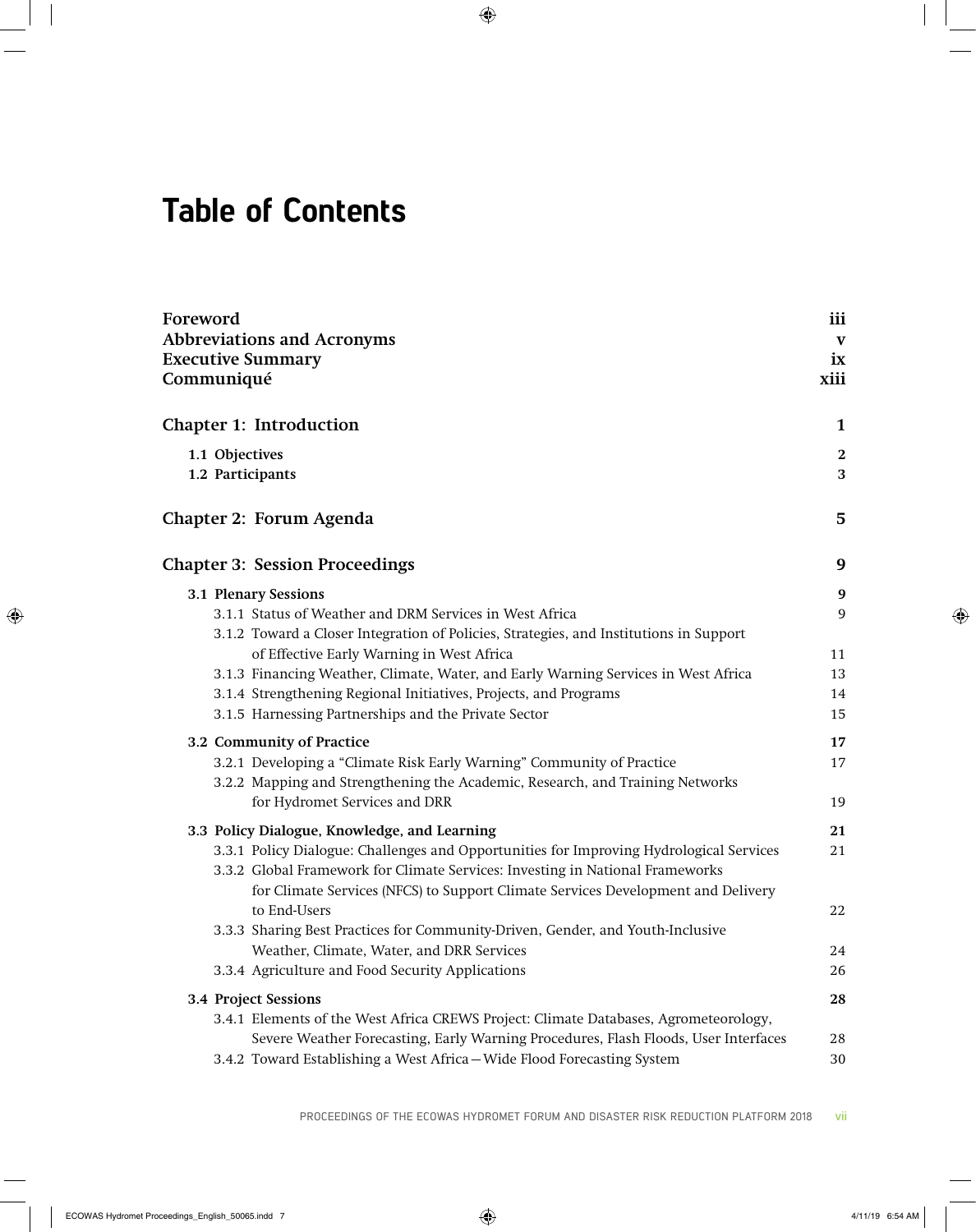

| 3.5 DRR Subregional Platform                                                                                                                          | 31 |
|-------------------------------------------------------------------------------------------------------------------------------------------------------|----|
| 3.5.1 Introduction to Risk Financing for West Africa                                                                                                  | 33 |
| 3.5.2 Sendai Framework Monitoring and Implementation                                                                                                  | 34 |
| 3.5.3 Planning and Managing Recovery at the Regional Level                                                                                            | 35 |
| Chapter 4: High-Level Session on Way Forward (jointly with AMCOMET):<br>Toward Sustainable Financing for Hydromet, Early Warning,<br>and DRR Services | 37 |
| <b>Chapter 5: Communications and Media Coverage</b>                                                                                                   | 39 |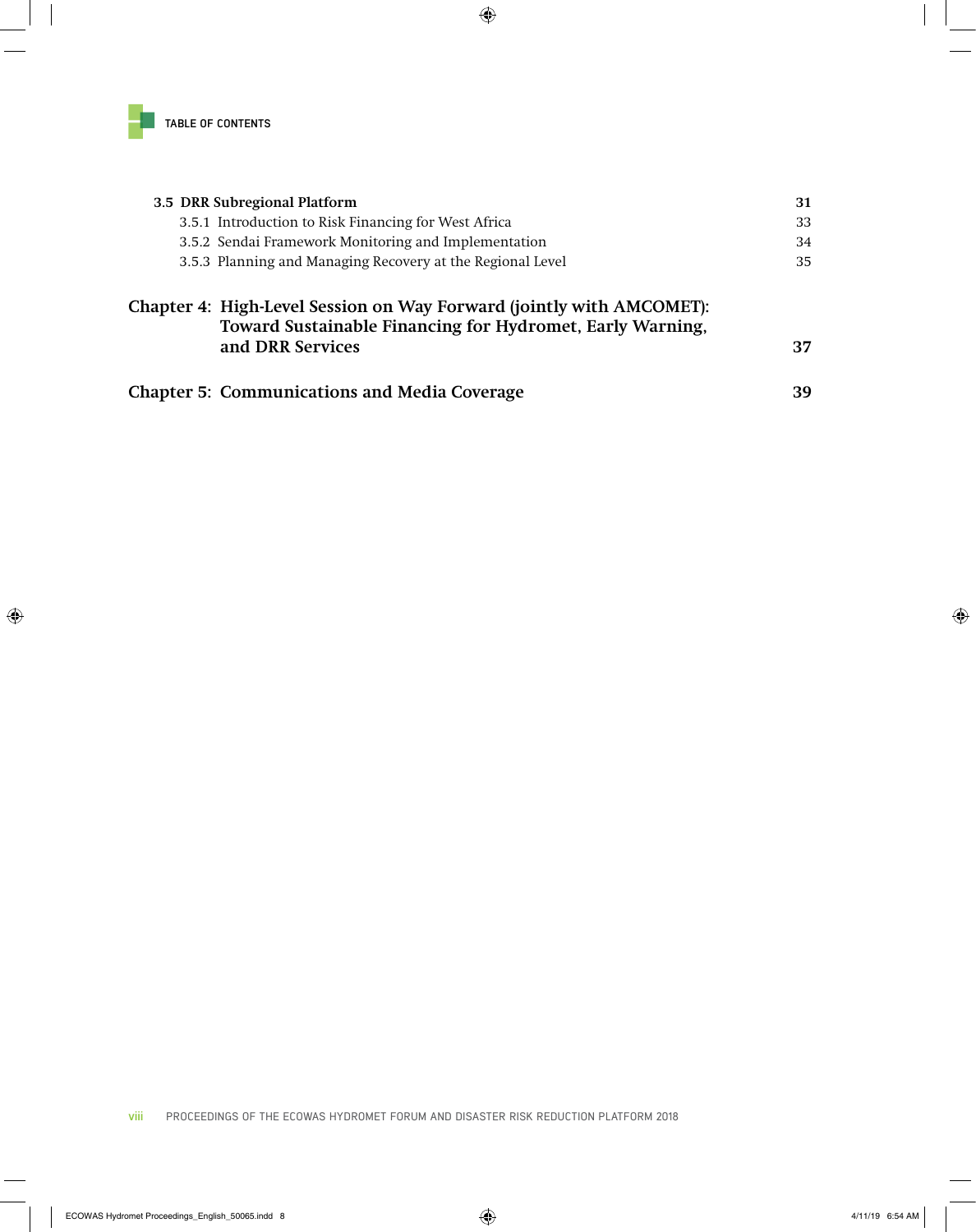# <span id="page-9-0"></span>**Executive Summary**

The **ECOWAS Hydromet Forum and Disaster Risk Reduction (DRR) Platform** gathered some 225 participants—representatives from West African governments, academic institutions, regional, and river basin organizations. as well as global institutions such as UN agencies, development banks and bilateral partners, technical institutions, civil society, academia, the private sector, and user groups—during 19–21 September 2018 in Abidjan, Côte d'Ivoire. The purpose was to deliberate and set priorities on how weather, water, climate information, and disaster risk management strategies and services can be strengthened and their service delivery improved to achieve sustainable development and reduce disaster and climate risk in the region.

The forum was convened and organized under the leadership of the Economic Community of West African States (ECOWAS) in partnership with the Republic of Côte d'Ivoire and the World Bank and with support and technical contributions from AMCOMET,<sup>1</sup> WMO,<sup>2</sup> CREWS,<sup>3</sup> EUMETSAT,<sup>4</sup> UNISDR,<sup>5</sup> CILSS,6 WASCAL,7 GFDRR,8 African Development Bank, and French Development Agency. The forum was organized in close coordination with the AMCOMET Bureau and technical meetings, the EUMETSAT user forum, and the ECOWAS subregional platform for disaster risk reduction. The ECOWAS Hydromet Forum and DRR Platform was

1 African Ministerial Conference on Meteorology

2World Meteorological Organization

8Global Facility for Disaster Reduction and Recovery

supported by the ACP-EU<sup>9</sup> Program for Strengthening Disaster Resilience in Sub-Saharan Africa.

The objectives of the ECOWAS Hydromet Forum and DRR Platform were to:

- 1. underscore regional leadership for strengthening weather, water, and climate services in their global public good function for climate risk management, climate adaptation, and disaster risk management;
- 2. serve as a platform for exchanging knowledge, information, and ideas—and assessing progress in modernizing the hydromet services in the region;
- 3. become a listening post for development partners on the needs of sectors and user groups to customize programs and investments and discuss concrete regional and national initiatives and programs to support these needs;
- 4. convene a platform for governments, regional organizations, donors, the private sector, civil society, academia, technical communities, and youth and gender groups to discuss and design the future course of hydromet service modernization and strengthening disaster risk management in West Africa; and
- 5. connect academia and global and regional initiatives in support of weather, water, and climate.

#### **Program**

The ECOWAS Hydromet Forum and DRR Platform brought together representatives from ministries and government entities responsible for meteorology, hydrology, disaster risk management and finance, academia, civil society (including youth and gender groups), and the private sector. It

<sup>&</sup>lt;sup>3</sup>Climate Risk and Early Warning Systems

<sup>4</sup>European Organization for the Exploitation of Meteorological **Satellites** 

<sup>5</sup>United Nations International Strategy for Disaster Reduction 6Permanent Interstate Committee for Drought Control in Sahel 7West African Science Service Center on Climate Change and Adapted Land Use

<sup>9</sup>African Caribbean and Pacific group of nations and the European Union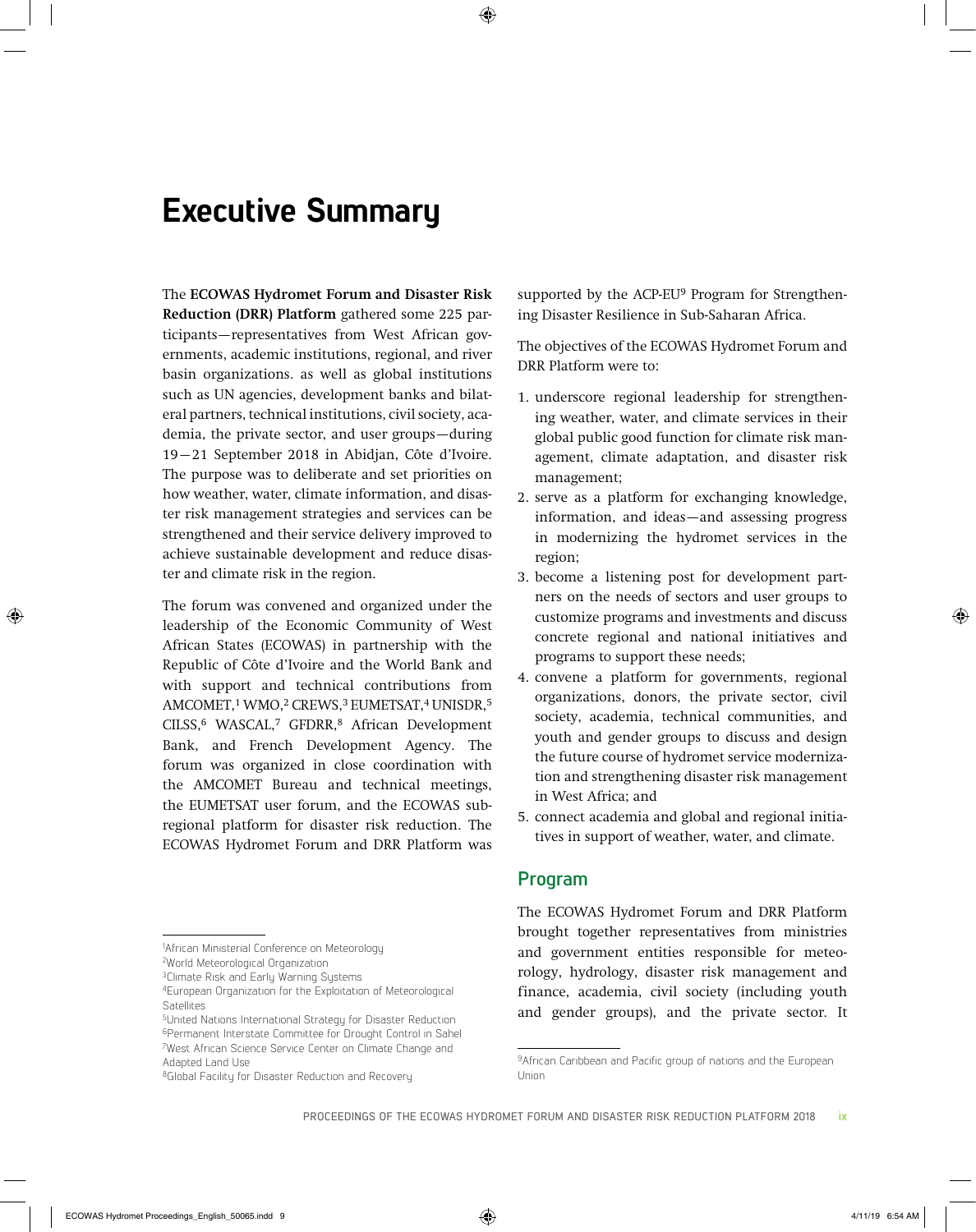was cohosted by the Minister of Transport of Côte d'Ivoire and the ECOWAS Commissioners for Social Affairs and Gender, as well as by the ECOWAS Commissioner for Agriculture, Environment and Water Resources and the heads of the European Union (EU) delegation and the World Bank office in Côte d'Ivoire.

The forum began with a plenary, in which participants discussed the status and challenges of hydromet and disaster risk management in the region. Participants discussed ways to strengthen collaboration among regional institutions and how to finance hydromet and early warning services.

The second day consisted of a series of technical discussions and knowledge-sharing and learning events on such issues as early warnings for floods in the region; meteorological applications to food security; global frameworks for climate services; sharing best practices for community-driven campaigns, for gender and youth-inclusive weather, water, and disaster risk management services. Other topics included linking the academic network to weather, water, and early warning practice; disaster risk finance and recovery planning; and several project-specific and project-related sessions.

On the third day, the AMCOMET Bureau meeting and the forum/platform plenary ran simultaneously and synergistically, focusing on possible solutions, innovations, and private sector engagement. The high-level discussions were conducted jointly with a session on closer collaboration among institutions in the region, notably ECOWAS and CILSS/AGRHYMET, which is on its way to becoming the regional climate center for West Africa and the Sahel.

At the high-level closing plenary, organized jointly with AMCOMET, the conference communiqué was presented and adopted, and the Secretary General of WMO offered closing remarks.

# **Key Findings and Messages**

The main messages of the ECOWAS Hydromet Forum and Regional DRR Platform ("forum") were presented at the summary plenary in the Communiqué.

- 1. Weather, water, and climate, and early warning services are critical for sectors that drive the region's economies and directly support:
	- climate-smart agriculture and food security;
	- water resources for irrigation, hydropower, renewable energy, and water supply;
	- better planning for health services;
	- better access to safe air, marine, and road transport;
	- reducing the socioeconomic impacts of floods, drought, and other natural hazards; and
	- strengthening effective decision making on weather, water, and climate risks.
- 2. The combined efforts of national governments and regional institutions—including ECOWAS, CILSS, and river basin organizations, as well as technical and financial partners—are required to strengthen and modernize these services and overcome critical capacity gaps. Forum participants discussed in various technical sessions how projects and initiatives such as CREWS West Africa, FANFAR (reinforced cooperation to provide operational flood forecasting and alerts in West Africa), Strengthening DRR Policy, Planning and Coordination Capacity of ECOWAS, and ECOWAS Hydromet Initiative, as well as the Africa Hydromet Program can help fill the gap and benefit from synergies among different initiatives to contribute to effective early warning.
- 3. Forum members acknowledged regional achievements of recent years. Specifically, ECOWAS has played a stronger role in integrating regional initiatives on disaster risk reduction through its: DRR policy and DRR Plan of Action 2015–2030, its Environmental Policy, Agricultural Policy, Water Resources Policy, Early Warning Strategy, and Hydromet Program. It has also, building on the Africa Agenda 2063, integrated the Sustainable Development Goals, Africa Program of Action for the Implementation of the Sendai Framework for Disaster Risk Reduction, and Paris Agreement commitments.
- 4. Forum participants noted that ECOWAS should play a leading role in developing a policy framework for weather, water, climate, and disaster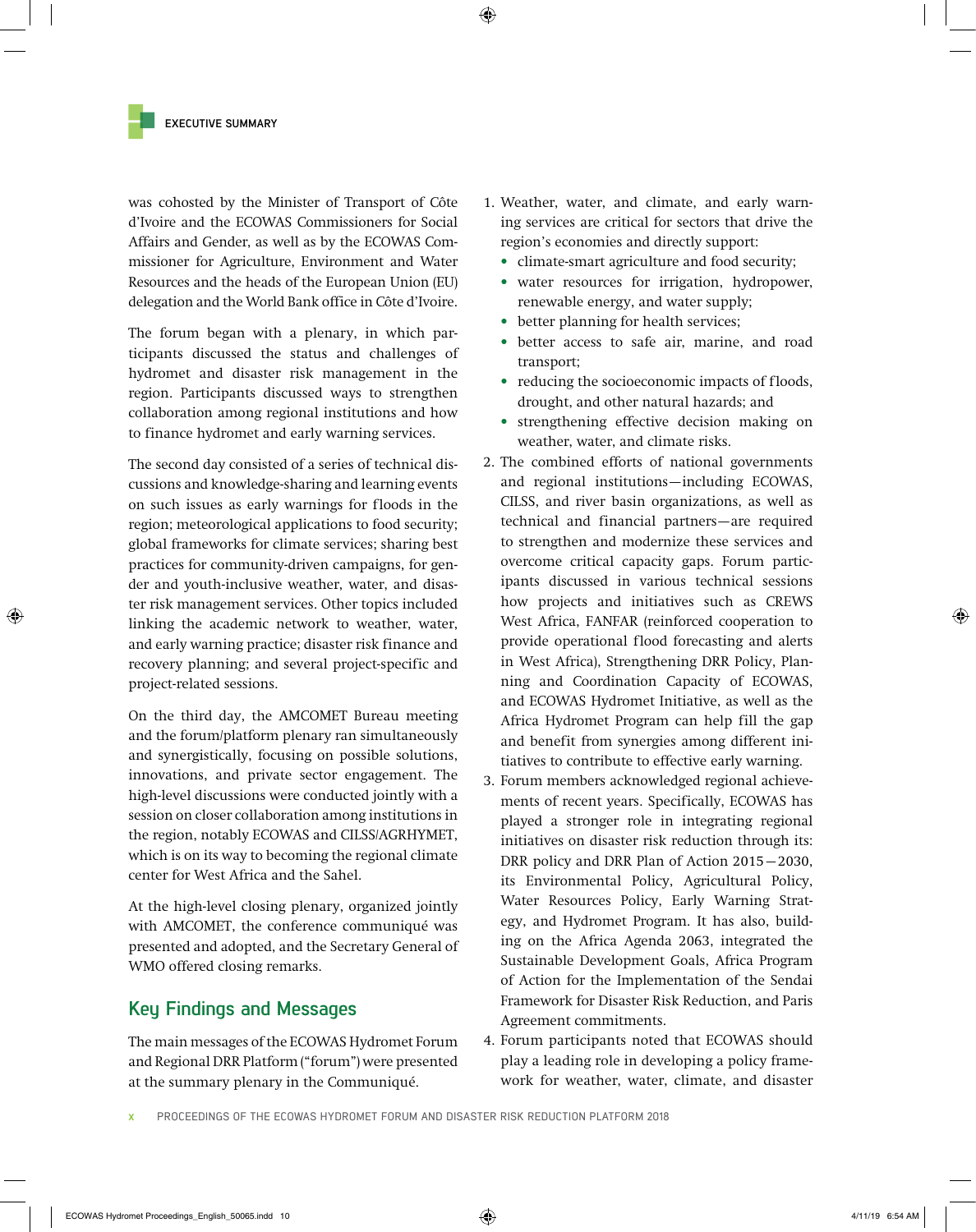risk management services, and ensure closer coordination—as well as horizontal and vertical integration of policies and institutions in the region. This would include the establishment of CILSS/AGRHYMET as a regional climate center for West Africa and the Sahel.

- 5. The forum acknowledged the continued need for adequate investments in modernizing and integrating hydromet systems. Programs and partnership initiatives, such as the Africa Hydromet Program (a partnership of the World Bank, WMO, AfDB, and other organizations) was highlighted. The idea of establishing an adequate ECOWAS hydromet initiative was acknowledged.
- 6. Forum members recognized that private sector, academic, civil society, media, and other nonstate stakeholders have a key role in strengthening regional and national hydromet, early warning, and disaster risk management services. The forum provided a platform for discussing best practices for community-based, gender and youth, inclusive weather, water, climate, and disaster risk management services in West Africa

and acknowledged the joint statement of the civil society organizations. A number of private sector initiatives supporting hydromet and early warning services were presented, including Rain Cell, a joint initiative of Orange Mali, Institute of Research for Development (IRD), and the national meteorological service of Mali.

- 7. Participants appreciated the strong presence of the research and academic network and partners from across West Africa (including the WASCAL network) and called for a stronger science-policy interface and coordination to make the applied research as relevant as possible for ECOWAS and Member States. The forum called for professionalizing capacity-building efforts on DRR and promoting the exchange of information among researchers in the region.
- 8. Participants called for technical support to develop adequate risk financing strategies and a strategy for recovery planning and support for monitoring the global Sendai Framework for DRR in the region.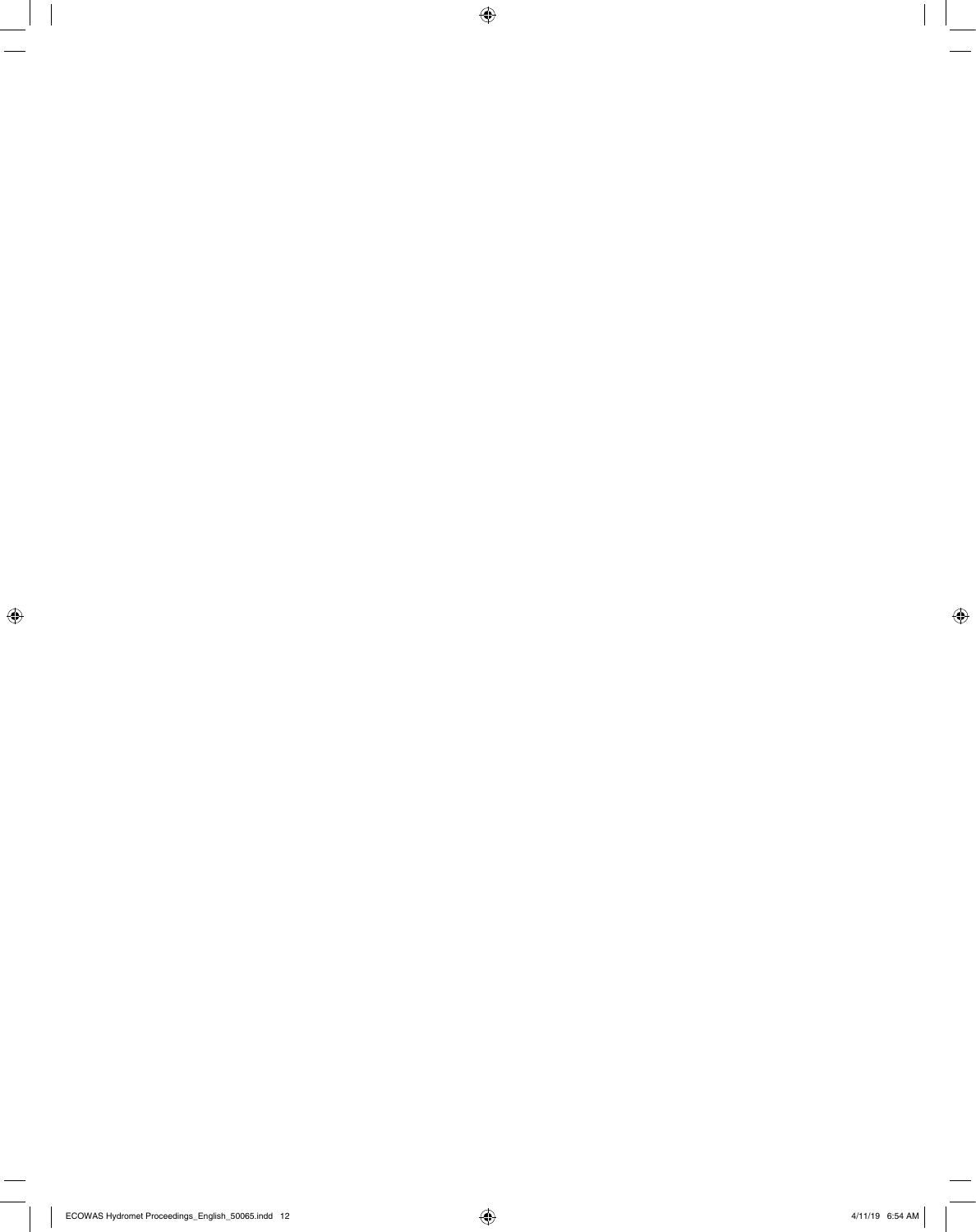# <span id="page-13-0"></span>**Communiqué**

# **Abidjan, Côte d'Ivoire 21 September 2018**

**We,** representatives of ECOWAS Member State institutions, Members of the Bureau of AMCOMET and other stakeholders in building disaster and climate resilience; representing the Meteorology, Hydrology and Disaster Risk Management practices in West Africa, delegates at the ECOWAS Hydromet Forum and DRR Subregional Platform, convened from 19 to 21 September 2018 in Abidjan by ECOWAS and the Government of Côte d'Ivoire with the support of development partners.

**Appreciate** the hospitality and warm welcome accorded to the conference delegates by the government and the people of the Republic of Côte d'Ivoire and commend them for their commitment to disaster risk reduction.

**Recognize** that 70 percent of disasters in the ECOWAS region are caused by severe weather and climate events; that hydromet (weather, water, and climate) services are transboundary and multidisciplinary; that there is increasing demand for customized weather, water, and climate services to build resilience in communities and economies and provide effective early warning for the ECOWAS region.

**Are convinced** that modernizing every aspect of the entire value chain of hydromet systems and services with advanced numerical weather prediction techniques will bring innovation to the ECOWAS region to better respond to end-user needs; **further noting** that targeted capacity building for national meteorological and hydrological services through an end-user-oriented approach focused on service delivery and the lastmile connectivity is central to the provision of weather, water, and climate services for sustainable development and climate resilience.

**Consider** the comparative advantages, mandates, and capacities of different stakeholders, who collectively aim to enhance the production, delivery, and use of weather, water, climate, and early warning services to reduce extreme poverty and build shared prosperity by promoting socioeconomically sustainable development to cope with the impacts of climate change in the ECOWAS region.

**Acknowledge** the continued need for adequate investment in modernizing and integrating hydromet systems, programs, and partnership initiatives—such as the Africa Hydromet Program, a joint partnership of the World Bank, WMO, AfDB and other organizations—and the current achievements in the ECOWAS region on effective climate outlooks and early warnings, notably the Harmonized Framework for Food Security, PRESASS, collaboration on weather, water, and early warning, informed by various national and regional policies.

**Recognize** that the private sector, academia, civil society, media, and other non-state stakeholders have a key role in strengthening regional and national hydromet, early warning, and disaster risk management services.

**Note** the importance of hydromet and disaster risk management services for meeting the objectives of the ECOWAS DRR Strategy and ECOWAS DRR Plan of Action 2015–2030, ECOWAS Water Resources Policy, ECOWAS Environmental Policy, ECOWAS Agriculture Policy, ECOWAS Early Warning Strategy; the ECOWAS Hydromet Program and building on the Africa Agenda 2063, the Sustainable Development Goals, Africa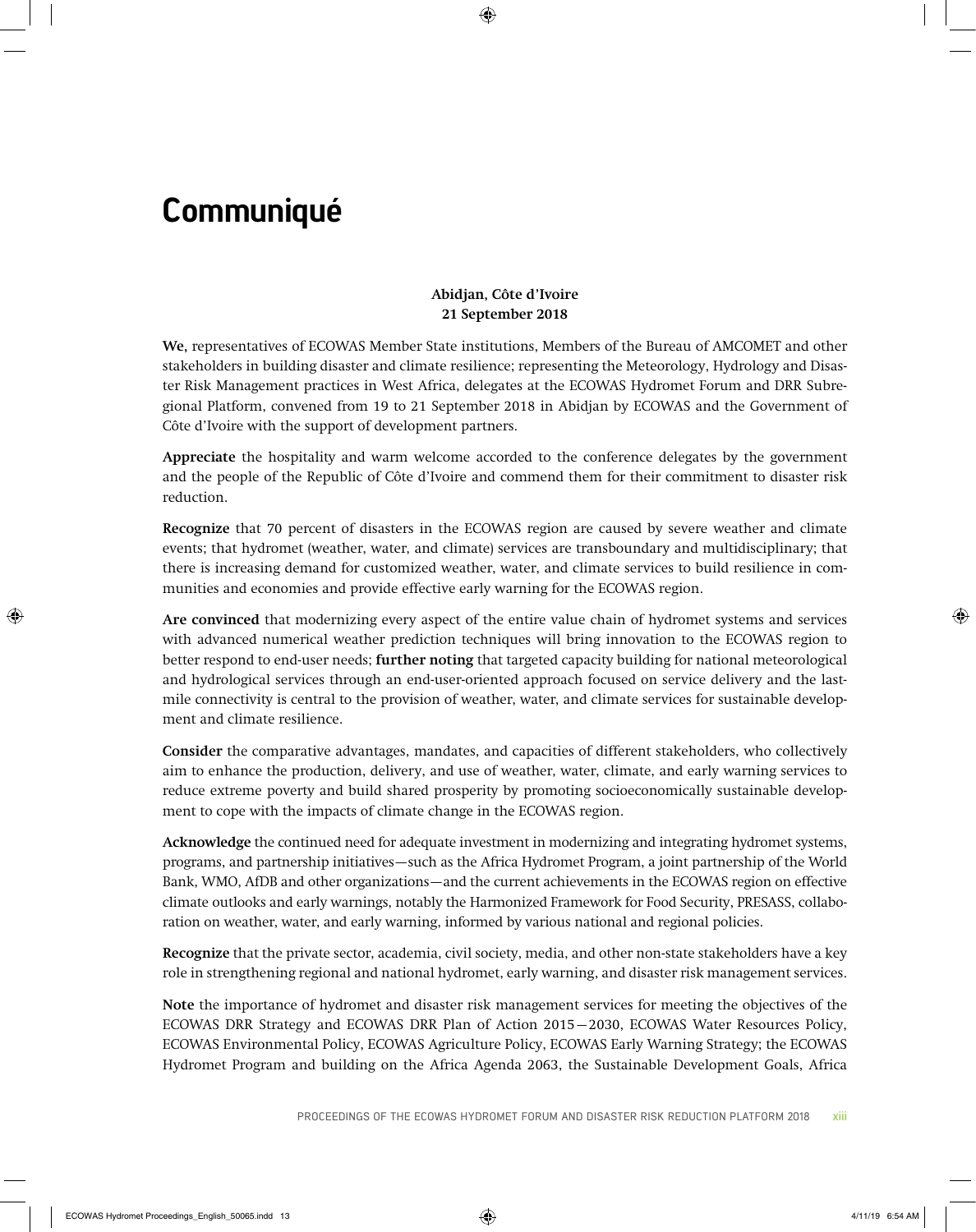

Programme of Action for the Implementation of the Sendai Framework for Disaster Risk Reduction, and the Paris Agreement commitments.

**Having considered** the extensive discussions and recommendations of international, regional, and national stakeholders and experts who participated in the forum, **we:** 

- **Urge** Development Partners, including the World Bank, the African Development Bank, European Union, and UN Organizations, among others, to scale up support for modernizing hydromet and disaster risk management services, according to the needs and priorities expressed by ECOWAS, CILSS, river basin organizations, and national governments in West Africa;
- **Call for** further support from the respective governments to ensure that national meteorological and hydrological and disaster risk management services (NMHSs) have the necessary political and financial enabling environment to adequately perform their mandate, which underpins sustainable and resilient development of all sectors of the economy and all segments of society, particularly the vulnerable and the poor;
- **Request** relevant regional partners to work closely toward the convergence of meteorological, hydrological, and early warning systems and services; **further request** robust cooperation from other regional organizations working in the field to maximize synergy, economies of scale, and efficiency for the benefit of West African communities and populations;
- **Call for** a stronger horizontal and vertical integration of policies, strategies, and programs in support of weather, water, climate, and disaster risk management at the national, ECOWAS regional, and Africa continental levels. Also call for stronger collaboration among institutions and the promotion of partnerships, particularly among ECOWAS, CILSS, and river basin organizations, and for establishing CILSS/AGRHYMET as the Regional Climate Center for the ECOWAS and other communities in West Africa and the Sahel;
- **Urge the promotion of** a conducive environment for building and exchanging academic and research expertise, as well as continued professional education on weather, water, climate, and disaster risk reduction in ECOWAS Member States;
- **Will promote robust** and meaningful gender mainstreaming and the inclusion of youth, communitybased organizations in the design and implementation of integrated approaches for weather, water, climate, and disaster risk management services that support sustainable development;
- **Reaffirm our support** to promote national and regional ownership for strengthening national meteorological, hydrological, and disaster risk management services; **further commit** to ensuring that the modernization of hydromet services is included among the priorities in National Development Plans and to work with our respective governments and organizations to ensure sustained resourcing of this priority;
- **Request** the Commissioners of ECOWAS present at the forum to bring this Communiqué to the attention of the President of the ECOWAS Commission and the President of the ECOWAS Parliament for endorsement and action;
- **Request** the African Union Commissioner for Rural Economy and Agriculture and the Chair of the AMCOMET Bureau to bring this Communiqué to the attention of the Fourth Session of AMCOMET and the AU Heads of State and Government for endorsement and action; and
- **Unanimously adopt** this Communiqué to show collective commitment to supporting the development of sustainable and reliable weather, water, and climate services and their delivery to end-users in West Africa; fully considering national development priorities, regional and global meteorological strategies, and other relevant frameworks.

#### **Abidjan, Côte d'Ivoire, 21 September 2018**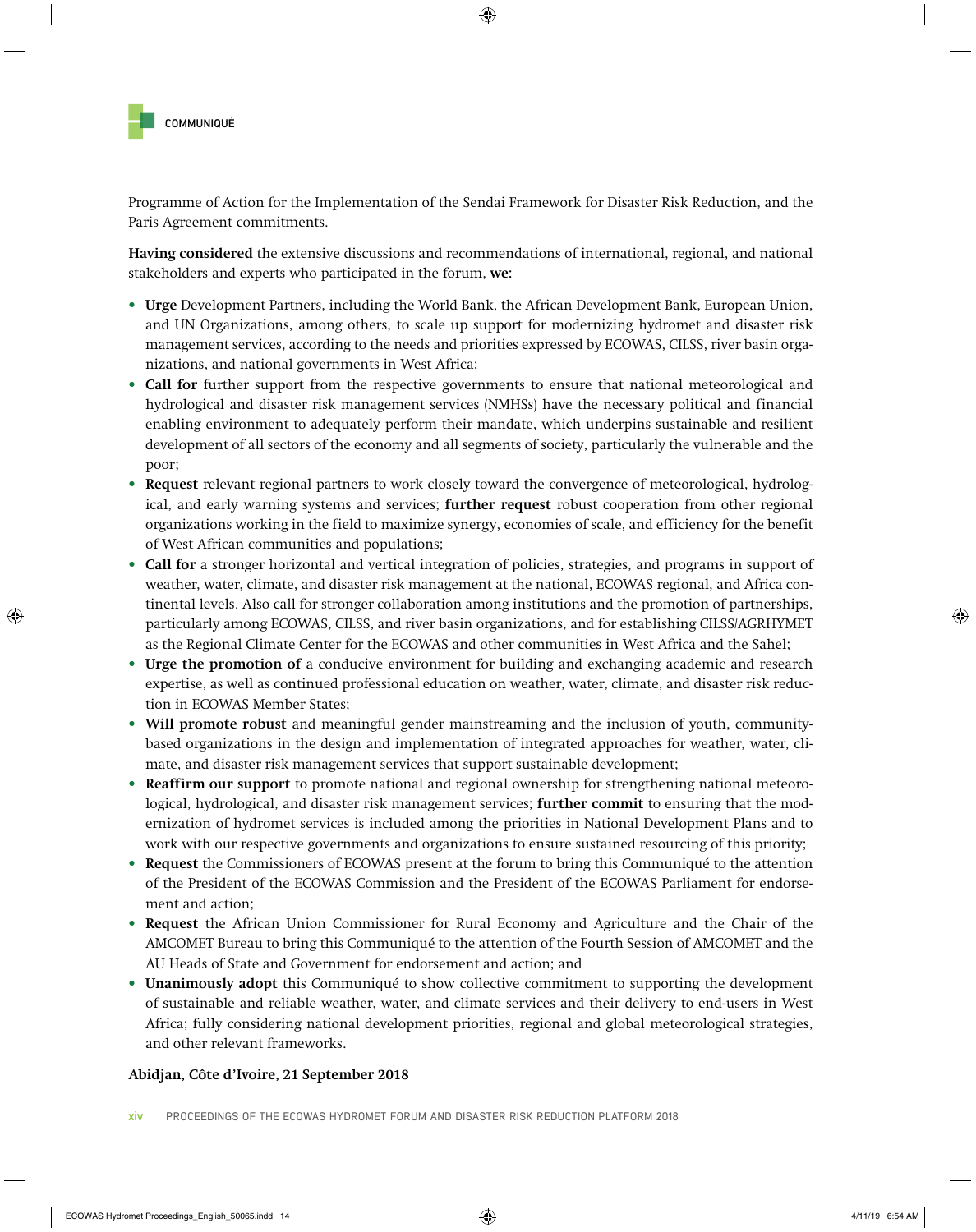# <span id="page-15-0"></span>CHAPTER 1

# **Introduction**

West Africa has frequently been affected by floods, dust storms, and sandstorms as well as drought, affecting livelihoods and economies and jeopardizing recent development gains. With climate change, hydrometeorological disasters have the potential to occur more frequently and severely. Moreover, rising temperatures may affect water availability and energy production in the region. Many of the disasters affecting West Africa have regional impacts for example, across the riparian countries in the Niger basin, along the major cities of the Gulf of Guinea—or are related to food security and drought in the Sahel belt. In recent years, the Economic Community of West African States (ECOWAS)10 together with other regional and continental organizations including the African Union and Permanent Interstate Committee for the Fight against Desertification in the Sahel  $(CILSS)^{11}$ —have worked toward finding regional answers, policies, and support across West Africa to better manage weather and climate risks in the region.

The 15 member states of ECOWAS, with more than 300 million inhabitants, have National Meteorological and Hydrological Services (NMHS) and Disaster Risk Management and Civil Protection Services with a limited capacity to provide adequate services that contribute to climate-resilient development, effective early warning, and adaptation planning. This underscores the urgent need to strengthen weather, water, climate, and disaster management services in West Africa to guide and support adaptation

10ECOWAS members are Benin, Burkina Faso, Cabo Verde, Côte d'Ivoire, The Gambia, Ghana, Guinea, Guinea-Bissau, Liberia, Mali, Niger, Nigeria, Senegal, Sierra Leone, and Togo

planning and climate and disaster resilience of communities and economies of the region.

The weather, water, and climate services provided by NMHSs, which include early warnings, alerts, and advisories for climate change adaptation, are critical for sectors that drive the region's economies supporting: agriculture and food security; water resources planning for irrigation, hydropower, renewable energy, and water supply; better planning for health services; improving access to safe air, marine, and road transport; and reducing the socioeconomic impacts of floods, drought, and other natural hazards through effective risk mapping, and facilitating climate risk financing and insurance solutions.

In recent years, ECOWAS has played a stronger role in integrating regional initiatives on disaster risk reduction through the ECOWAS DRR policy and the ECOWAS DRR Plan of Action 2015–2030. In addition, the ECOWAS Meteorology Program, the decades of progress on strengthening agrometeorology and food security monitoring through CILSS, river basin observatories of the major river basin organizations of West Africa (OMVS, Volta Basin Authority [VBA], Niger Basin Authority [NBA], LCBC), the West Africa Science Service Center on Climate Change and Adapted Land Use (WASCAL), and the support to regional climate centers provided by AfDB and WMO have contributed to different initiatives aimed at strengthening hydromet, early warning, and disaster risk management services in the region.

Continental efforts and initiatives have also created the momentum to effectively support the modernization and capacity building of these services in Africa, including the African Ministerial Conference on Meteorology (AMCOMET), the African Ministerial

<sup>&</sup>lt;sup>11</sup>Comite permanent Interétatique de Lutte contre la Sècheresse dans le Sahel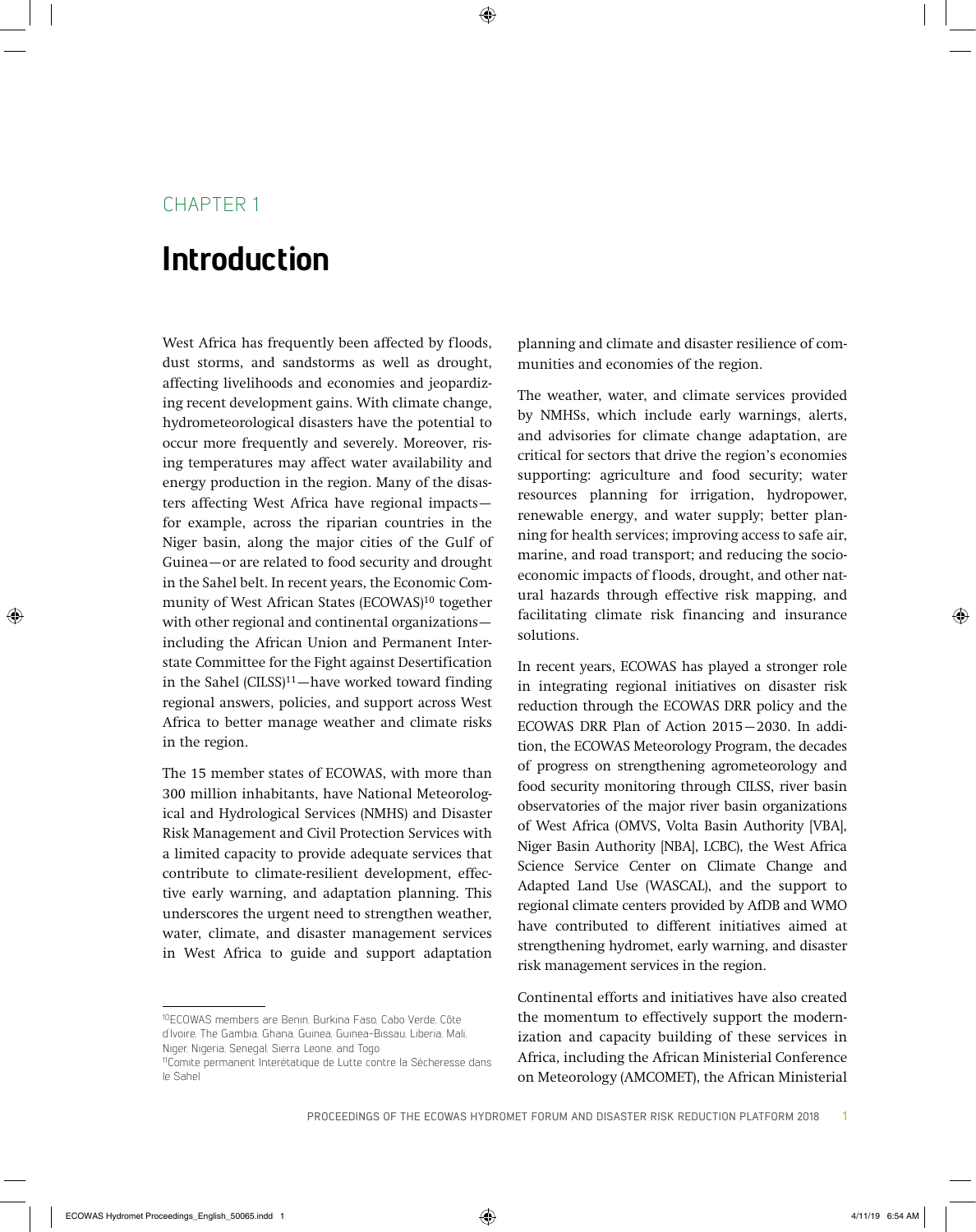<span id="page-16-0"></span>Council for Water (AMCOW), the Global Framework for Climate Services (GFCS) of the World Meteorological Organization (WMO), the African Center for Meteorological Applications for Development (ACMAD), and the African Development Bank's support for climate services in Africa.

The World Meteorological Organization (WMO), the African Development Bank (AfDB), and the World Bank Group launched a collaborative framework program to support the modernization of the African hydromet services at the national, subregional, and regional levels, the Africa Hydromet Program, in partnership with other institutions such as AFD (French Development Agency), World Food Programme (WFP), and the United Nations Development Programme (UNDP), and with the support of the government of Japan, the European Union, the multilateral Climate Risk Early Warning System (CREWS) initiative, and the Global Facility for Disaster Reduction and Recovery (GFDRR).

In 2017, the AMCOMET Africa Hydromet Forum in Addis Ababa, Ethiopia, gathered about 500 delegates (including African leaders from governments, public and private sectors, civil society, and development partners) who agreed that improved weather, water, and climate services—known collectively as hydromet—can ease disaster-related losses and boost their economies. During the forum, NGOs representing civil society users urged the WMO, the GFCS, Regional Climate Centers (RCCs), NMHSs, and other hydrometeorological stakeholders to produce climate end-users driven services, primarily those at the community level and largely engaged in climate vulnerable livelihoods, such as small-scale agriculture or pastoralism.

The ECOWAS Hydromet Forum and DRR Platform will build on this momentum and host a regional forum to connect different initiatives in the region and create a platform for strengthening and sustaining subregional and national hydromet, early warning initiatives, and disaster risk management (DRM) services to connect with regional programs, global technical expertise, and financing partners.

The ECOWAS Hydromet Forum and DRR Platform was held in close collaboration with the meeting of the AMCOMET Bureau in Abidjan, Côte d'Ivoire.

# **1.1 Objectives**

The objectives of the ECOWAS Hydromet Forum and DRR Platform were to:

- Underscore regional leadership for strengthening weather, water, and climate services in their global public good function for climate risk management, climate adaptation, and disaster risk management.
- Serve as a platform for the exchange of knowledge, information, and ideas–and stocktaking of progress in modernizing the hydromet services of the region.
- Become a listening post for development partners on the needs of sectors and user groups to customize programs and investments and discuss concrete regional and national initiatives and programs to support these needs.
- Convene a platform for governments, regional organizations, donors, the private sector, civil society, academia, technical communities, and youth and gender groups to discuss and design the future course of hydromet service modernization and strengthen disaster risk management in West Africa.
- Connect academic, global, and regional initiatives in support of weather, water, and climate services.
- Highlight private sector initiatives in support of hydrometeorology, early warning and disaster risk management services, share good practices of private sector support, and connect potential business partners to ongoing initiatives.

#### **Outcomes**

• A forum created for climate service providers and users to identify potential solutions and mechanisms to build and strengthen networks by exchanging knowledge, sharing information and ideas on modernization, strengthening and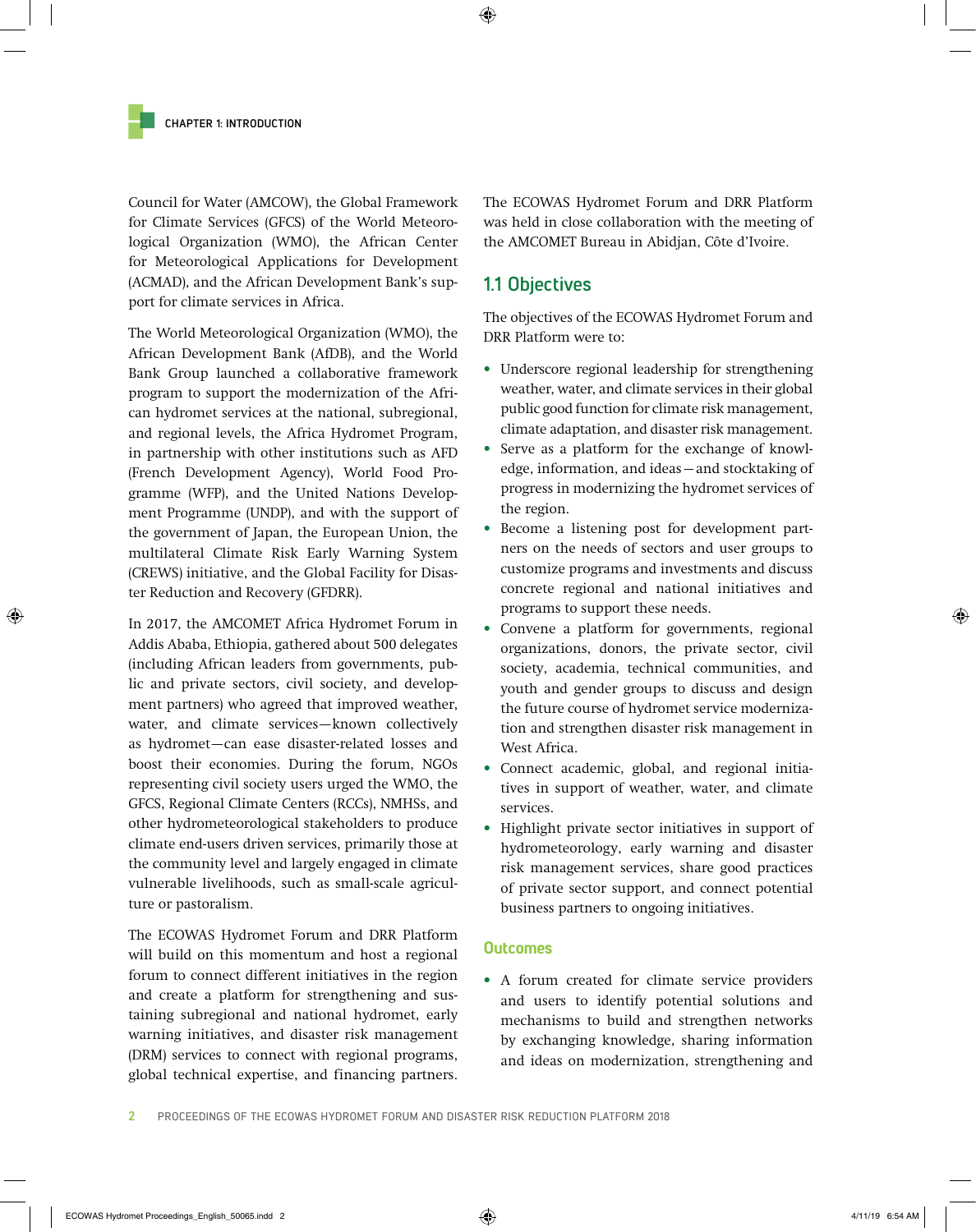<span id="page-17-0"></span>sustaining hydromet services and service delivery in West Africa.

- A platform created for governments, regional organizations, donors, the private sector, civil society, academia, technical communities, and youth and gender groups to discuss and design the future course of hydromet service modernization and disaster risk management.
- Opportunity created for development partners to understand the needs of various sectors and user groups to customize programs and investments in climate services and disaster risk management.
- Consensus and awareness built among stakeholders about the benefits of investments in weather, water, and climate services, and early warning systems and early response.

• Good practices illustrated by private sector initiatives supporting hydromet and early warning services.

# **1.2 Participants**

The ECOWAS Hydromet Forum and DRR Platform attracted participants with diverse backgrounds. It included experts from member states representing the national services responsible for hydrology, meteorology, DRM, and other government agencies, regional academic institutions, the private sector, civil society, the ECOWAS Commission, regional organizations, development partners, and international organizations (see table and figure below).

| <b>Background of Participants</b>                             | <b>Number of Participants</b> |
|---------------------------------------------------------------|-------------------------------|
| Member states (hydrology, meteorology, DRM, other government) | 48                            |
| Academic institutions                                         | 45                            |
| Private sector                                                | 13                            |
| Civil society and nongovernmental organizations               | 11                            |
| ECOWAS Commission                                             | 20                            |
| Regional organizations (AUC, RBO, CILSS, ARC, others)         | 25                            |
| Development partners (WB, AfDB, AFD, others)                  | 36                            |
| International organizations (WMO and other UN organizations)  | 28                            |
| Total                                                         | 226                           |
| <b>Total Male/Female</b>                                      | 188/38                        |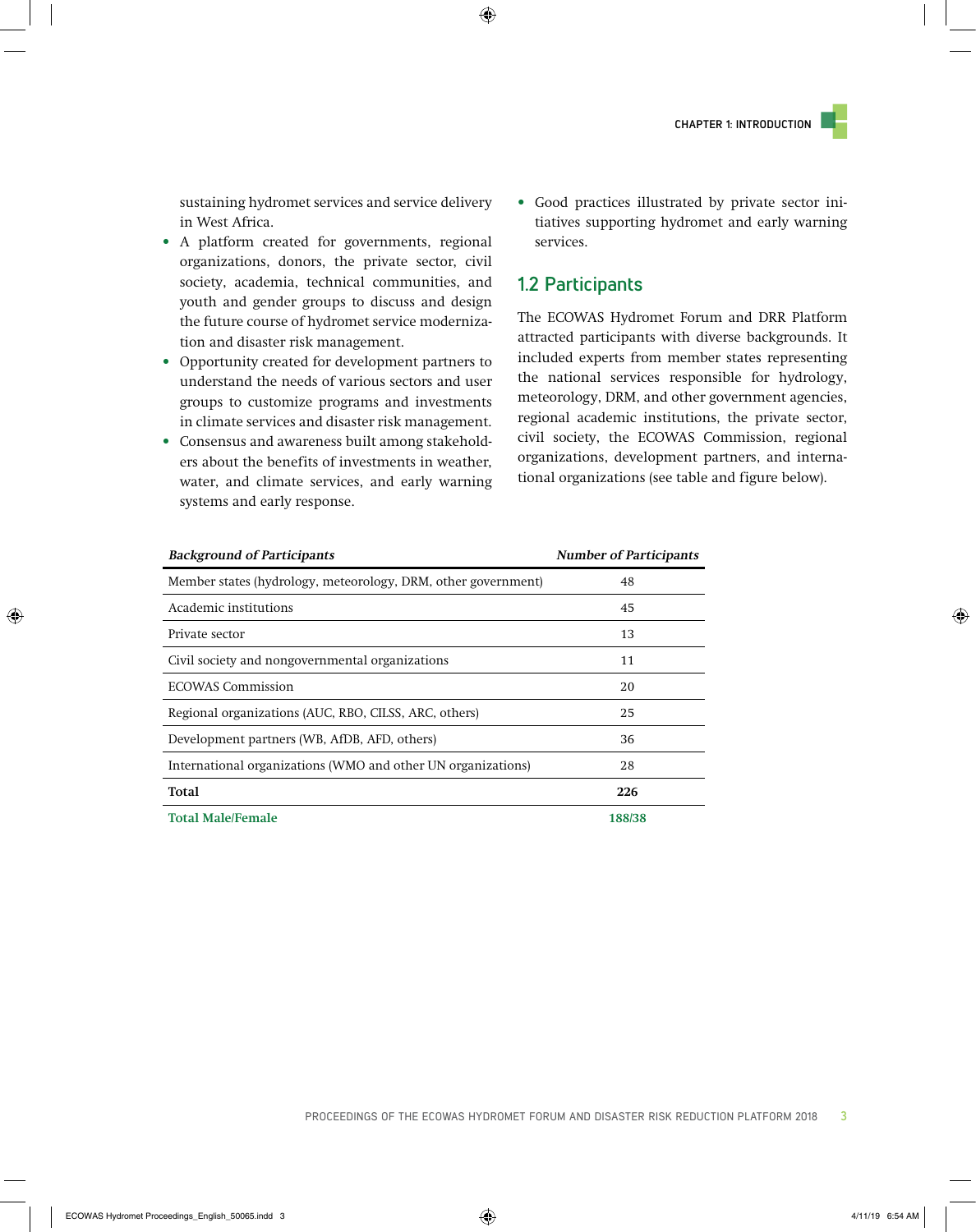

#### **Background of Participants**

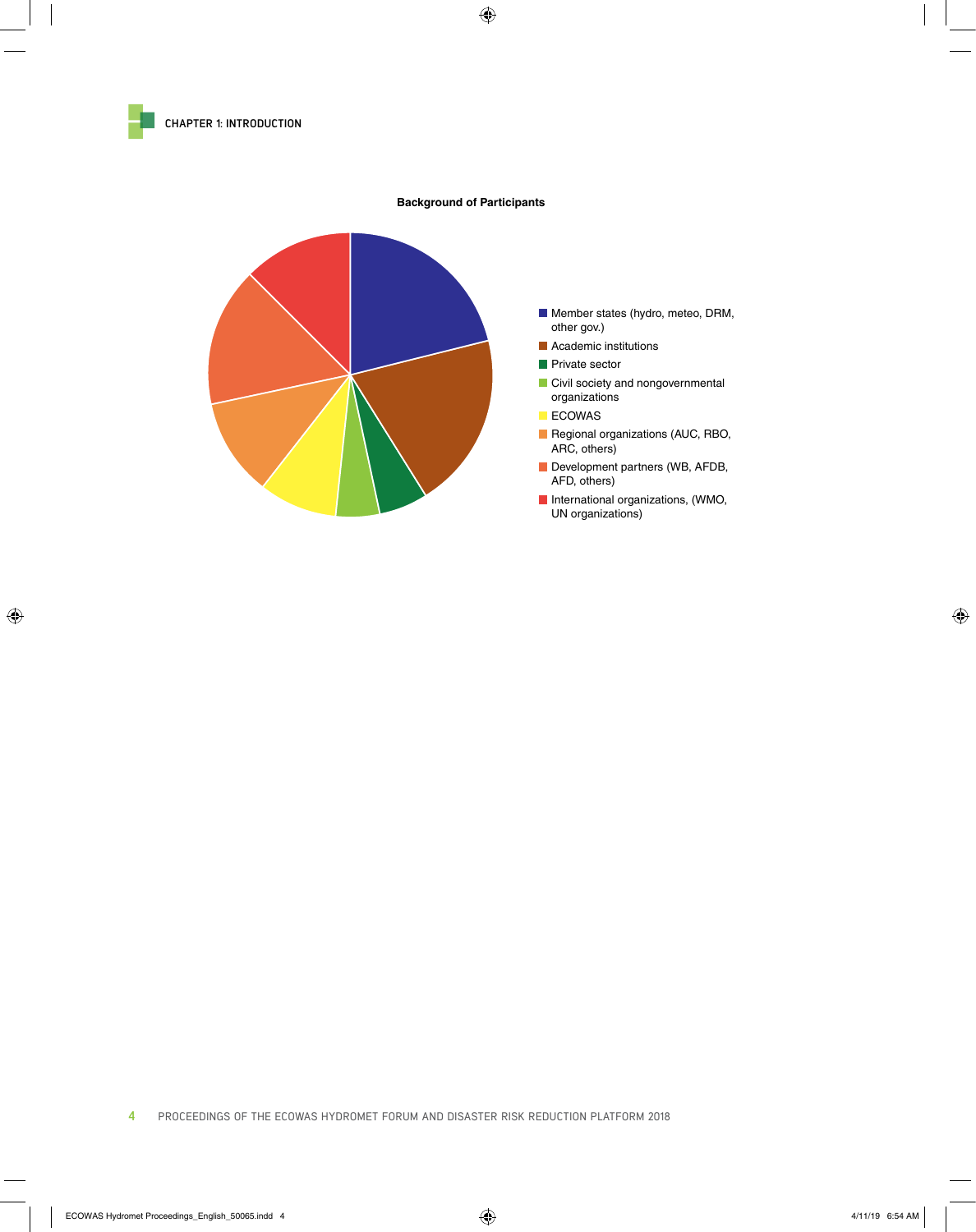# <span id="page-19-0"></span>**Forum Agenda**

| Day 1-Wednesday, 19 September 2018<br>Hotel Azalai, Abidjan - Salle Tamarin |                                                                                                                                                                                                                                                                                                                                                      |  |
|-----------------------------------------------------------------------------|------------------------------------------------------------------------------------------------------------------------------------------------------------------------------------------------------------------------------------------------------------------------------------------------------------------------------------------------------|--|
| $8:30 - 9:00$                                                               | Registration                                                                                                                                                                                                                                                                                                                                         |  |
| $9:00 - 10:30$                                                              | <b>Opening and Welcome Remarks</b>                                                                                                                                                                                                                                                                                                                   |  |
|                                                                             | Welcoming remarks by representatives from ECOWAS, WMO, CILSS, EU Delegation, World Bank,<br>AfDB, UN, and opening address by government of Côte d'Ivoire.                                                                                                                                                                                            |  |
|                                                                             | Moderator: ECOWAS                                                                                                                                                                                                                                                                                                                                    |  |
| $10:30 - 11:15$                                                             | Coffee Break & Group Photo                                                                                                                                                                                                                                                                                                                           |  |
| $11:15 - 12:45$                                                             | Plenary session: Status of weather, water, and disaster management services in West Africa                                                                                                                                                                                                                                                           |  |
|                                                                             | Keynote speech: Current status of meteorological, hydrological, climate, early warning, and disaster risk<br>management services and key limiting factors for regional integration and sustainable development in West<br>Africa, by Hon. Commissioner Agriculture, Environment and Water Resources (ECOWAS), followed by<br>technical presentation. |  |
|                                                                             | Panel discussion: Challenges and opportunities in the ECOWAS region: discussion with technical<br>experts and senior representatives from ECOWAS, WMO, CILSS, ACMAD, and member states.                                                                                                                                                              |  |
|                                                                             | Moderator: WASCAL                                                                                                                                                                                                                                                                                                                                    |  |
| $12:45 - 14:00$                                                             | Lunch Break                                                                                                                                                                                                                                                                                                                                          |  |
| $14:00 - 15:30$                                                             | Plenary session: Toward a closer integration of policies, strategies, and institutions supporting<br>effective early warning in West Africa                                                                                                                                                                                                          |  |
|                                                                             | Keynote speech: Articulating and streamlining strategic planning for national, regional, and global levels to<br>sustainably develop meteorological, hydrological, climate, and early warning capacities.                                                                                                                                            |  |
|                                                                             | Panel discussion: Opportunities and actions needed for closer integration of national and regional<br>policies and institutions in support of effective early warnings with technical experts and senior<br>representatives of CILSS, ECOWAS, Volta Basin Authority, AMCOMET/WMO, and member states.                                                 |  |
|                                                                             | Moderator: African Union Commission                                                                                                                                                                                                                                                                                                                  |  |
| $15:30 - 16:00$                                                             | Coffee Break                                                                                                                                                                                                                                                                                                                                         |  |
| $16:00 - 17:30$                                                             | Plenary session: Financing weather, climate, water, and early warning services in West Africa                                                                                                                                                                                                                                                        |  |
|                                                                             | Ignite presentations                                                                                                                                                                                                                                                                                                                                 |  |
|                                                                             | • Investing in hydromet service modernization in Côte d'Ivoire (Côte d'Ivoire/AFD)                                                                                                                                                                                                                                                                   |  |
|                                                                             | • Africa Hydromet Program (World Bank)                                                                                                                                                                                                                                                                                                               |  |
|                                                                             | • CREWS Initiative (CREWS Secretariat)                                                                                                                                                                                                                                                                                                               |  |
|                                                                             | • Climdev Africa (African Development Bank)                                                                                                                                                                                                                                                                                                          |  |
|                                                                             | Discussion on mobilizing finance for an effective and sustainable modernization of hydromet,<br>disaster management, and early warning services with representatives from AfD, World Bank, WMO,<br>African Development Bank, ECOWAS, CREWS Secretariat, and member states.                                                                           |  |
|                                                                             | Moderator: African Development Bank                                                                                                                                                                                                                                                                                                                  |  |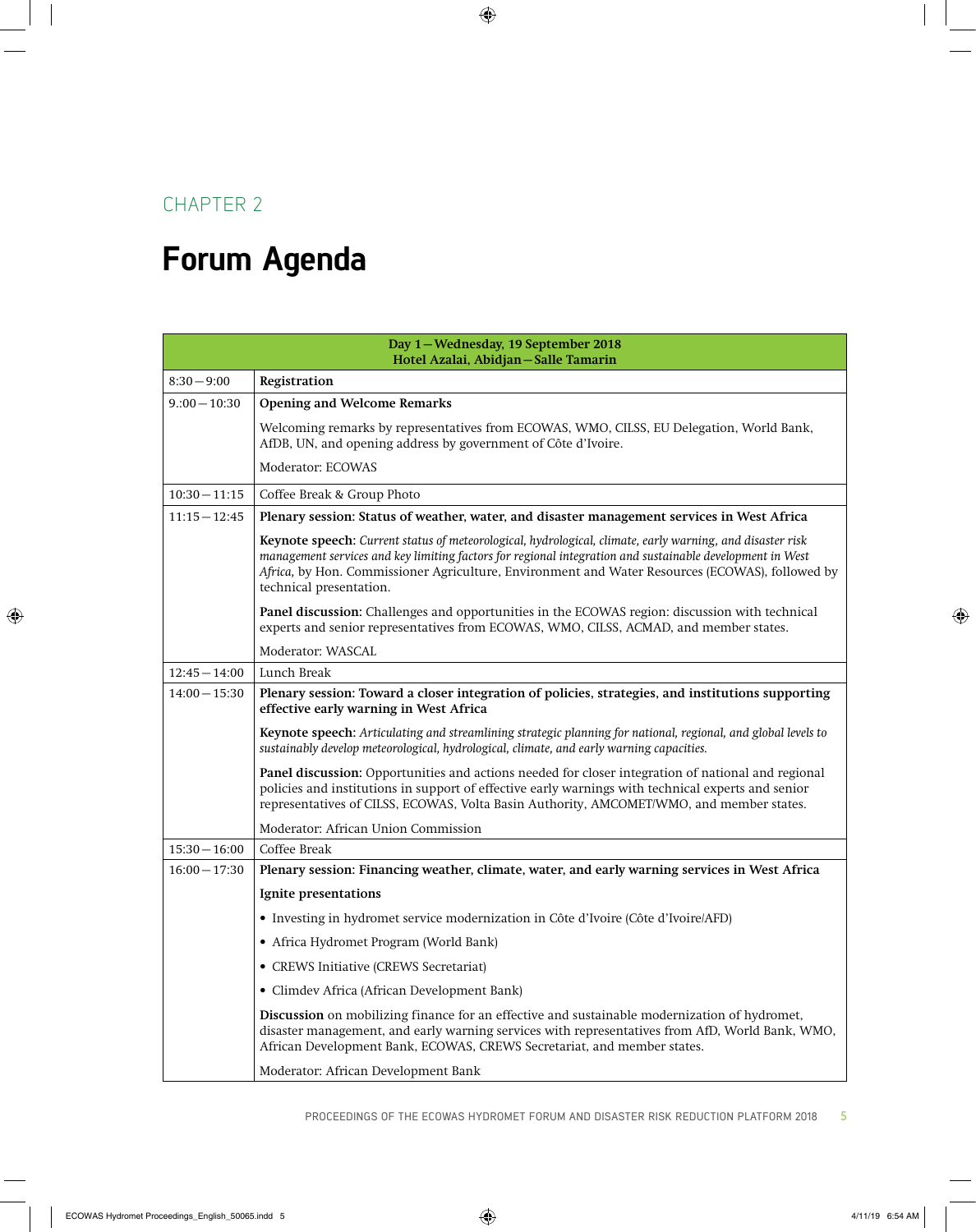| Day 2-Thursday, 20 September 2018<br>Hotel Azalai, Abidjan |                                                                                                               |                                                                                                                                            |                                                                                                                      |
|------------------------------------------------------------|---------------------------------------------------------------------------------------------------------------|--------------------------------------------------------------------------------------------------------------------------------------------|----------------------------------------------------------------------------------------------------------------------|
| <b>Rooms</b>                                               | Salle Tamarin-left                                                                                            | Salle Tamarin-right                                                                                                                        | Salle Caramel                                                                                                        |
| $9:00 - 10:30$                                             | Community of practice<br>Developing a "climate risk<br>early warning" community of<br>practice in West Africa | Knowledge and learning<br>Global Framework for Climate<br><b>Services</b>                                                                  | DRR platform<br>Exchange of country best<br>practices and lessons learned<br>on national DRR program<br>platforms    |
|                                                            | Presentations and discussions<br>WMO, World Bank, Meteo<br>France, IRD, WASCAL, CILSS,<br>and member states   | Presentations<br><b>WMO/GFCS</b><br>Senegal<br>Côte d'Ivoire<br><b>AGRHYMET</b>                                                            | Presentations<br>Status of policies and capacity<br>of disaster risk management<br>in West Africa (ECOWAS)           |
|                                                            |                                                                                                               | Panel discussion<br>Representatives from member<br>states and civil society<br>organizations                                               | Panel discussion<br>Representative from member<br>states and UNISDR                                                  |
|                                                            | Moderator: WASCAL                                                                                             | Moderator: GFCS                                                                                                                            | Moderator: ECOWAS                                                                                                    |
| $10:30 - 11:15$                                            | Coffee Break                                                                                                  |                                                                                                                                            |                                                                                                                      |
| $11:15 - 12:45$                                            | Policy dialogue<br>Challenges and opportunities<br>for improving hydrological<br>services                     | Project session<br>Towards establishing a West<br>Africa-wide flood forecasting<br>framework                                               | DRR platform<br>Experience on risk<br>financing-Opportunities for<br>West Africa                                     |
|                                                            | <b>Panel discussion</b><br>Representatives from WMO,<br>NBA, ECOWAS, IRD, and<br>member states                | Presentations<br>Marco Hartman (WASCAL/HKV)<br>Panel discussion with project<br>partners, technical experts, and<br>member state delegates | <b>Panel discussion</b><br>African Risk Capacity (ARC),<br>AGRHYMET, World Bank, and<br>member state representatives |
|                                                            | Moderator: WMO                                                                                                | Moderator: WASCAL                                                                                                                          | Moderator: ECOWAS                                                                                                    |
| $12:45 - 14:00$                                            | Lunch                                                                                                         |                                                                                                                                            |                                                                                                                      |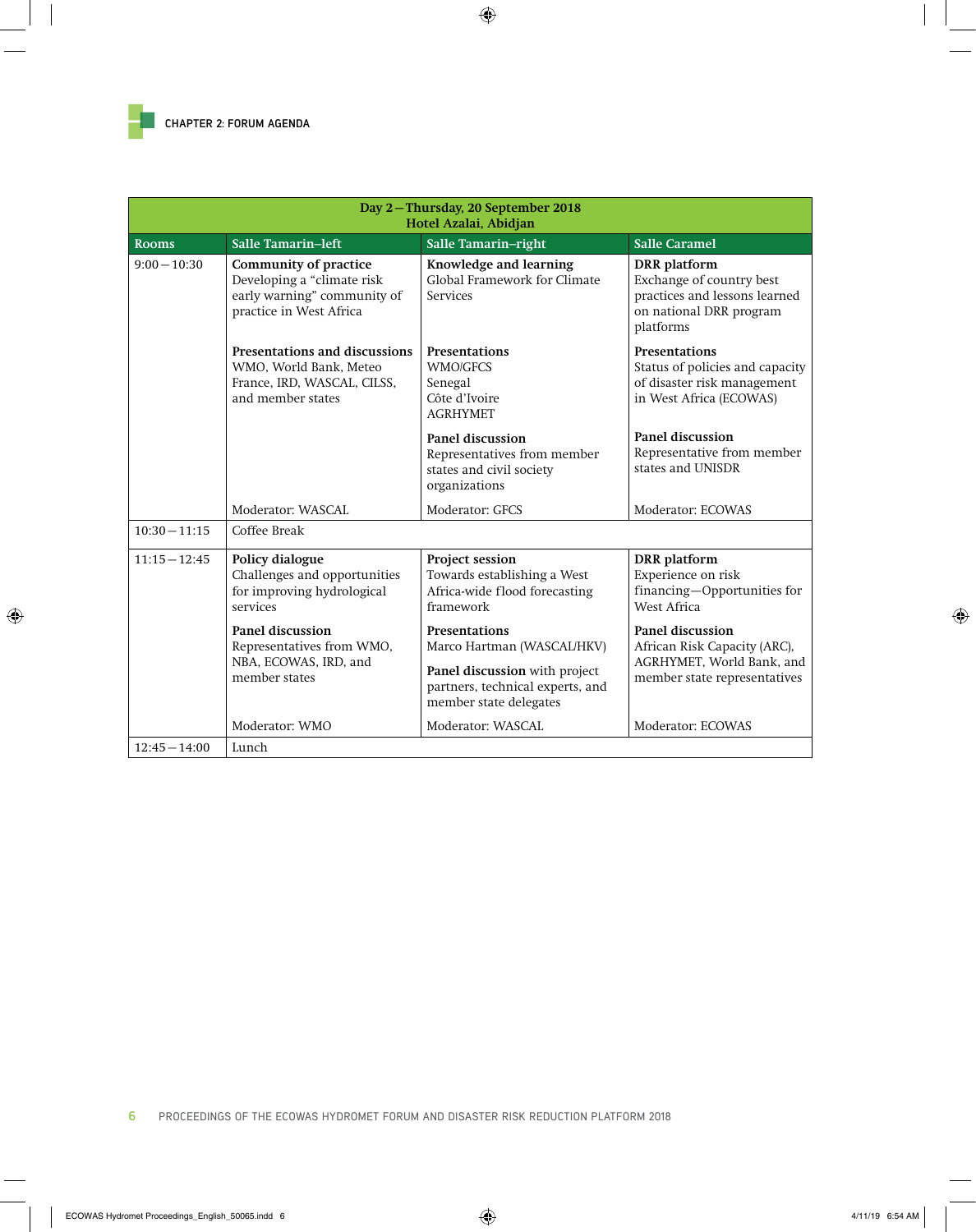Ť.

| Day 2-Thursday, 20 September 2018 (in parallel with AMCOMET)<br>Hotel Azalai, Abidjan |                                                                                                                                                                                        |                                                                                                                                                       |                                                                                                     |
|---------------------------------------------------------------------------------------|----------------------------------------------------------------------------------------------------------------------------------------------------------------------------------------|-------------------------------------------------------------------------------------------------------------------------------------------------------|-----------------------------------------------------------------------------------------------------|
| Rooms                                                                                 | Salle Tamarin-left                                                                                                                                                                     | Salle Tamarin - right                                                                                                                                 | Salle Caramel                                                                                       |
| $14:00 - 15:30$                                                                       | Project session<br>West Africa CREWS Project                                                                                                                                           | Knowledge and learning<br>Sharing best practices for<br>community-driven, gender-and-<br>youth-inclusive weather, climate,<br>water, and DRR services | DRR platform<br>Sendai Framework-<br>Monitoring and<br>implementation                               |
|                                                                                       | Discussion with project<br>partners (WMO, ACMAD,<br>AGRHYMET, HRC, KNMI,<br>Meteo France, DWD, AEMET,<br>IRI, UK Reading) and<br>beneficiary countries                                 | Presentations<br>Youth, female, and community<br>representatives from Cabo Verde,<br>Burkina Faso, Guinea Bissau, and<br>Côte d'Ivoire                | Presentations<br>Member states, UNISDR,<br>African Union Commission,<br>and ECOWAS                  |
|                                                                                       | Moderator: WMO                                                                                                                                                                         | Moderator: ECOWAS                                                                                                                                     | Moderator: ECOWAS                                                                                   |
| $15:30 - 16:00$                                                                       | Coffee break                                                                                                                                                                           |                                                                                                                                                       |                                                                                                     |
| $16:00 - 17:30$                                                                       | <b>Community of practice</b><br>Mapping and strengthening<br>the academic, research,<br>and training networks for<br>hydromet services and DRR                                         | Knowledge and learning<br>Agriculture and food security<br>applications                                                                               | DRR platform<br>Planning and managing<br>recovery at regional and<br>national levels                |
|                                                                                       | Presentations<br>Hari Prasad (UNITAR)<br>Prof. Ahmed Balogun (FUTA)<br>Panel discussion<br>Experts from WMO, WASCAL,<br>UNITAR, EUMETSAT, FUTA,<br>AGRHYMET, IRD, and member<br>states | Ignite presentations and panel<br>discussion<br>Representatives from IRI, Meteo<br>France, WASCAL, AGRHYMET,<br>WMO, Mercy Corps, ECOWAS              | Presentations and discussion<br>with member state delegates,<br>AGRHYMET, ECOWAS, and<br>World Bank |
|                                                                                       | Moderator: WASCAL                                                                                                                                                                      | Moderator: CILSS                                                                                                                                      | Moderator: ECOWAS                                                                                   |
| 18:00                                                                                 | Reception and networking                                                                                                                                                               |                                                                                                                                                       |                                                                                                     |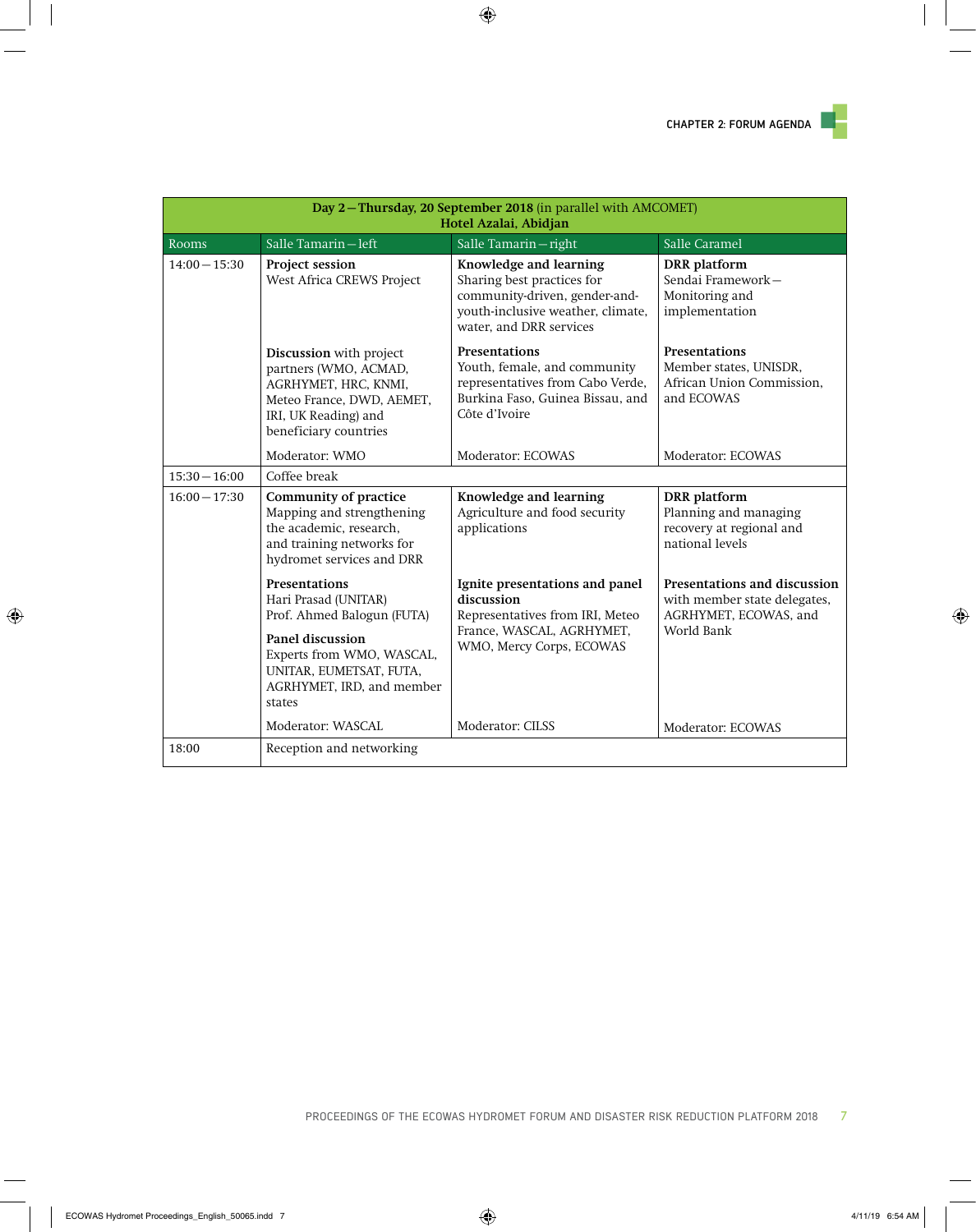| Day 3 – Friday, 21 September 2018 (in parallel with AMCOMET)<br>Hotel Azalai, Abidjan-Salle Tamarin |                                                                                                                                                                                                                                                                                                                                 |  |
|-----------------------------------------------------------------------------------------------------|---------------------------------------------------------------------------------------------------------------------------------------------------------------------------------------------------------------------------------------------------------------------------------------------------------------------------------|--|
| $9:00 - 10:30$                                                                                      | Plenary session: Strengthening regional initiatives, projects, and programs                                                                                                                                                                                                                                                     |  |
|                                                                                                     | Presentations                                                                                                                                                                                                                                                                                                                   |  |
|                                                                                                     | Transboundary floods in West Africa: What should national, regional, and river basin authorities do to<br>reduce the risk? by Water Research Institute, Ghana.                                                                                                                                                                  |  |
|                                                                                                     | Accessing and exploiting rapidly advancing global technologies for climate and weather monitoring and<br>forecasting by HRC.                                                                                                                                                                                                    |  |
|                                                                                                     | The ECOWAS Meteorology Programme: Activities and Implementation by ECOWAS                                                                                                                                                                                                                                                       |  |
|                                                                                                     | Panel discussion<br>Opportunities for strengthening regional initiatives, projects. and programs with representatives<br>from ECOWAS, CILSS, WMO, Water Research Institute Ghana, and CREWS Secretariat.                                                                                                                        |  |
|                                                                                                     | Moderator: WMO                                                                                                                                                                                                                                                                                                                  |  |
| $10:30 - 11:00$                                                                                     | Coffee Break (ignite stage)                                                                                                                                                                                                                                                                                                     |  |
| $11:00 - 12:30$                                                                                     | Plenary session: Harnessing partnerships and private sector                                                                                                                                                                                                                                                                     |  |
|                                                                                                     | Ignite presentations and panel discussion<br>New financing models (WINROCK)<br>Innovative partnership agreements (WeatherForce)<br>Global Weather Enterprise (World Bank, WMO)<br>Rain Cell (Mali-Météo, IRD, and Orange Mali)<br>Views from the providers (e.g., Earth Networks, TAHMO, OTT, SUTRON, ADCON)                    |  |
|                                                                                                     | Moderator: African Development Bank                                                                                                                                                                                                                                                                                             |  |
| $12:30 - 14:00$                                                                                     | Lunch                                                                                                                                                                                                                                                                                                                           |  |
| $14:00 - 15:30$                                                                                     | High-level plenary session: Toward sustainable financing for hydromet, early warning,<br>and DRR services                                                                                                                                                                                                                       |  |
|                                                                                                     | Keynote: Toward sustainable financing for hydromet, early warning, and DRR services                                                                                                                                                                                                                                             |  |
|                                                                                                     | <b>Panel discussion</b><br>Hon. Commissioner Agriculture, Environment and Water Resources (ECOWAS)<br>Hon. Commissioner Social Affairs and Gender (ECOWAS)<br>Hon. Executive Secretary (CILSS)<br>Hon. Minister of Transport (Côte d'Ivoire)<br>Hon. Minister of Agriculture and Environment, AMCOMET Bureau Chair (Cabo Verde) |  |
| $15:30 - 16:00$                                                                                     | Moderator: World Bank<br>Coffee Break                                                                                                                                                                                                                                                                                           |  |
| $16:15 - 17:30$                                                                                     | Closing Session and Communiqué                                                                                                                                                                                                                                                                                                  |  |
|                                                                                                     | Video and summary findings<br>Presentation of Communiqué (ECOWAS)                                                                                                                                                                                                                                                               |  |
|                                                                                                     | Closing remarks by representatives from African Union Commission, ECOWAS, WMO, CILSS, EU<br>Delegation, World Bank, AfDB, UN, and Government of Côte d'Ivoire                                                                                                                                                                   |  |
|                                                                                                     | Moderator: ECOWAS                                                                                                                                                                                                                                                                                                               |  |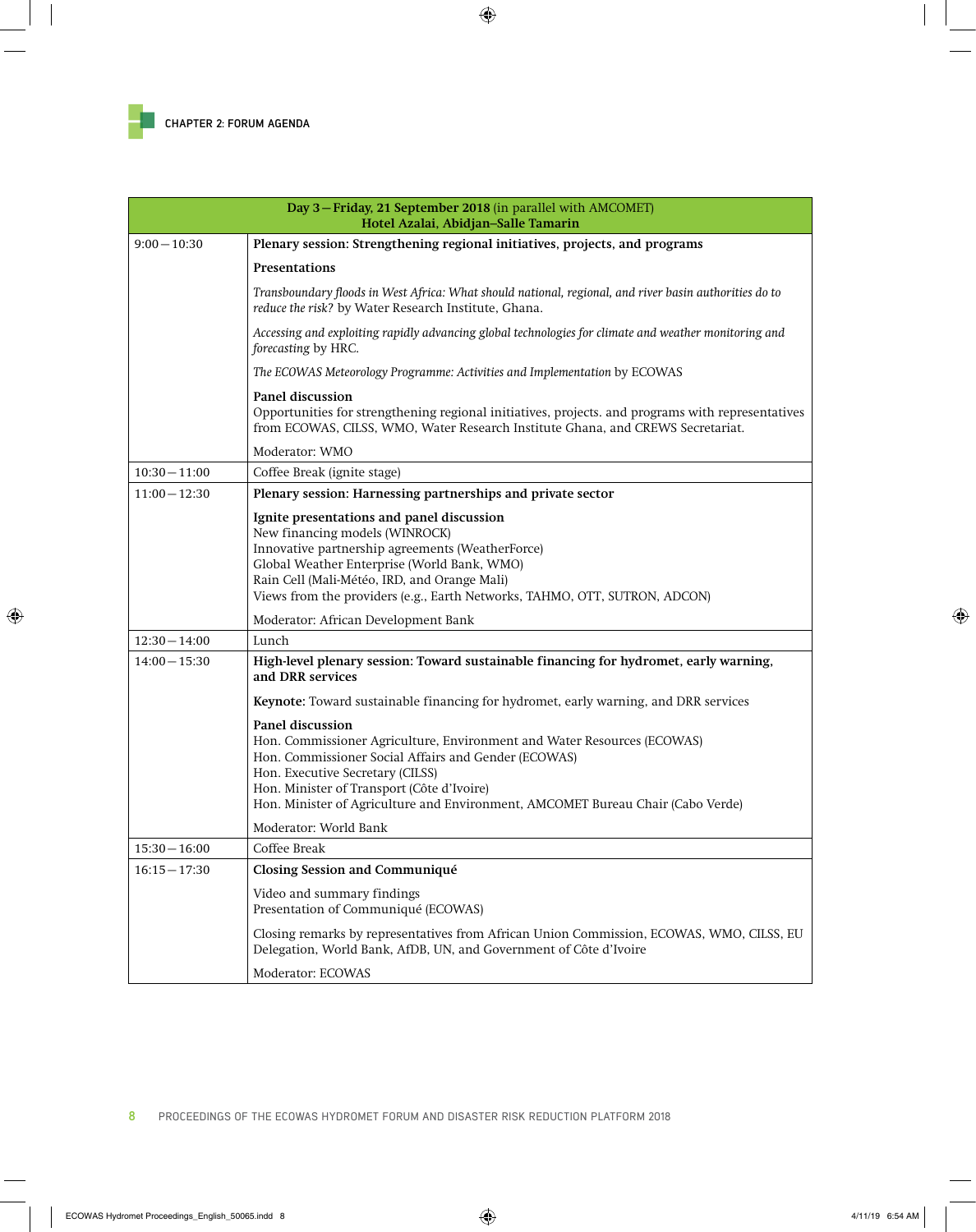# <span id="page-23-0"></span>CHAPTER 3

# **Session Proceedings**

# **3.1 Plenary Sessions**

#### **3.1.1 Status of Weather and DRM Services in West Africa**

#### **Keynote:**

Hon. **Commissioner Sékou Sangare,** Commissioner, Agriculture, Environment and Natural Resources (ECOWAS): Importance of hydromet, early warning and disaster risk management for regional integration and sustainable development in West Africa, followed by technical presentation by Ulrich Diasso (ECOWAS).

**Panel:** Joseph R. Mukabana (WMO), Abdou Ali (CILSS/AGRHYMET), Benjamin Lamptey (ACMAD), Daouda Konaté (SODEXAM), and Johnson Boanuh (ECOWAS).

**Moderator:** Arona Diédhiou (IRD/WASCAL)

#### **Introduction**

The session provided an overview of the status of the national weather, water, climate, and disaster risk management services in the ECOWAS region. Participants discussed key constraints on regional integration in West Africa and strategies to overcome them. The session opened by highlighting a number of key challenges and opportunities with regard to weather, water, climate, and early warning services in the region.

The session was kicked off by a keynote speech by the Hon. Commissioner Sékou Sangare, Commissioner for Agriculture, Environment and Natural Resources (ECOWAS) and a technical presentation by Ulrich Diasso (ECOWAS). It was followed by a panel discussion with experts from the WMO, CILSS/ AGRHYMET, ACMAD, ECOWAS, and the government of Côte d'Ivoire.

#### **Key issues discussed**

Participants discussed the provision of climate services—especially relating to policy, human resources, and internal capacity, as well as infrastructure of the relevant national agencies. After a diagnostic overview on the available weather, climate, and DRR services, participants discussed challenges and opportunities with respect to national hydromet services. The capacity of national hydromet services in the ECOWAS region varies widely—ranging from 1,500 staff in Nigeria and 400 in Ghana to just a handful in other countries. The national hydrological services are even further understaffed. Most countries are getting their financial resources from the government and donors, as well as from internally generated sources. Except for Nigeria, which has an annual budget for the national meteorological services of US\$1.37 million, most of the national services have an annual budget of less than US\$300,000.

The NMHS and DRR Services in the ECOWAS region are in critical need of support to be at par with their counterparts in other developing countries. The density of the observation network is, in most countries, below the recommendations of WMO. Cabo Verde has made the most progress with weather stations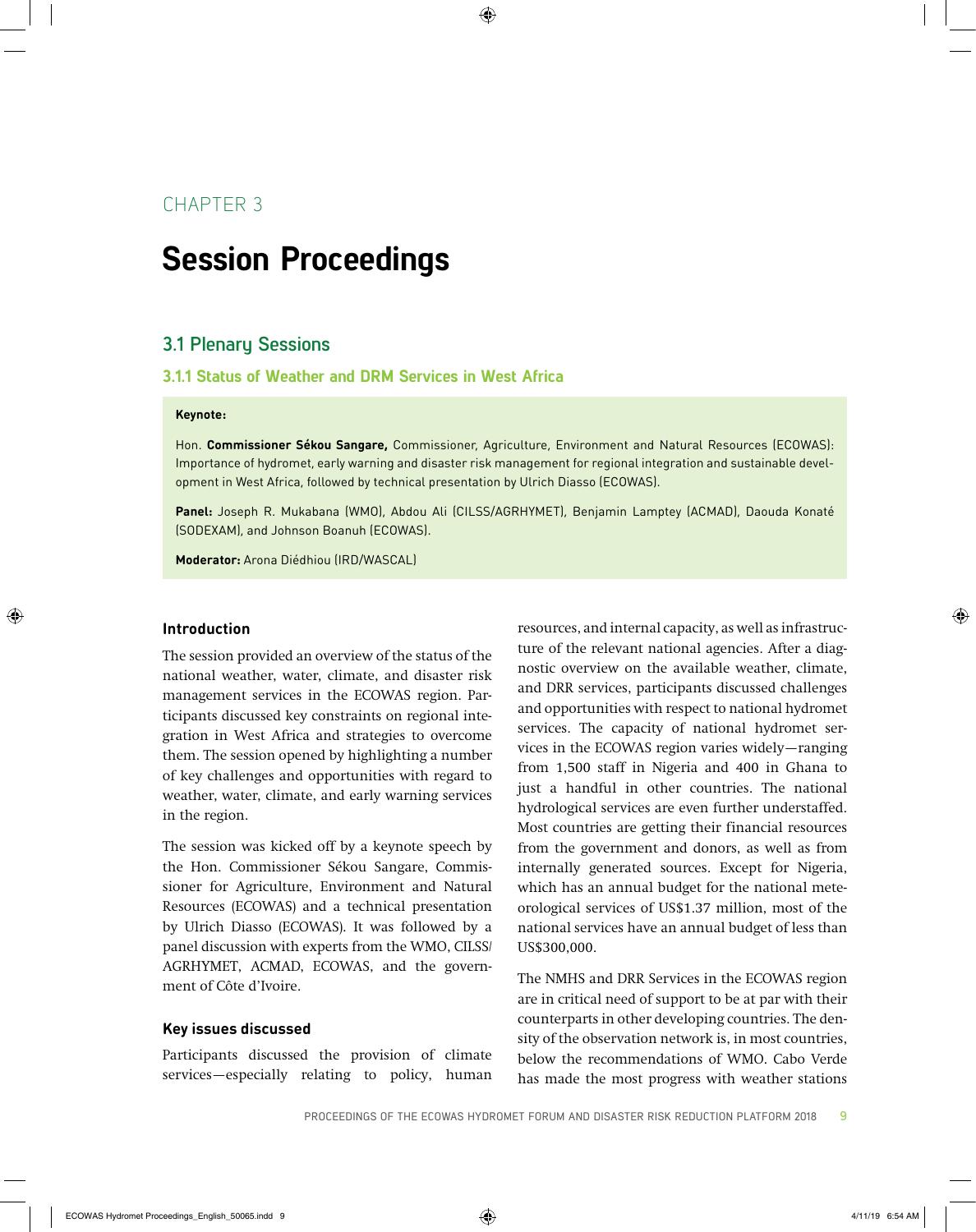because of its size and the number of actual weather stations available. As to other observation infrastructure, rainfall radars are available in some countries, but often not, or only partially functioning (e.g., in Nigeria, only one of seven radars is working). New lightening sensor technology and proxy radars have improved now casting in some countries. But most countries rely on external facilities and regional institutions, such as CILSS/AGRHYMET and ACMAD, or MESA, PUMA, and ECOAGRIS facilities.

An urgent call was made to modernize the hydrological and meteorological observation network in ECOWAS Member States to meet WMO standards. The need for the sustainable financing support for DRR and hydromet was expressed, and the training of human resources in critical areas to improve weather, climate, and DRR services was recommended.

The discussion focused on existing subregional initiatives to highlight the efforts being made within the ECOWAS area. The ECOWAS meteorology program, the ECOWAS DRR Plan of Action (2015–30), and other regional initiatives can provide a framework for modernizing these services and addressing critical capacity gaps. The ECOWAS Commission plans to mobilize US\$20.6 million to support the implementation of the DRR Plan of Action until 2030 and establish a regional ECOWAS Hydromet Initiative.

#### **Challenges and opportunities identified**

Main challenges related to weather, climate, and disaster management:

- Limited human and infrastructure capacities in national hydromet and DRR institutions
- Inadequate financial support from national governments
- Outdated policies, laws, plans, and strategies on DRR and nonalignment with subregional, regional, and global frameworks
- Poor coordination among various development projects, partners, and responders, leading to

duplication of activities, resources, and lack of sustainability

- Lack of adequate awareness of DRR as a development imperative and priority
- Lack of an integrated hydromet and DRR platform and database
- En-masse retirement of staff with a slow replacement rate
- Packaging/tailoring of weather and climate information and inappropriate channels of dissemination to end-users

#### **Key opportunities**

Growing awareness of the public and the decisionmakers of the role of the weather, climate, water resources, and natural environment.

- Recognizing the importance of hydrology and meteorology in support of DRR and climate change adaptation
- Growing demand for a range of hydrological and meteorological services by socioeconomic sector
- Strongly engaging with the private sector on customized solutions to enhance risk financing
- Developing innovative risk financing and insurance strategies to attract donor and partner funding for DRR
- Growing interest of development partners and funding agencies in meteorological and hydrological services
- Developing new technology to improve climate information
- Transforming NMHS into cost recovery and revenue generating agencies

#### **Key solutions for overcoming setbacks**

- Modernizing hydromet services
- Investing in continued education and capacity building of all staff
- Coordinating climate actions at the regional level and strengthening climate information sharing between hydromet and other stakeholders
- Investing in a hydromet observation network of stations in member states to meet WMO standards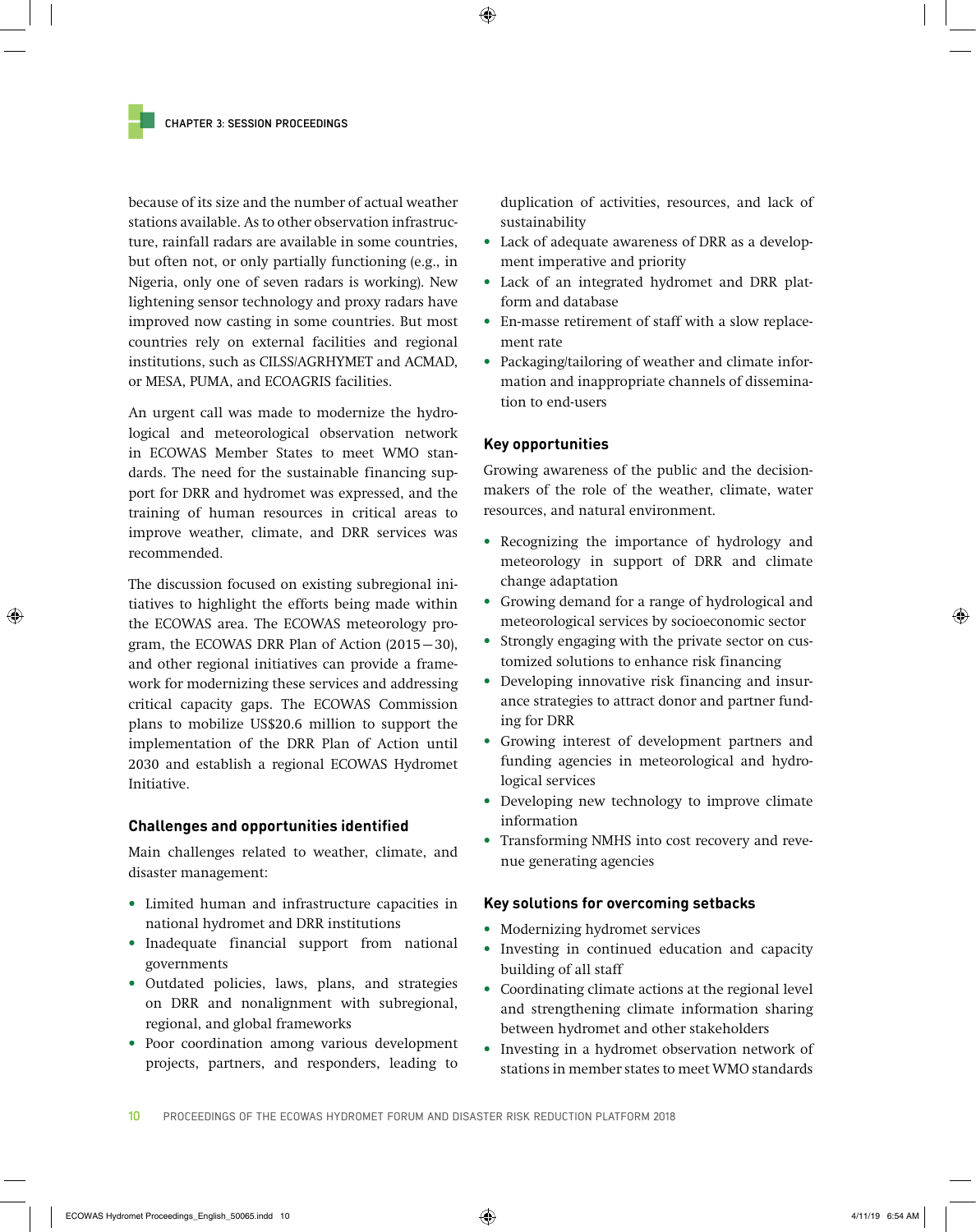- <span id="page-25-0"></span>• Allocating adequate equipment and sustainable financing support for disaster risk reduction and hydromet services at the national level
- Improving the telecommunication and ICT infrastructure for hydromet and early warning services
- Promoting state-of-the-art technology in national hydromet services, including satellite meteorology and NWP

# **3.1.2 Toward a Closer Integration of Policies, Strategies, and Institutions in Support of Effective Early Warning in West Africa**

#### **Keynote:**

**William Nyakwada, Strategic Planning and Risk Management Specialist,** Integrated strategic planning for NMHSs, taking into consideration existing national, regional, and international development policies, together with the strategic and action plans of the GFCS to realize an effective early warning system.

**Panel:** Djime Adumb (CILSS), Ibrahim Babtunde Wilson (ECOWAS Water Resources Center), Fofana Rafatou (VBA), and Nelson Obirih-Opareh (Water Research Institute, Ghana).

**Moderator:** Kai Gatkuoth (AUC)

#### **Introduction**

The session provided an overview of the different roles and mandates of institutions supporting weather, water, and early warning services in West Africa. Participants also discussed challenges for collaboration (among institutions and with Member States), as well as opportunities and actions for closer integration. Participants considered the role of CILSS and ECOWAS as regional organizations, the process of "rapprochement" between CILSS and ECOWAS, regional integration and technical collaboration between member states, and the role of river basin organizations. The session highlighted, how effective policies and institutional collaboration can contribute to a level playing field for effective early warning support in the region.

The session was kicked off with a keynote address by William Nyakwada. He provided an overview of Integrated strategic planning for NMHSs, taking into consideration existing national, regional, and international development policies, together with the strategic and action plans, to realize an effective early warning system. Following the keynote speech, the panel discussion surveyed the institutional landscape, roles, and mandates in the region and if and how regional institutions effectively support early warning. Participants also considered concrete actions (at the policy and strategic levels and institutional reform) and actions needed to better coordinate and advance the process of rapprochement between CILSS and ECOWAS.

#### **Key issues discussed**

Internal and external integration are defined as key elements to establish the exchange of knowledge, information, and ideas among the different hydromet service agencies and stakeholders in the region. Internal integration involves coordination, collaboration, and integration of operational processes within a given institution. Internal integration through solid exchanges among relevant institutions will improve collaboration, and thus the quality of hydromet services, and reduce costs. External integration involves logistical activities with such external entities as customers, suppliers, and stakeholders. Good external integration requires solid internal integration. It gives assurance to partners,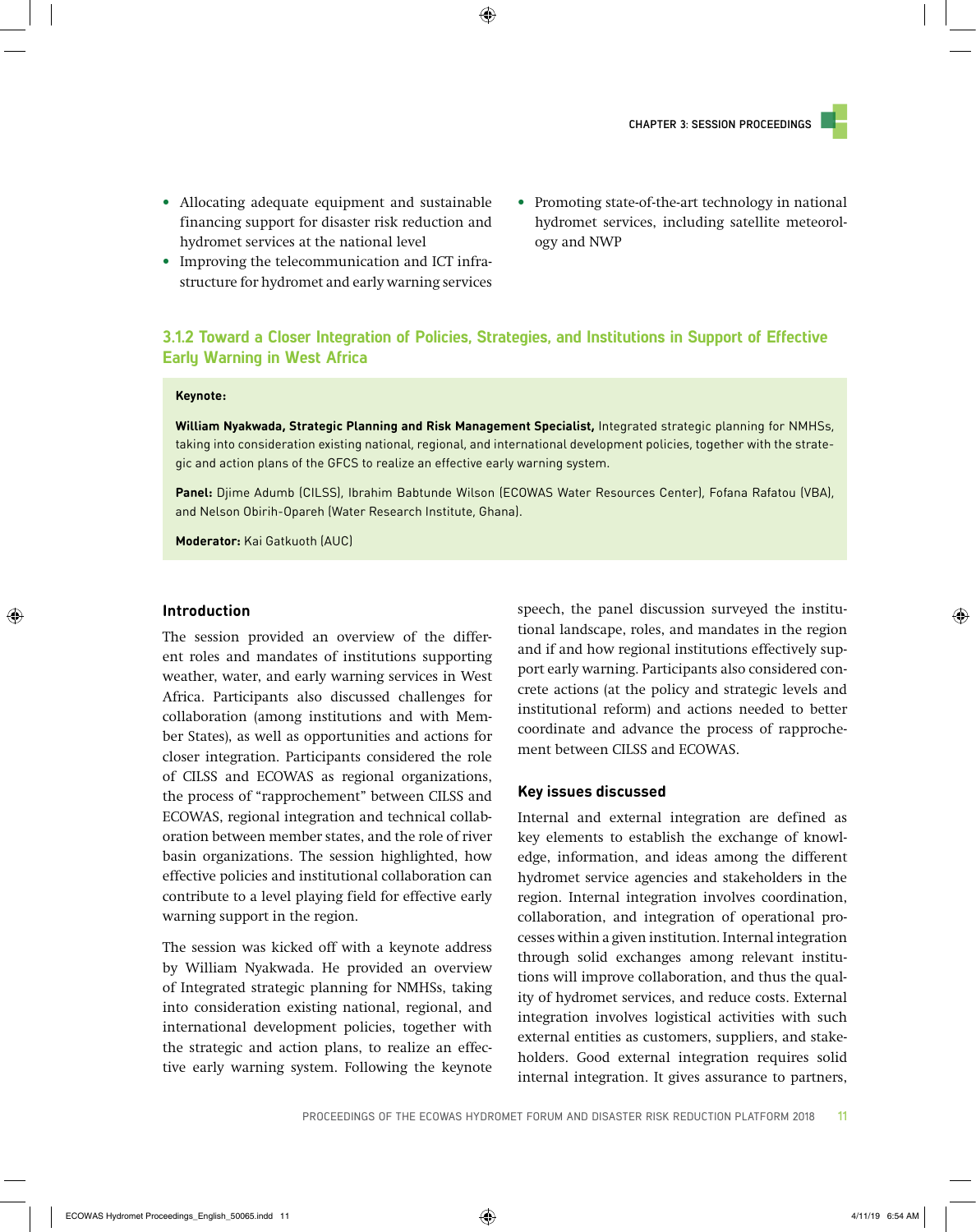

Good internal and external integration will promote the exchange of knowledge, information, and ideas, as well as effective strategies and policies and facilitate joint efforts to establish an early warning system. Therefore, internal and external integration are key for helping all stakeholders identify their needs in early warning and suggest the appropriate solutions.

Internal and external integration will allow regional platforms and capacity reinforcement to achieve sustainable development in the region. A harmonization of water resource policies for ECOWAS was suggested and ECOWAS water observatory is being implemented. Technical reinforcement is also ongoing for some structures (e.g., a memorandum of understanding between CILSS and AGRHYMET).

Good assessment will avoid a repeat of past mistakes and allow more objectivity and will also allow policies that take into account the population reality. In sum, effective internal and external integration will help modernize regional hydromet services, reduce costs, and ultimately improve regional early warning systems.

#### **Challenges and opportunities identified**

#### **Key challenges**

- All ECOWAS countries face policy challenges and lack capacity to provide adequate climate services
- Countries lack qualified human resources and sufficient opportunities for training and capacity building
- Technical support
- Integration of policies at the national and regional levels and difficulties in implementing policies in various countries
- Lack of environmental scientists in government ministries, which hinders the incorporation of climate concerns in each ministry's objectives
- Weak institutional cooperation
- Difficulties in information dissemination
- Problems in funding infrastructure
- Difficulties in disseminating weather forecasts to the population

#### **Key opportunities for addressing challenges**

- Facilitate joint projects
- Enhance institutional focus on objectives
- Ensure holistic institutional strategies, policies, projects, and initiatives
- Reduce the potential duplication of effort and waste of resources
- Improve leadership and teamwork to reduce conflict
- Provide more scope for successful implementation of projects to benefit all citizens

#### **Key solutions for overcoming setbacks**

- Promote internal and external integration
- Adopt good WMO integration strategies
- Develop and implement effective national frameworks for climate services
- Establish in ECOWAS early warning as a national and regional priority
- Countries must accept responsibility for further action on climate services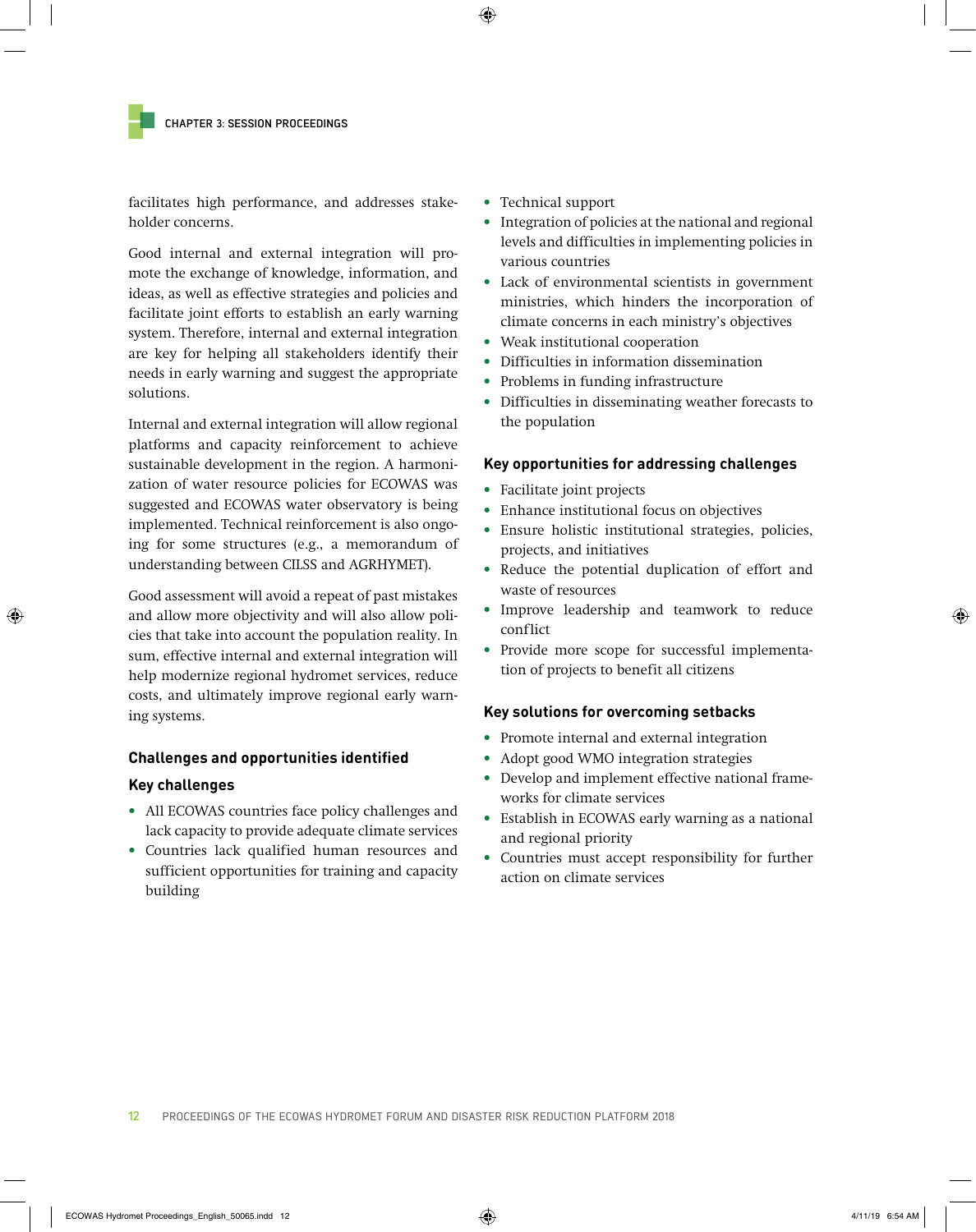#### <span id="page-27-0"></span>**3.1.3 Financing Weather, Climate, Water, and Early Warning Services in West Africa**

**Presentations and panel:** Daouda Konate (SODEXAM), Leslie Moulin (AFD), Lorenzo Carrera (World Bank), Donna Pierre (CREWS), Justus Kabyemera (ClimDev/AfDB).

**Observations from the floor:** Jean Claude Koya (Ministere du Plan et du Developpement, Côte d'Ivoire) and Michael Tanu (Ghana Meteorological Agency).

**Moderator:** Gareth Philips (AfBD)

#### **Introduction**

The session on financing weather, climate, water, and early warning information addressed the various initiatives that support the modernization and strengthening of these services. The session opened with four ignite presentations from the Government of Côte d'Ivoire and AFD, the World Bank, the CREWS Secretariat, and Climdev Africa/AfDB. These presentations highlighted the four leading regional initiatives supporting infrastructure investments, technical assistance, and regional programs. The presentations shared experiences in developing sustainable and implementable projects, while discussants from Ghana and Côte d'Ivoire joined the discussion on sustaining finance and mobilizing internal and external resources.

Participants discussed the financing of weather and climate services in West Africa. They highlighted the need for financing hydromet services to obtain accurate forecasts, which would enhance productivity and reduce the region's vulnerability to climate change. Although different projects and programs provide technical support and assistance for national hydromet services, the private sector was called on to consider contributing to partnerships so as to ensure long-term and sustainable early warning and disaster risk management.

#### **Key issues discussed**

Hydromet services in the ECOWAS region are underdeveloped and require concerted efforts of stakeholders, projects, and programs—and private sector engagement—to ensure long-term and sustainable early warning and disaster risk management. Participants thus discussed the need for financing, including funding programs such as CLIMDEV Africa, CREWS, and the Africa Hydromet Program. Several previous and ongoing projects and programs in the region often face challenges in being sustained beyond the durations of projects, despite their importance as investments in the future. Programs, such as ClimDev Africa, are valuable in strengthening different applications for weather, water, and climate services and in investing in infrastructure for capacity building.

#### **Challenges and opportunities**

#### **Key challenges**

Funding for hydromet services is inadequate relative to the urgent need for such services to address climate change issues.

Hydromet services are inadequate in 80 percent of African countries; only 10 of the 54 countries have satisfactory services:

- Hydromet sector is underfunded, with limited capacity and a deteriorating infrastructure
- Short-term, small, fragmented projects seek only piecemeal capacity and infrastructural strengthening
- Lack of mapping and overview of project sites
- Countries face demands but overall resource constraints
- Lack of private sector investment
- Lack of long-term vision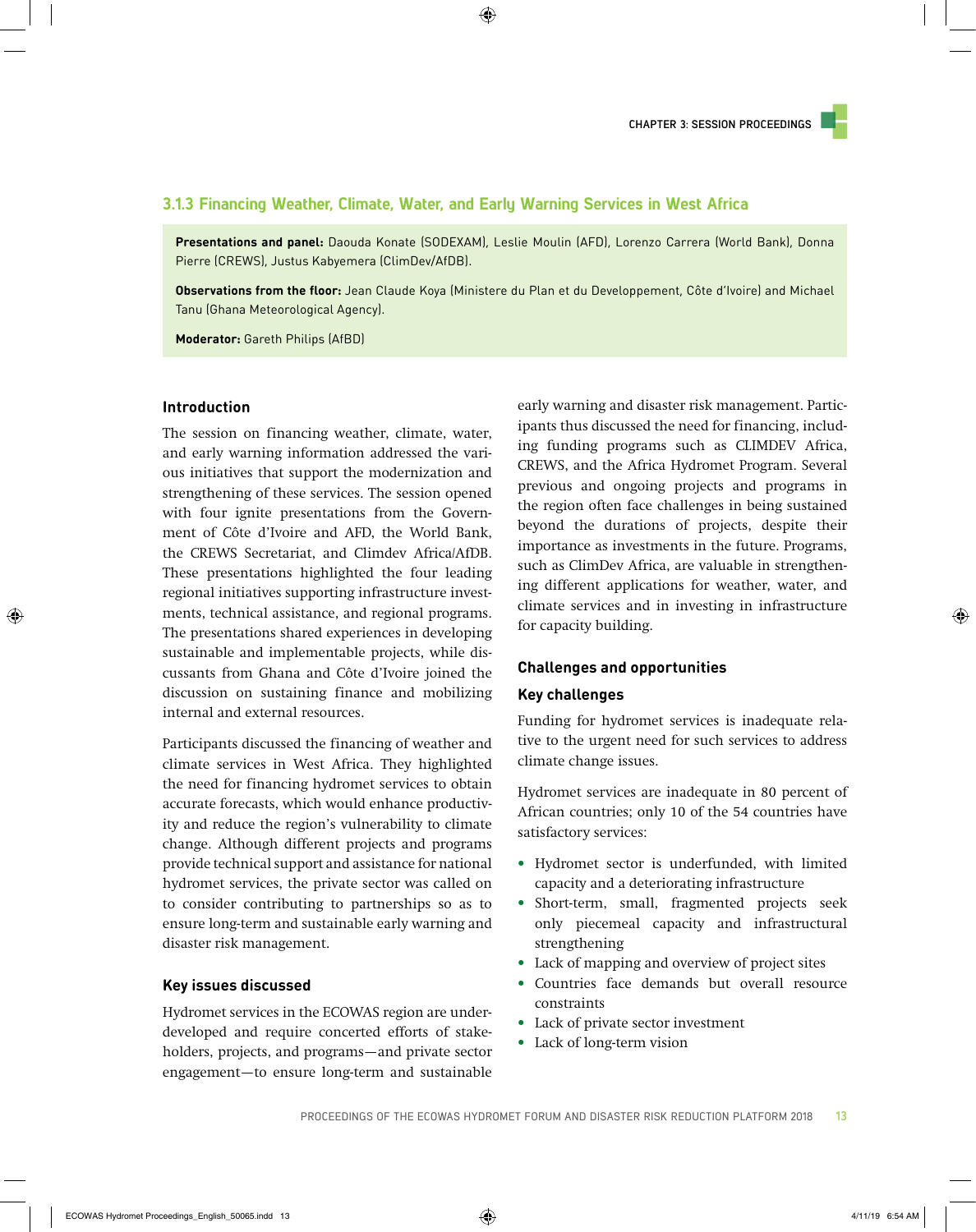#### <span id="page-28-0"></span>**Key opportunities for addressing challenges**

Dialogue and building models

- Reinforce technical tools of the meteorological service
- Reinforce climate services with sustained funding
- Have different capacity-building and investment projects, such as CREWS and CLIMDEV Africa, and focus on technical assistance and capacity building
- Focus also on the World Bank (Africa Hydromet Program) and AfD, which can provide loans and grants to help modernize national hydromet services

#### **Key solutions for overcoming setbacks**

Support climate institutions through projects

- Enhance climate service and application
- Support investment and facilitate private investment
- Enhance the capacity of regional climate centers
- Ensure that AGRHYMET, ACMAD, WASCAL, and other regional bodies work together to provide effective capacity building

#### **3.1.4 Strengthening Regional Initiatives, Projects, and Programs**

#### **Presentations:**

- Anthony Duah (Water Research Institute, Ghana): Transboundary floods in West Africa: What should national, regional, and basin authorities do to reduce the risk?
- Johnson Buanuh (ECOWAS): The ECOWAS Meteorology Programme: Activities and implementation.
- Konstantine (Kosta) P. Georgakakos (HRC): Accessing and exploiting rapidly advancing global technologies for climate and weather monitoring and forecasting.
- Abdou Ali (AGRHYMET): Fanfar project.

**Panel:** Anthony Duah (Water Research Institute, Ghana), Konstantine P. Georgakakos (HRC), Abdou Ali (AGRHYMET), Donna Pierre (CREWS Secretariat), and Djeri-Alassani Bougonou (ECOWAS).

**Moderator:** Carl Dingel (WB)

#### **Introduction**

Presenters and panelists identified and discussed regional initiatives, projects, and programs to address some of the critical challenges in strengthening weather, water, climate, and disaster risk management in West Africa. They considered possible solutions, their relevance for the region, and how these could help close the modernization and capacity gap in hydromet services.

The session began with a presentation that looked into ECOWAS and transboundary floods in West Africa and how ECOWAS, river basin organizations, and Member States could come together to better support flood early warning. The first presentation was on a project that is part of the ACP-EU program, "Strengthening Disaster Resilience in Sub-Saharan Africa." The second presentation described the ECOWAS Hydromet Initiative and activities of ECOWAS to support hydromet and early warning in the region. The third presentation considered using technology, in both system building and distance training, applied to supporting of forecasters worldwide in their effort to provide effective warnings with high spatial resolution for flash flood occurrence. The final presentation addressed accessing and exploiting rapidly advancing global technologies for climate and weather monitoring and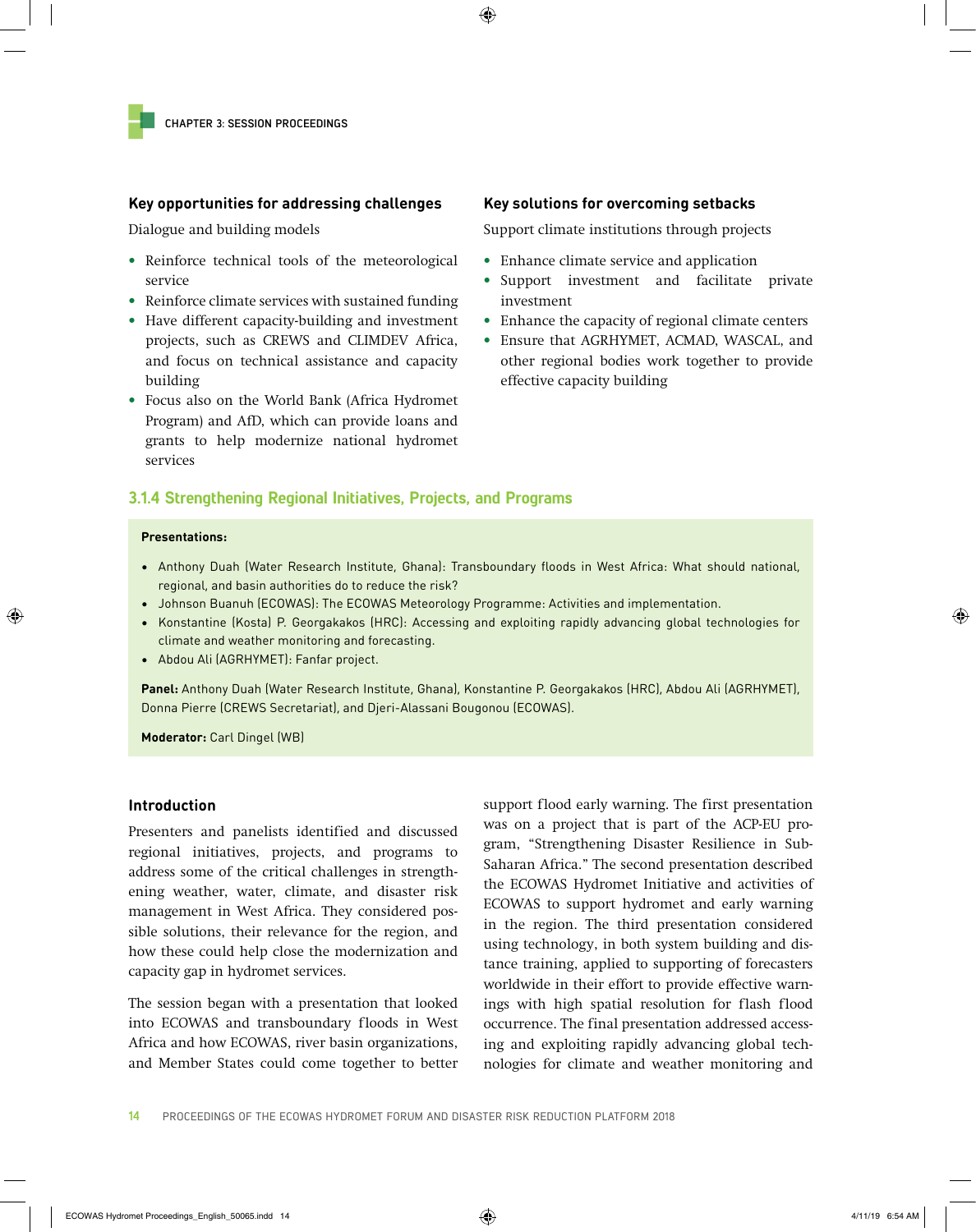<span id="page-29-0"></span>forecasting. The presentations were followed by a panel discussion and questions from the audience exploring solutions and the remaining obstacles to closing some of the gaps.

#### **Key issues discussed**

The presentations highlighted possible solutions for modernizing national hydromet and early warning services in West Africa at the national and regional levels. The four projects presented included: the practice research and capacity building project for ECOWAS; the ECOWAS Hydromet Initiative; development of a West Africa Flash Flood Guidance system as part of the regional CREWS West Africa project; and the FANFAR project coordinated by CILSS on developing an operational early warning system for the region (over a 10-day time horizon). The West Africa Flash Flood Guidance System (FFGS) would be a flexible tool for enhancing cooperation among forecasters and disaster managers regionwide and in each country.

The FFGS provides substantial training and technology transfer and the program supports capacity building in the region. The West Africa FFGS infrastructure, which integrates remotely sensed and on-site data, provides opportunities for further improvements in addressing urban flash flood warning and ensemble seasonal to subseasonal flow prediction.

The need to coordinate and integrate the different initiatives was highlighted. The role of ECOWAS as a

regional organization would be to facilitate the coordination of initiatives at the national and regional levels, the assessment of the population's needs, and the revision of ECOWAS standards.

#### **Challenges and opportunities identified**

#### **Key challenges**

- Transboundary floods, complexity of managing transboundary, socioeconomic challenges, national hydromet networking challenges, maintenance and sustainability of basic systems
- Uncertainties over models, gaps in local data production, the gap between research and the operation

#### **Key opportunities for addressing challenges**

- Develop and implement a sustainable framework for flood management
- Set a strategic framework for establishing partnerships
- Promote closer cooperation between forecasters and decision makers
- Develop and introduce flexible technology and network collaboration with partners
- Share experiences and scientific results
- Accurately assess the needs of users and orient research outcomes toward their needs
- Take into account the environmental component, drainage network, and urbanization, and respect the cities master plan

### **3.1.5 Harnessing Partnerships and the Private Sector**

**Presentations and panel:** Fillipe Lucio (WMO), Makoto Suwa (WB), Marielle Gosset (IRD), Christine David (Weather Force), Ahmed Balogun (TAHMO), Mohammade Check (Earth Networks) and Tufa Dinku (IRI).

**Moderator:** James Kinyangi (AfDB)

### **Introduction**

The session highlighted a number of private sector and innovation initiatives in support of effective weather, water, and climate services and discussed the roles and principles of private sector engagement based on the Global Weather Enterprise. The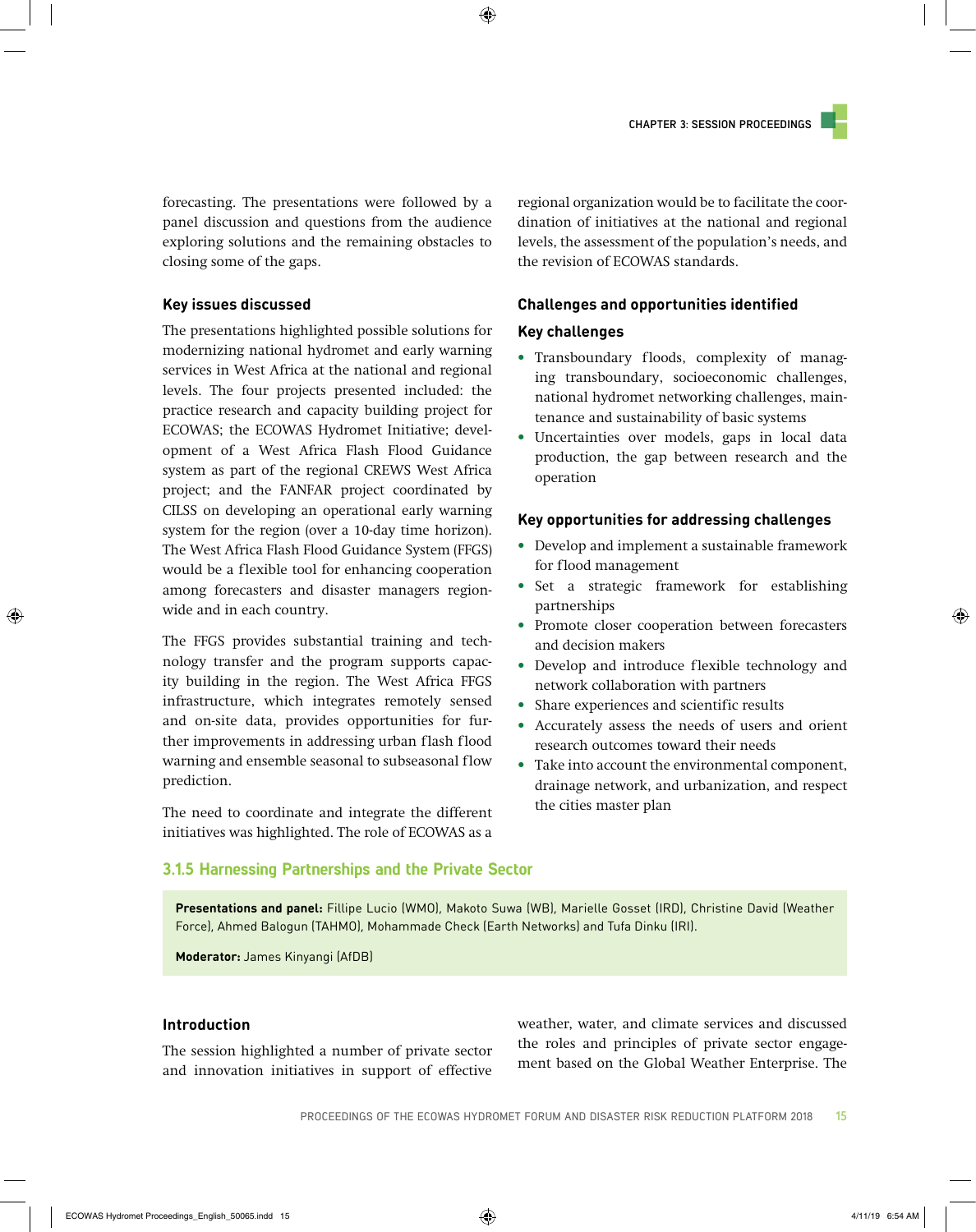initiatives introduced and discussed at the session include Rain Cell Africa, where cell phone providers (currently Orange) collaborate with national weather services to analyze cell phone signals to gain precipitation information, Trans-African Hydrometeorlogical Observatory (TAHMO) and Earth Networks.

The "Global Weather Enterprise (GWE)" aims to: develop principles of engagement for the private sector with national meteorological and hydrological services; engage the private sector beyond the provision of equipment and tailor-made service delivery to business customers; and get engaged in the entire value chain. The proposed "enterprise" encompasses all business areas of the World Meteorological Organization (WMO), including weather, climate, and water. The GWE also seeks to empower NMHSs to sustain their authoritative and official voice by enhancing the quality and relevance of services provided to, and with, the private sector.

Participants offered examples of good practices in engaging the private sector with national meteorological services in West Africa and identified initial principles defining good practice in public-private partnerships (PPPs).

### **Public-Private Engagement and Global Weather Enterprise (GWE)**

Understanding the new realm:

- Global risks and economic and political challenges need to be addressed
- Scientific and technological advances generate fast-growing market demand and opportunities for services
- Increased need for cooperation among GWE sectors and all members of weather/climate communities
- Weather enterprise pipeline
- Business models

# **Rain Measurement from Cell Phone Networks and Hydrometeorological Applications in Africa (Rain Cell Africa)**

- How can the private telecommunications sector help strengthen hydromet services and improve early warning?
- Transmitting information and timely (data/ information/alert)
- How to share data relevant for hydromet observation

# **Role of TAHMO—Trans African Hydrometeorological Observatory**

- Value of reliable weather data
- Develop low costs, reliable weather and climate observation instruments
- Collaborate with national hydromet services and communities (such as schools) to rapidly expand the observation network
- TAHMO project and experience shared in Africa

# **Leveraging PPPs for Sustainable and Enhanced National Weather Information Services**

- PPP aspect of the business model
- Update on implementation in low-income countries of Sub-Saharan Africa

A key theme at the session was the need for a costeffective weather service, public-private engagement, and the GWE to attract and retain skills for technology development. One proposal was to harmonize quality control of services provided by public and private institutions. There was a call to embrace emerging opportunities with different partners, including the private sector and academia. One suggestion was to create a transparent framework between private and public sectors for data exchange. Participants highlighted the need for capacity building on tools and data processing to allow better and more efficient data processing. They also recommended developing a partnership good practices document to guide NMHSs and to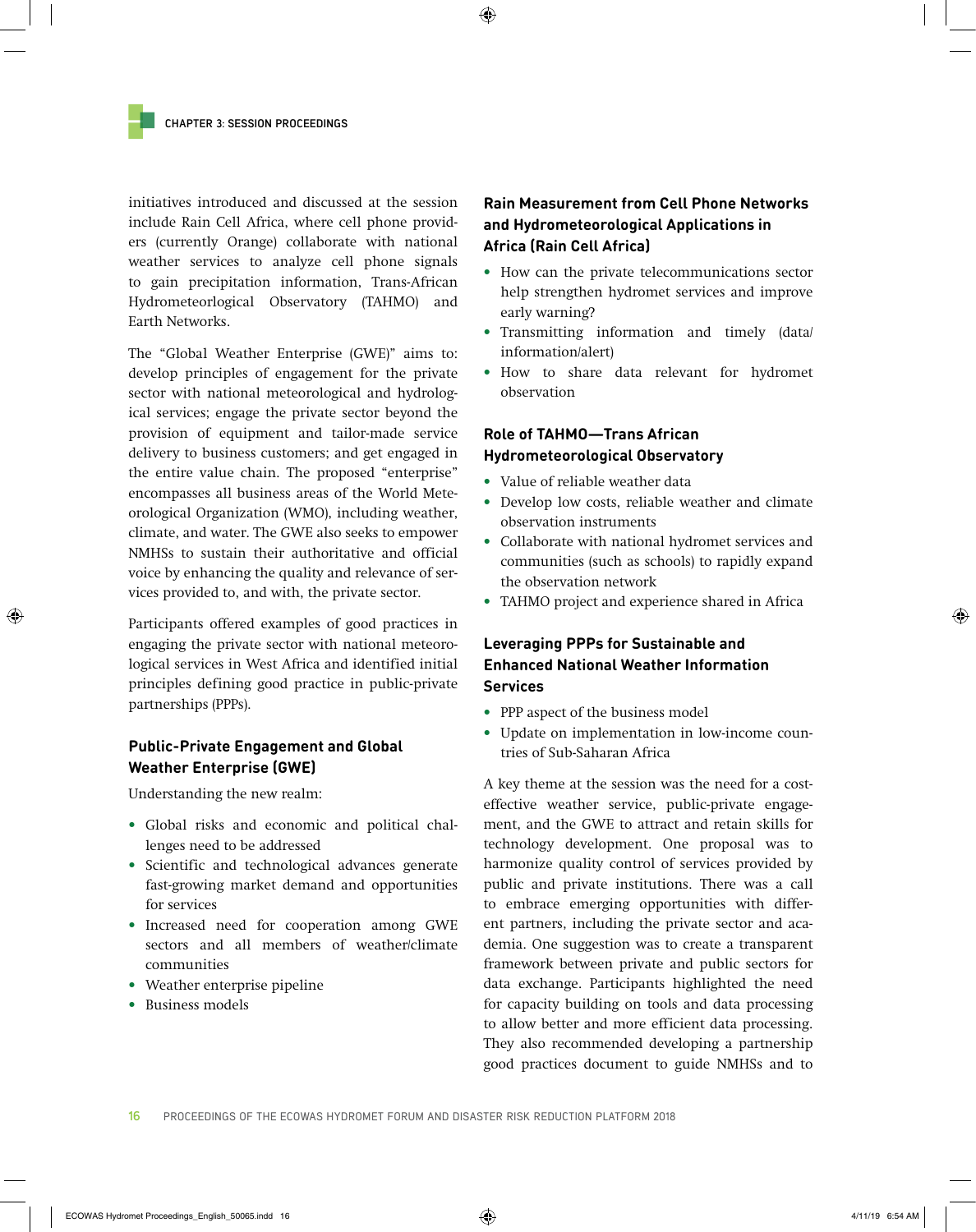<span id="page-31-0"></span>protect the WMO-affiliated networks as a critical global good. Another suggestion was to contextualize innovation by including climate services in the curricula of schools and universities. A final suggestion was to create shared value between the public and private sector and other GWE stakeholders by addressing common global risks and economic and political challenges (e.g., protecting life and property, safeguarding the environment, and contributing to sustainable development).

#### **Challenges and opportunities identified**

#### **Key challenges**

- Lack of a specific governance or organizational level in the GWE
- Unwillingness of telecom operators to share needed data
- High cost and difficulty of digitizing old records in Africa
- Lack of market for data from a single country
- Lack of structured data storage
- Lack of manual quality control
- Lack of exploitation of data use and services
- Lack of high technology for forecasting global standards
- Difficulty in attracting and retaining skills for technology development

#### **Key opportunities for addressing challenges**

- Create additional jobs in the nonpublic sector
- Use telecom network for rain estimation
- Address real-time data flux
- Build a mutual interest model
- Use PPPs to enhance NMHS infrastructure, capacity, and sustainability
- Use existing techniques and technologies to downscale data
- Use innovative PPPs to enhance NMHS infrastructure, capacity, and sustainability

# **3.2 Community of Practice**

# **3.2.1 Developing a "Climate Risk Early Warning" Community of Practice**

**Presentations and panel:** JB Migraine (WMO), Koffi Hounkpe, Lorenzo Carrera, Philippe Rapaport (WB), Sophie Martinoni Lapierre (Météo-France), Marielle Gosset (IRD), Abdou Ali (CILSS), Snali Berte (Mali), and Siaka Traore (Mali).

**Moderator:** Seyni Salack (WASCAL)

#### **Introduction**

ECOWAS countries often face similar challenges in improving early warning services, including the need to enhance forecasting services; develop coherent procedures with national services for early warning (food security) and rapid warning (extreme weather, flooding); reach vulnerable communities with a differentiated approach; and coordinate food security, civil protection, and humanitarian support.

The session highlighted some key innovations currently being tested in CREWS beneficiary countries and agreed to set up a community of practice among countries and regional institutions to ensure a harmonized approach to supporting warning services (supported either by the national budget or by donors) and for sharing ideas, good practices, technical specifications, and terms of reference. This Community of Practice (CoP) will interact closely with the WMO CREWS West Africa Steering Committee, which oversees the WMO contribution to CREWS in West Africa.

Participants discussed the contribution of innovative initiatives—such as PADRE, and Rain Cell West Africa—to disaster risk management. Online platforms have been implemented for basins and flood risk management. And to facilitate data collection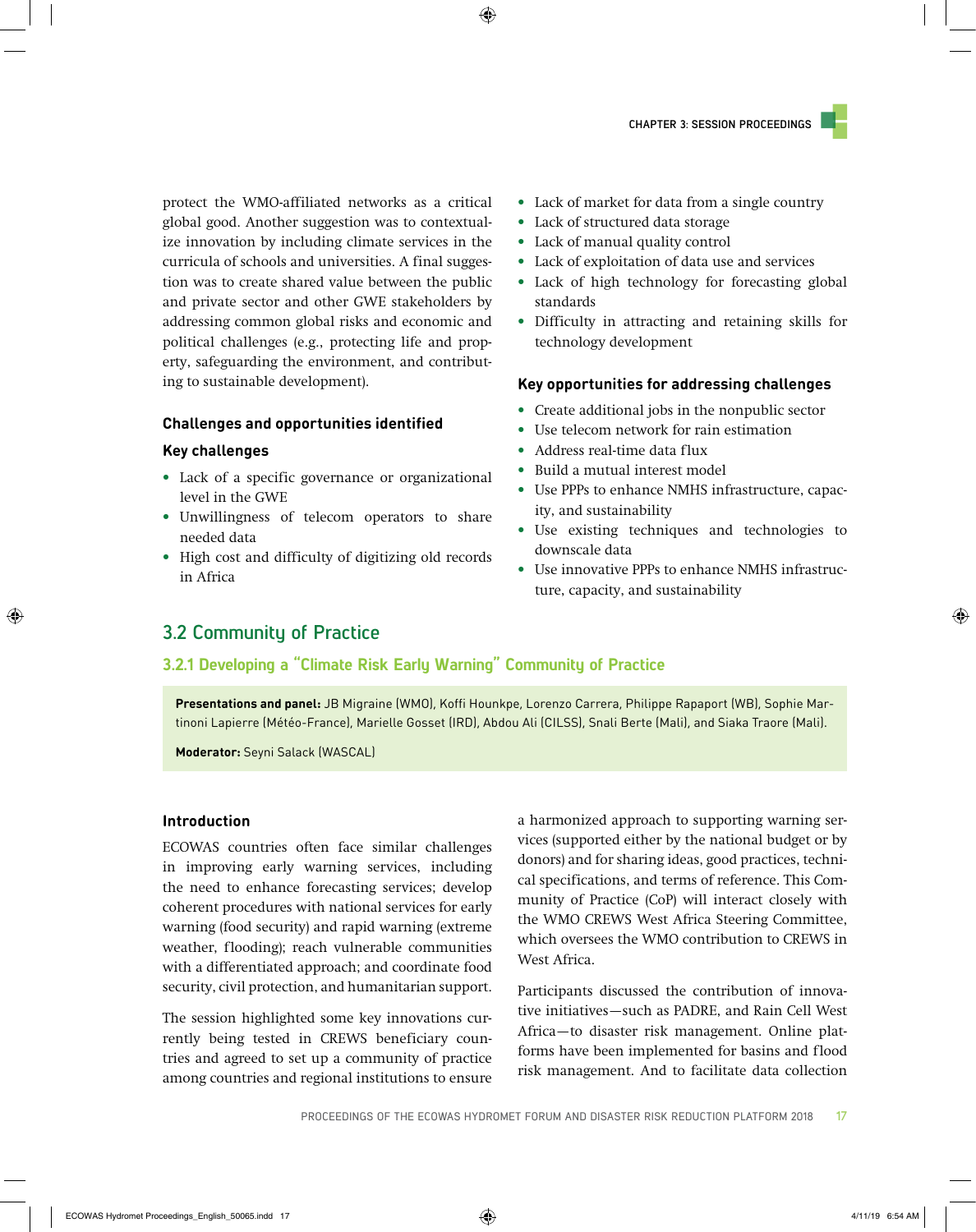and measurement, some innovations have been made in rainfall measurement. National scale networking was recommended for addressing challenges in risk management and in setting up an early warning system. Participants discussed the challenges faced by agencies in using these platforms and identified appropriate solutions.

#### **Key issues discussed**

- Overview of the four CREWS projects in West Africa
- Sub-seasonal forecasting, climate watch, and applications for agrometeorology (Sophie Martinoni-Lapierre): Enhanced agrometeorological monitoring is being piloted in Burkina Faso by an innovative land data assimilation system (LDAS), coupling meteorological models with soil and vegetation indices captured from remote sensing (see [presentation\)](https://docs.google.com/presentation/d/1FxW_uglHDbbTjlzpIWf_jMt7Odl3vBVad_hULohuGxQ/edit?usp=sharing).
- PADRE, an example of a GIS tool for data sharing, institutional collaboration, and service delivery to users (Philippe Rapaport, World Bank): The open source platform enables data sharing across decentralized/deconcentrated levels, as well as between institutions at all levels. It also enables the overlay of official data with international/ regional datasets. Automated processes can be prepared with different experts, allowing access to value added data. An offline tool is also available for use in low Internet bandwidth environments, working with cached layers. The tool was developed in the context of CREWS component of the [Niger Disaster Risk Management PGRCDU](https://pgrcdu-niger.org/) [Project](https://pgrcdu-niger.org/) to facilitate collaboration among national institutions involved in flood warning (see [pre](https://docs.google.com/presentation/d/18OuguoATRbmSxTG8H-aE7JcxJKagp43jW8tOBVdK2xk/edit?usp=sharing)[sentation,](https://docs.google.com/presentation/d/18OuguoATRbmSxTG8H-aE7JcxJKagp43jW8tOBVdK2xk/edit?usp=sharing) PADRE website, and [online Niger risk](http://risques-niger.org/)  [portal\)](http://risques-niger.org/).
- Spatial altimetry for hydrological monitoring and use of cell phone signal attenuation for rainfall estimation (Rain Cell) (Marielle Gosset, IRD): Over the last decade, it has been demonstrated that rainfall can be estimated in real time through a partnership between national meteorological services and cell phone operators, while river and

lake water levels can be estimated with remote sensing techniques to complement onsite observations (see [Rain Cell presentation](https://docs.google.com/presentation/d/1yUpSwqdfxYAf8wDTpptU1xjcM46cfuawbFZWmReI7_8/edit?usp=sharing), video ([short/](https://youtu.be/QM9GHchJIf4) [long\)](https://youtu.be/FwdfSTrG_88) and [spatial altimetry website](http://hydroweb.theia-land.fr/)).

- Niger (Mohamed Housseini): CREWS is developing technical capacities in Niger in meteorological, hydrological, civil protection, food security, and DRR institutions. These efforts are coupled with two investment projects ([PDIPC](https://www.afdb.org/fileadmin/uploads/afdb/Documents/Project-and-Operations/Niger_-_Projet_de_d%C3%A9veloppement_de_l%E2%80%99information_et_de_la_prospective_climatiques__PDIPC__-_Rapport_d%E2%80%99%C3%A9valuation_.pdf) for meteo and [PGRDU](https://pgrcdu-niger.org/) for other institutions). But the pace of implementation of these two investments is very slow, resulting in some investments being jeopardized for DGRE. The experience with the PADRE platform was positive, but institutions would need more training and support to comply with formatting and enable automatic upload of local data. With regard to setting up a community of practice, Niger is amenable to exchanging technical specifications, terms of reference, and lessons learned with other countries to speed up the uptake of innovative solutions.
- Mali (Chaka Traore, Sinali Berthe): Collaboration among institutions involved in CREWS, meteorological, hydrological, food security, and civil protection services is very good. The national DRR platform is officially recognized and enables collaboration with a larger number of institutions, both in relation to capacity development with CREWS and for appraising the larger hydromet investment. Data collection and data sharing remains challenging, and Rain Cell can help improve access to rainfall data to hydrological and civil protection services. It is not yet operational, since the data flow between cell phone operators and national meteorological service is not yet in real time. The Directorate General for Civil Protection expects to improve the timeliness of warnings with a multihazard approach, to ensure that members of the National DRR Platform (from national to local levels) can receive information as soon as possible. The Directorate General for Civil Protection (DGPC) must improve communication tools, including for the collection of geolocalized and georeferenced impact information.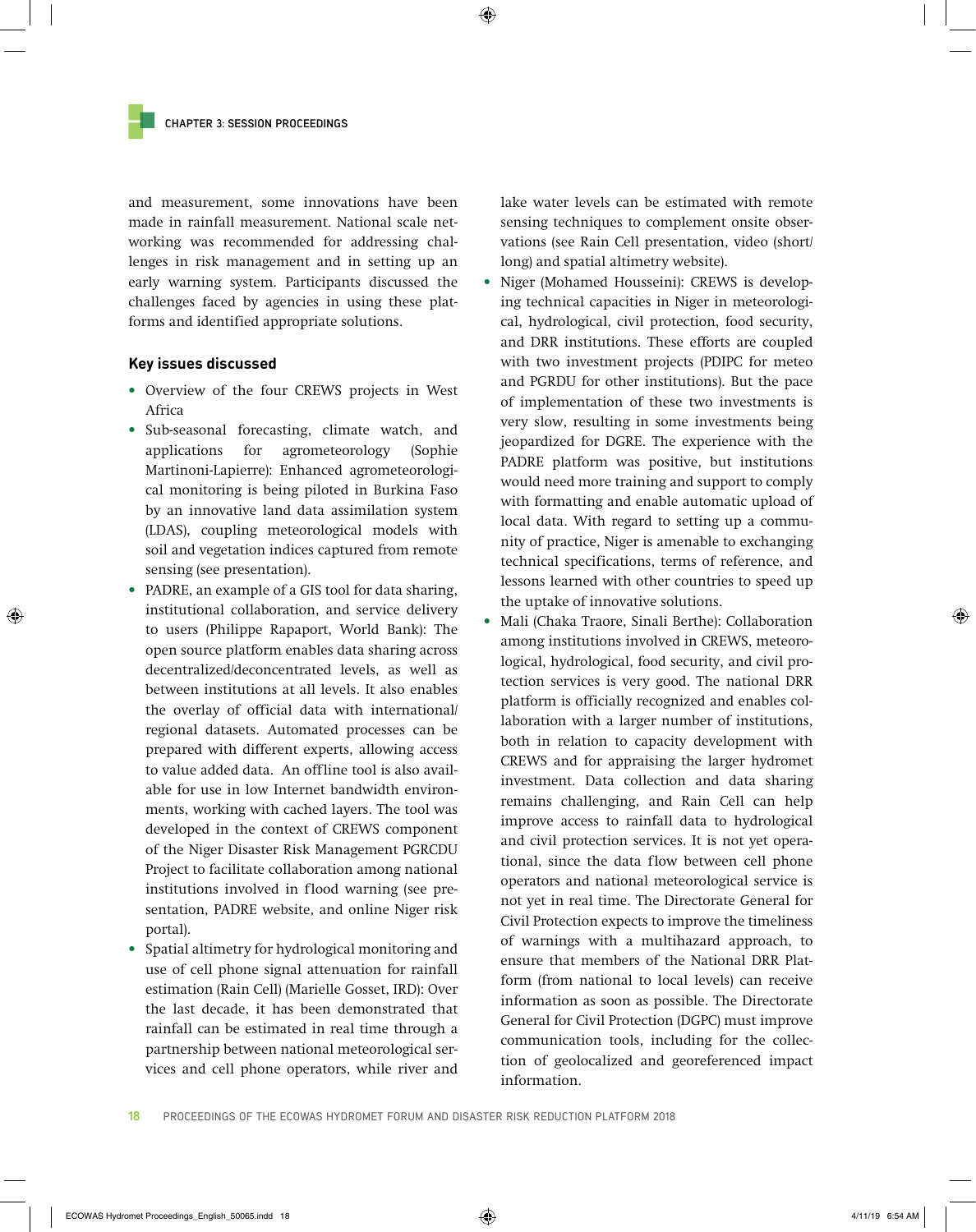- <span id="page-33-0"></span>• CILSS/AGRHYMET (Abdou Ali): The innovations presented in the session this morning potentially can resolve some issues. But CREWS projects, similarly to other projects, run over a limited time. Resolving issues with a sustainable approach requires uptake by regional institutions who can play a role in training, scaling up pilots that have demonstrated successful outcomes at national or local levels, and ensuring a sustainable uptake by national institutions. The collaboration between regional and national institutions is very strong. A large number of good practices at the national level have been supported by regional institutions, such as the harmonized framework for food security and nutrition monitoring with national multidisciplinary working groups (GTP).
- ECOWAS: Discussions between ECOWAS and CILSS during the forum addressed the challenges identified during the different sessions and sought to ensure that Member States benefit from the support of all regional institutions in a coordinated manner.
- WASCAL (Seyni Salack): A number of small research initiatives are ongoing and could benefit from operational applications with seed funding.

# **Proposed roadmap for setting up a community of practice**

- Participants confirmed the usefulness of exchanging information about: bottlenecks affecting EWS and NMHSs, including lack of maintenance of equipment, human resources, budget, and tools; and about examples of activities supported by CREWS, including terms of reference and technical specifications.
- Participants suggested populating the [CREWS](https://goo.gl/YdgFXP) [West Africa Spreadsheet](https://goo.gl/YdgFXP) (and specifically adding information about development and research projects under way in countries), as well as the CREWS websites for [WMO Contribution to](https://my.alfresco.com/share/wmo.int/page/site/CREWS-wmo-contributions/dashboard)  [CREWS,](https://my.alfresco.com/share/wmo.int/page/site/CREWS-wmo-contributions/dashboard) [Burkina Faso](https://my.alfresco.com/share/wmo.int/page/site/crews-burkina-faso/dashboard), Mali, and Niger.

### **Key opportunities for addressing challenges**

• An increasing number of ECOWAS countries are engaged in designing or implementing investment projects in meteorological, hydrological, food security, and civil protection services—all of which contribute to enhancing the climate-risk early warning systems with a multihazard approach. Burkina-Faso (WBG), Mali (WBG), and Niger (AfDB/WB) benefit from technical assistance for the Climate Risks Early Warning Systems (CREWS) initiative.

# **3.2.2 Mapping and Strengthening the Academic, Research, and Training Networks for Hydromet Services and DRR**

**Panel and discussion:** Prof. Euloge K. Agbossou (UAC, Benin), Prof. Zahiri Pascal (UFHB, Côte d'Ivoire), Arona Diedhiou (IRD), Prof. Emile Barrissano (EUMETSAT), Owiti Zablone (FutureClimateAfrica), and Prof. David Jimoh (FUTA, Nigeria).

**Moderator:** Gerald Forkuor and Aymar Bossa (WASCAL)

#### **Introduction**

This session highlighted the need to recognize, map, strengthen, and fund academic networks in the subregion. In doing so, the appropriate stakeholders (member states, ECOWAS institutions, and development partners) and actors (researchers, academics, and experts) should be engaged in a collaborative way.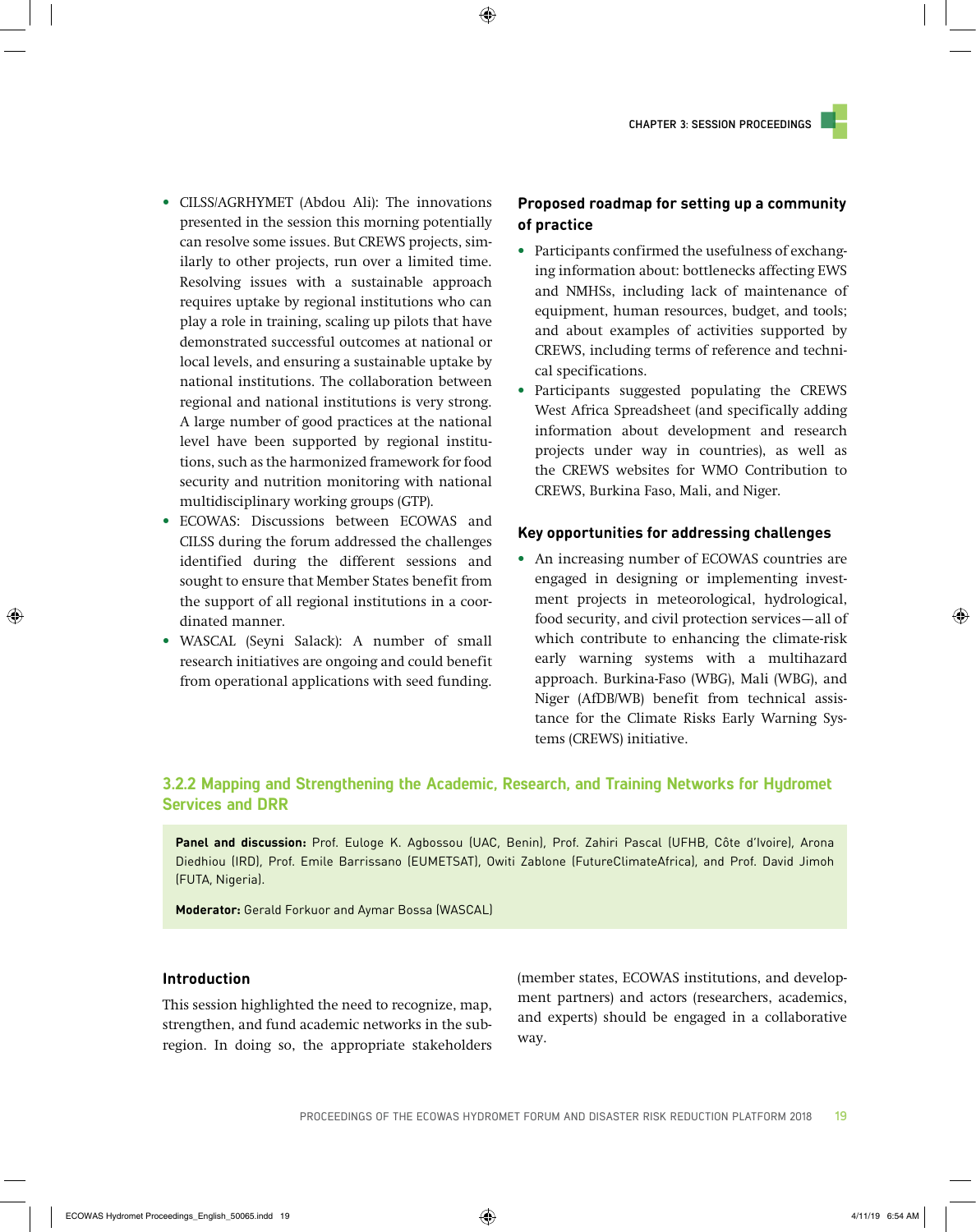#### **Key issues discussed**

An important issue addressed during this session was the visibility, recognition, and relevance of academic, research, and educational networks in light of the poor knowledge of existing academic, research, and educational networks in the subregion. Consequently, it is not clear how these networks are supporting national and regional programs. Participants agreed that inventorying all existing networks and identifying their strengths and weaknesses was essential for making them visible and vibrant in the subregion. Staffing of these networks was another key issue discussed. It was noted that most research and academic staff have retired or are about to do so. Thus, a new generation of scientists must be trained to take up these roles and build capacities. All of these changes cannot be achieved without financial investments from member countries.

Participants also discussed the need to harmonize DRR curricula among West African institutions offering formal training in DRR/DRM. It was recommended that under the leadership of ECOWAS, the relevant networks and institutions should be engaged to work toward developing a common DRR curriculum for adoption by all institutions. This would ensure some harmonization in DRR practice in West Africa.

The main issues discussed:

- Visibility and sustainability of networks
- Interaction between existing networks
- Financing of networks (e.g., through country contributions)
- Harmonization of DRR/DRM curricula

#### **Challenges and opportunities identified**

#### **The main challenges:**

- Poor knowledge of existing networks, their relevance, and contribution to national and regional programs/initiatives
- Poor collaboration among existing networks
- Poor financing of networks
- Lack of harmony in DRR practices across ECOWAS

### **Key setbacks faced by country, region, and community**

#### **The main setbacks:**

- Lack of collaboration among networks
- Lack of information about some existing networks for the community of researchers and academics
- The high cost of Internet access vis-a-vis information sharing through the worldwide web
- Lack of financial support from countries for strengthening national networks

#### **Key opportunities for addressing challenges**

- Several institutions and initiatives in the region have DRR-related training programs and associated alumni networks (e.g., WASCAL, AGRHYMET, Master at UAC, Project Marema). These institutions and initiatives need to work together to form a strong network of experts in DRR/DRM.
- Development partners have consistently shown an interest in strengthening academic, research, and education networks

#### **Key solutions for overcoming setbacks**

- Publicize networks and enhance their visibility (to the community of researchers and institutions)
- Develop collaborative projects among researchers and academics
- Collaborate on curricula development, training, and capacity-building activities
- Develop financing means to sustain networks
- Encourage country-level contributions (recognition of networks)
- Have researchers take the lead in developing initiatives
- Invest in infrastructure with the support of ECOWAS
- Analyze existing national policies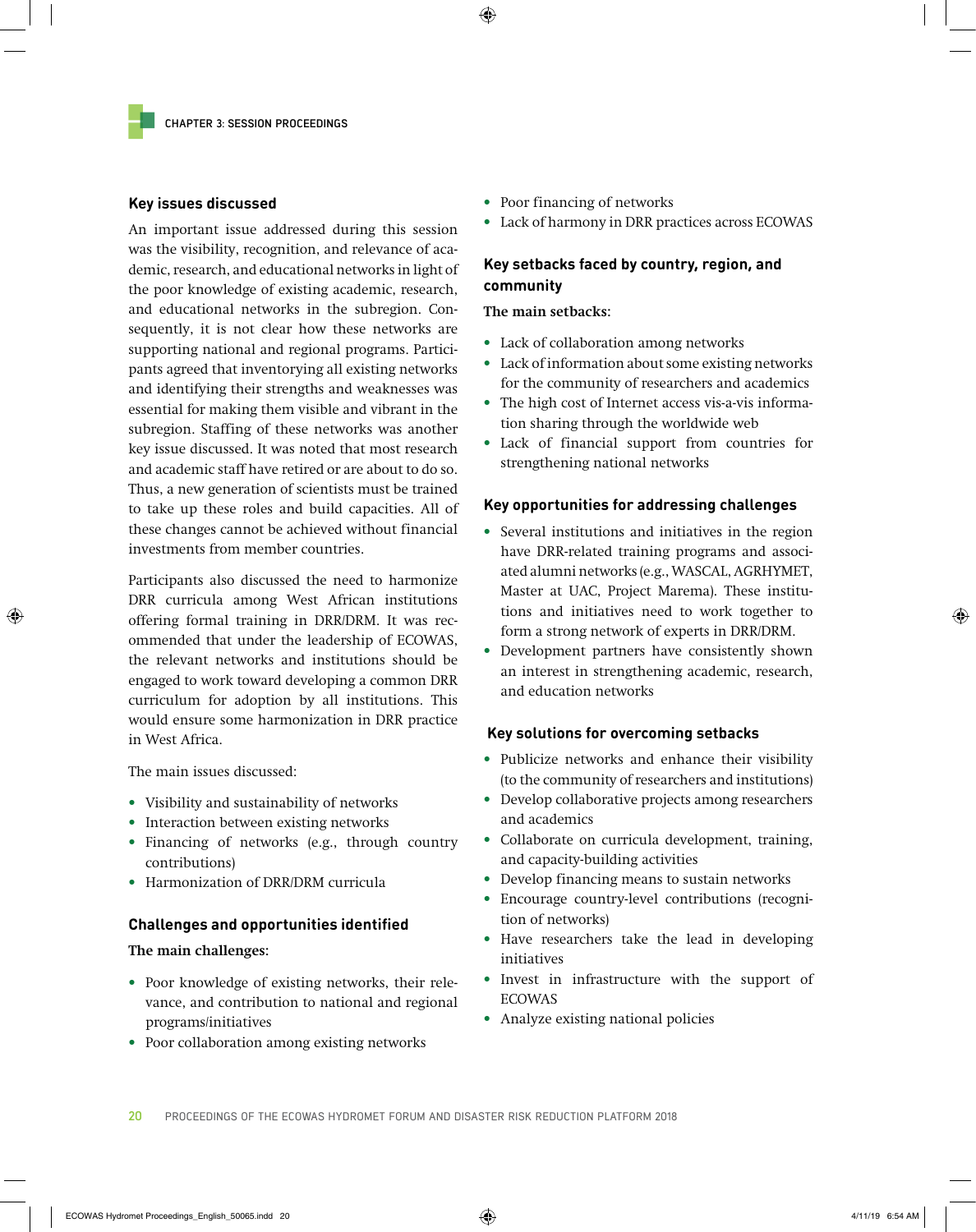# <span id="page-35-0"></span>**3.3 Policy Dialogue, Knowledge, and Learning**

#### **3.3.1 Policy Dialogue: Challenges and Opportunities for Improving Hydrological Services**

**Presentations and panel:** Daniel Sighomnou (WMO), Bachir Tanimoune (Hydrologist, NBA), Abdou Ali (AGRHYMET), Ibrahim Wilson (ECOWAS/WRCU), Jean-Emmanuel Paturel (IRD), and Sinali Berthe (Mali Civil Protection Service).

**Moderator:** Daniel Sighomnou (WMO)

#### **Introduction**

West Africa contains and intersects with six large river basins (Lake Chad, Gambia, Mano, Niger, Senegal, and Volta) running through 14 ECOWAS Member States. Flood events are often transboundary in nature and therefore call for basin-wide observation, monitoring, and forecasting capabilities. This is currently somewhat deficient and sometimes leads to misunderstanding between riparian countries, especially when dams are opened to release excess water. Participants in the session provided examples of global good practices and achieved consensus on a regional policy framework for flood risk management, supported by transboundary River Basin Organizations, within ECOWAS Member States.

The session started with an overview presentation of expected outputs, followed by a panel discussion and exchange with participants. The panelists represented the transboundary river basins authorities, national hydrological services, and specialized institutions (ECOWAS, CILSS).

#### **Speakers and topics**

- Vision and goal: The new framework of WHYCOS and its implications regarding flood risk management policies (Daniel Sighomnou, WMO)
- The current situation/baseline: The situation of hydrological activities at the national level and support received by transboundary river basin authorities, CILSS/AGRHYMET, and ECOWAS/CCRE (Diakaria Kone, Côte d'Ivoire National Hydrological Service).
- Examples of achievements, lessons learned, and perspectives with HYCOS projects (Bachir Tanimoun, Niger Basin Authority NBA)
- Toward a policy framework for flood risk management in West Africa (Ibrahim WILSON, ECOWAS/ WRCC)
- Perspective from an end-user: Activating flood management emergency and contingency plans in Mali (Sinali Berthe, Directorate General for Civil Protection, Mali)

#### **Key issues discussed**

- State-of-the-art hydrological services in selected countries in the subregion
- Improving the investments of hydrological services in the subregion
- Innovation in hydrological service provision

The session focused on challenges and opportunities for improving hydrological services. The main recommendations were: the provision of good quality data to end-users (real-time and reliable data); data storage (through an accessible database); reinvestment in equipment (new equipment) and maintenance, staff, and capacity building; and the elaboration of water management policy and financing. Key issues were the provision, storage, and dissemination of hydrological data.

#### **Challenges and opportunities identified**

### **The main challenges to improving hydrological services**

- Reliable data collection
- Lack of technological innovation in project implementation
- Sustain project achievements (continuity of existing projects)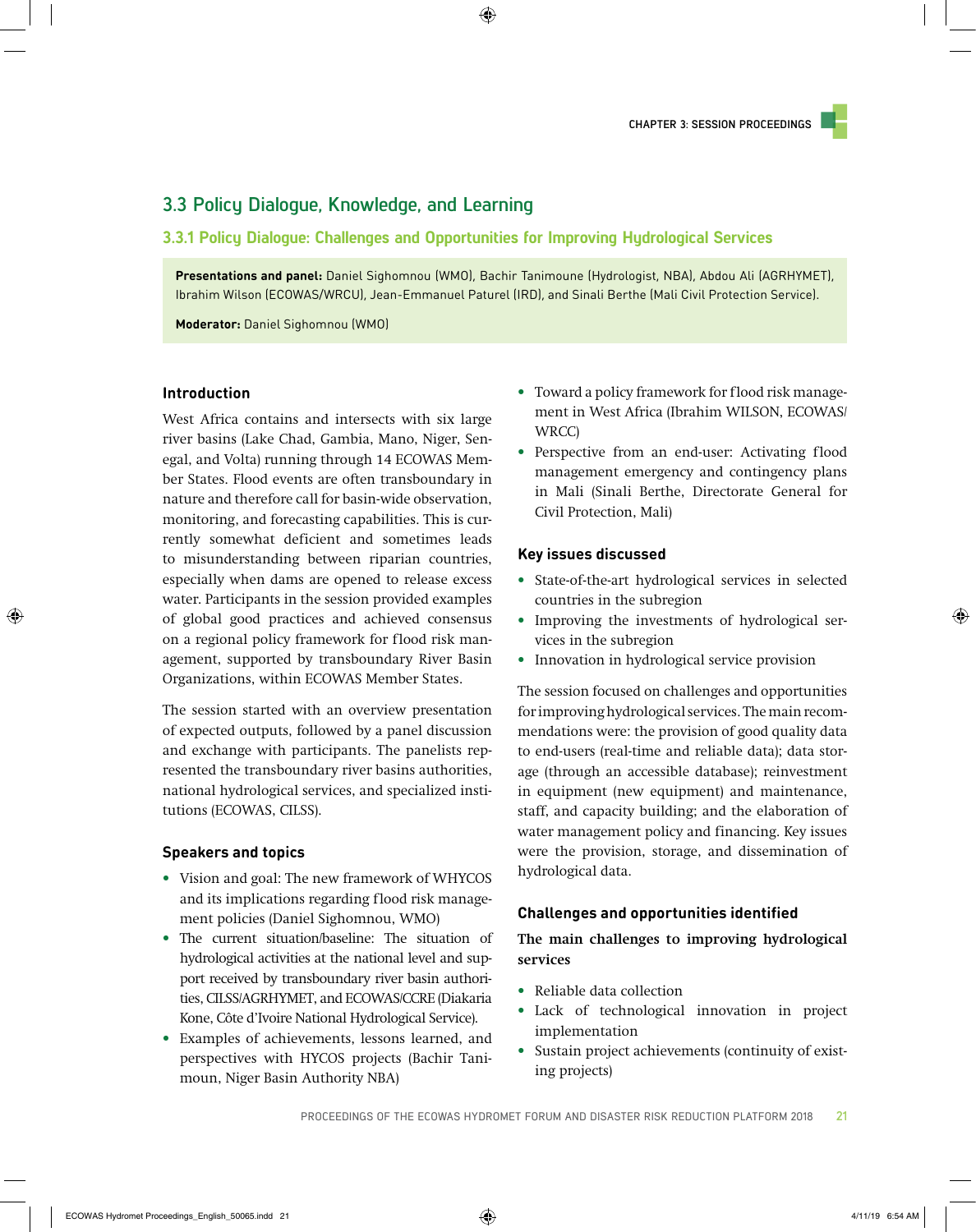<span id="page-36-0"></span>

- Upgrade equipment (renew investments)
- Access to and reliability of hydrological data
- Curricula development

#### **Key opportunities for addressing challenges**

- Support of EU, World Bank, AfD, WMO
- Expertise of WMO and reference to initiatives (WMO, WHYCOS, WMO hydrohub, ABN, IRD)
- Technological innovation (for ensuring quality services and reducing costs)

#### **Key solutions for overcoming setbacks**

- Assist countries in reliable hydrological data collection
- Focus not only on surface water but also on groundwater
- Follow-up hydrological services among countries to prevent extreme events
- Take advantage of technological innovation
- Provide real-time, reliable data to end-users (i.e., project WMO hydrohub)
- Create a database and consolidate data, ensure availability on the continent
- Gather national contributions for continuity of existing projects (subregional level)
- Renew investments, perform maintenance
- Water management policy at national and subregional levels
- Sustain financing: contribution of countries, water management fund establishment (i.e., pollution taxation)
- Training and coaching
- Develop national policy for water management
- Curricula writing

# **3.3.2 Global Framework for Climate Services: Investing in National Frameworks for Climate Services (NFCS) to Support Climate Services Development and Delivery to End-Users**

**Keynote:** Pascal Yaka (GFCS) Regional Coordinator: Collaborating to Effectively Deliver Climate Information to End-Users.

**Presentations and panel:** Sambakhe Zkaria (ACTIONAID Senegal), Dje Kouakou (SODEXAM), Tall Dieng (URAC, Senegal), and Issoufou Porgo (ROPPA).

**Moderator:** Filipe Lucio (GFCS/WMO)

#### **Introduction**

Implementation of the Global Framework for Climate Services (GFCS) is making considerable progress. In collaboration with the ECOWAS Secretariat, Member States have embarked on establishing National Frameworks for Climate Services (NFCS). Commitment to invest in this mechanism aims to enhance coordination and cooperation in support of the development of climate services and delivery to end-users. NFCS are fully established in 10 countries—culminating in a signed decree in 4 countries—and are at different stages of establishment in 13 other African countries. An additional 34 African countries are currently engaged in the process.

The first GFCS projects were launched in 2012 in Burkina Faso, Chad, Mali, Niger, and Senegal. National consultations on climate services were held in each of these countries to help identify specific gaps and needs, and as critical elements for implementing climate services. The consultations promoted a better understanding between climate service providers and the various climate sensitive sectors in supporting coordinated delivery and uptake of climate information in planning processes. An example of the benefit of the NFCS process can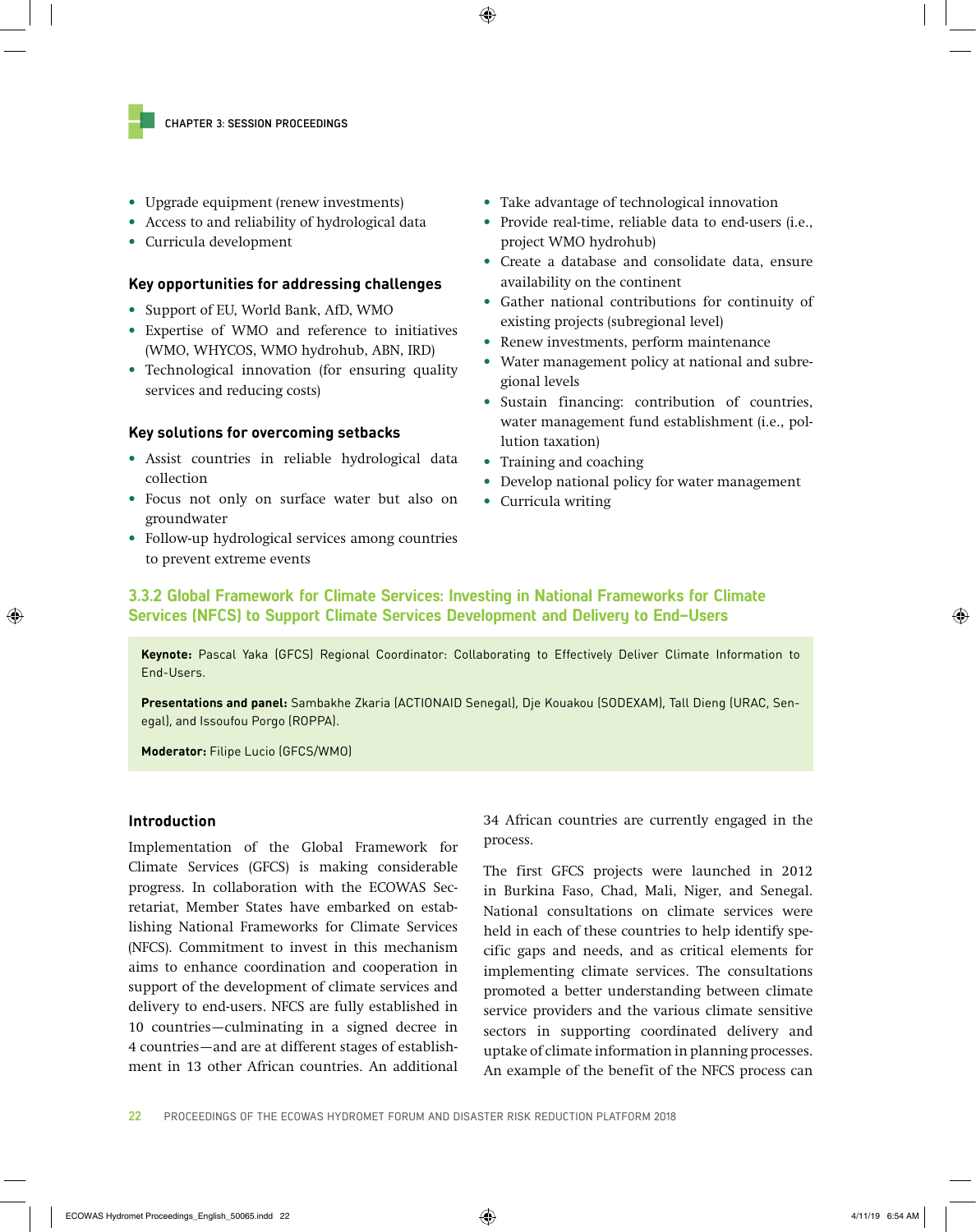be seen in the cases of Burkina Faso, Mali, and Niger. In these countries, the World Bank used the NFCS and the agreed activities of the road map to inform their national investment portfolios. Furthermore, the NFCS have enabled the identification of priorities and the formulation of action plans, which have guided the investment agenda of CREWS, GFCS Sahel, and the Africa Hydromet Program.

Nonetheless, issues surrounding the generation of quality, fit-for-purpose climate services, and uptake by the user community still require significant attention. On the one hand, the Regional Climate Centers (RCCs) and National Hydrometeorological Services (NMHSs) are inadequately resourced to provide the services. On the other hand, the dialogue between the user community and the NMHSs to codesign and codevelop customized and fit-forpurpose climate services is still not fully developed. As such, the demand and availability for climate services, while necessary for planning in many sectors in the climate hot spots of the ECOWAS region, are still in their infancy. This session brings together the two communities so that they see each other as partners with mutual interests. Expected outcomes of this collaboration would be pledges for joint actions, such as sensitizing/training of relevant stakeholders, resource mobilization, codesign, and coproduction of climate services for the various user sectors.

The session opened with an overview presentation by Pascal Yaka, GFCS Regional Coordinator, who spoke about applications and challenges related to climate in West Africa and national efforts to implement NFCS. The opening was followed by a panel discussion with invited experts from the climate services provider community and recognized promoters and users of climate services.

#### **Key issues discussed**

The discussion of community management of climate information/services to prevent and manage climate disasters focused on securing the livelihoods for vulnerable communities amid climate hazards.

- Global Framework for Climate Services (GFCS): Status and challenges in West Africa and the Implementation of the National Framework for Climate Services for better planning, policy. and practice at the global, regional, and national scale
- The access of family farming to climate information and services and its accuracy
- The role of community radio in broadcasting climate information is valued, and women are recognized for playing a key role in DRR and DRM

The consideration of scientifically-based climate information and forecasts in planning, policy development, and practice processes at all levels will help DRR and DRM. It will also contribute to securing the livelihoods of vulnerable communities in the face of climate-related hazards.

The implementation of GFCS at the national level and the consideration of locally appropriate analysis, capacity building, and training—with emphasis on developing women's leadership—were strongly recommended. A request for the promotion of partnerships between regional economic and scientific institutions was made, while the provision of adequate financial support—mainly for hydromet services—was emphasized. The integration of endogenous knowledge into modern seasonal forecasts should be promoted. A strong recommendation was made for agencies in charge of climate information dissemination to be made aware of and trained so as to better cope with preparedness plans on DRR and the impacts of climate change. Also underscored was the need for sustainable access to climate information and services for vulnerable populations through financial support. As to the key role of community radios, participants agreed it was crucial to equip radios with adequate digital recorders and computers, to continuously train journalists to fully grasp preparedness plans on DRR. A call to enable community radios to access solar energy to cope with high electricity bills was also made.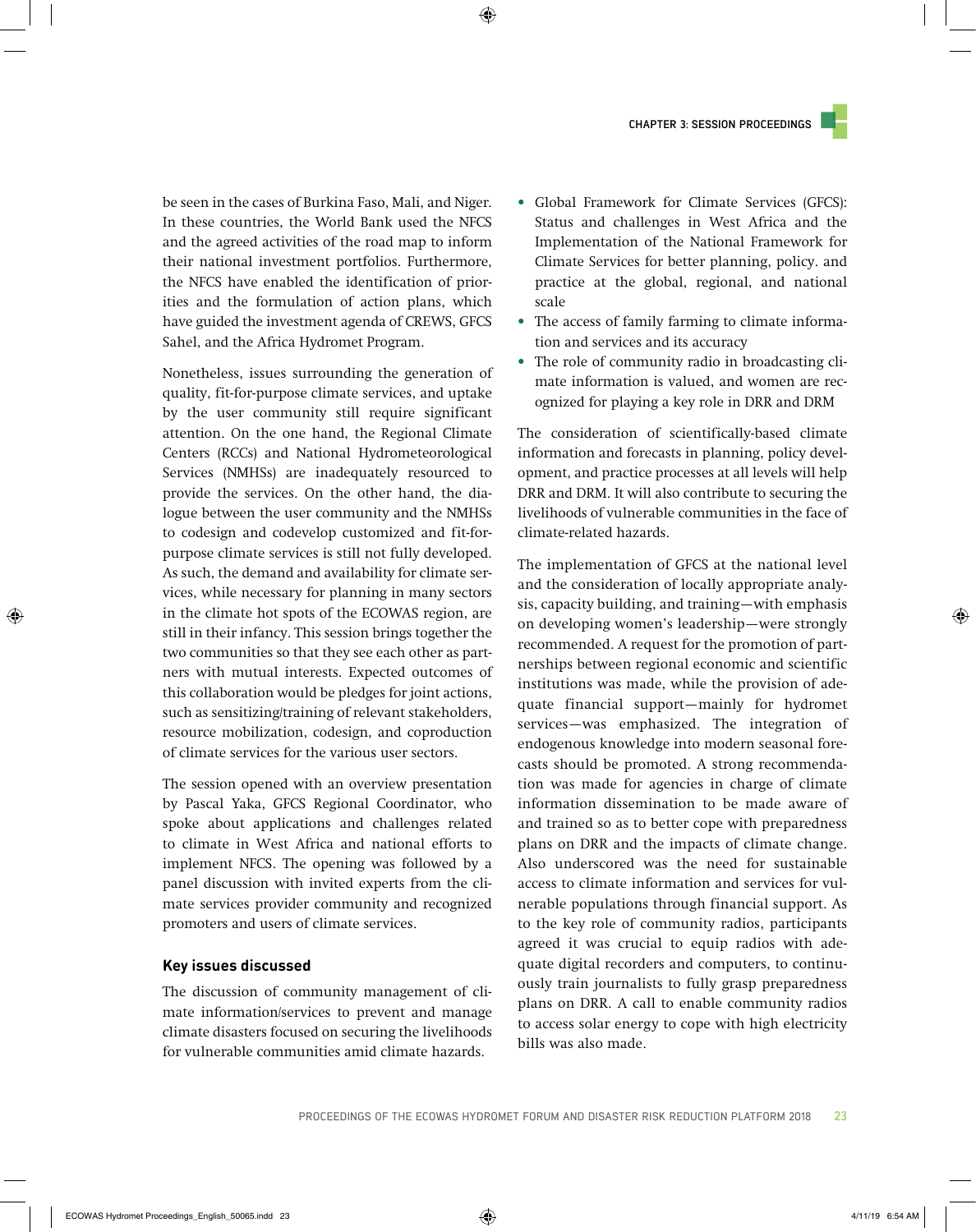#### <span id="page-38-0"></span>**Challenges and opportunities identified**

#### **Key challenges**

- Lack of sustainable access to climate information by vulnerable populations and local organizations
- Lack of coordinated work among agencies in charge of the dissemination of climate information
- Lack of will of the agencies in charge of the dissemination of climate information to cope with preparedness plans on DRR and the impacts of climate change
- Difficulty in accessing National Adaptation Funds for civil society organizations and vulnerable communities
- Lack of recognition of women's role in adaptation
- Lack of good planning for agricultural activities
- Lack of climatic information integration in developmental projects/programs

### **Key setbacks faced by country, region, and community**

- Implementation of the GFCS at the national level
- Inadequate financial support for hydromet agencies
- Lack of synergy among different services

• The lack in many countries of the infrastructural, technical, human, and institutional capacities to provide high-quality climate services

#### **Key opportunities for addressing challenges**

- Use of community radios
- Use of local language for diffusion of information; equip radios with point equipment
- Existence of qualified hydromet staff to train young people, especially vulnerable populations, on how to use and manage meteorological information
- Use of existing endogenous knowledge to cope with disasters
- Committing the international community to work in partnership with ECOWAS Member States for better risk and disaster management

#### **Key solutions for overcoming setbacks**

- Sustainable access to climate information and services for vulnerable populations through financial support
- Awareness and training of agencies in charge of climate information dissemination to cope with preparedness plans on DRR and the impacts of climate change
- Considering the role of women in adaptation

### **3.3.3 Sharing Best Practices for Community-Driven, Gender, and Youth-Inclusive Weather, Climate, Water, and DRR Services**

**Presentations and panel:** Antonio Palazuelos (SHYAH), Alice Zongo (OXFAM Burkina Faso), Saro-Airam Mendonca (Faculty of Law, Guinea Bissau), Tosin Victoria Apiriola Ajayi (NWEYDI, Nigeria), and Yaka Fanta Kaba Fofana (ONEG, Côte d' Ivoire).

**Moderator:** Adama Bagayoko (ECOWAS)

#### **Introduction**

Gender is an important element in the effort to reduce climate risks and disasters. In fact, women's individual and collective knowledge and experience

in natural resource management and other societal activities at the household and community levels have endowed them with unique skills that benefit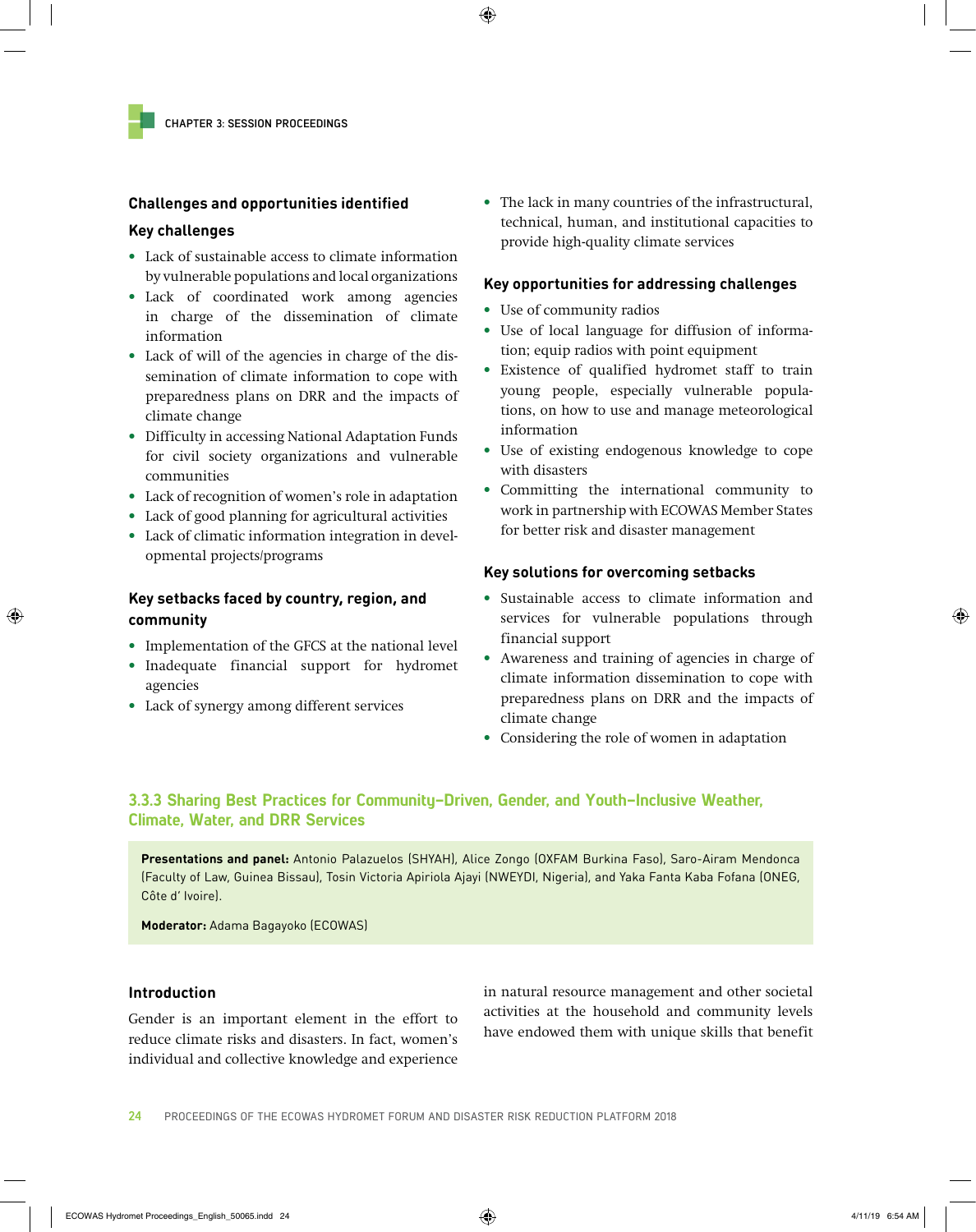prevention and adaptation efforts and responses to disasters (WEDO 2007).<sup>12</sup>

The tendency of women and girls to rely more on natural resources for their livelihoods also makes them vulnerable. For example, climate stress on water and forest resources often leads women to travel longer distances for water or wood, exposing them to health risks (WHO 2011) $13$  and limiting their prospects for engaging in such demanding endeavors as education, politics, and business.

Children and youth are critically impacted when hazards strike but can respond effectively if included as part of the response process. The Sendai Framework (UNISDR) ensured that children and youth were included in the negotiations and consultations that led to the adoption of the Sendai Framework for Disaster Risk Reduction, in March 2015. The framework gave children and youth a host of opportunities to engage meaningfully. A child-friendly guide, whose purpose was to make the Sendai Framework more accessible—especially to those aged 10 to 14—was developed as children and youth were recognized as critical stakeholders in supporting implementation of the Sendai Framework.

#### **Key issues discussed**

- Gender-related constraints faced by women and youth in accessing hydromet information: strengths and weaknesses. Identify the specific measures to be implemented
- Gender and youth notions in the DRR: Progress and challenges
- Best female leadership practices in the DRR context: Examples of best practices
- Disaster risk reduction campaigns relevant to youth
- Cases of best female leadership practices in Burkina Faso, Guinea Bissau, Nigeria, Cabo Verde
- Adopt gender-sensitive measures to reduce the negative impacts of disasters on women and young people, particularly regarding their critical role in rural areas in providing water, food, and energy (provide health services, information, and technologies)
- Ensure that women are visibly engaged as agents of change at all levels of disaster preparedness, including early warning systems, education, communication, information, and networking opportunities
- Carry out gender-sensitive risk assessments based on gender-based vulnerability analysis
- Adapt school curricula to DRR issues
- Consider the level of women's access to technology and finance, health care, support services, housing, and security in the event of a disaster
- Take into account gender and youth notions in DRR: Progress and challenges

#### **Challenges and opportunities identified**

### **Key challenges**

- Gender and youth discrimination or omission in DRR/DRM
- Lack of access to technology and finance
- Lack of access to health care and support services
- Lack of access to housing and security during a disaster event
- Gender-based violence during and after disaster events
- Lack of youth access to DRM education
- Lack of access to information relative to hydromet

#### **Key opportunities for addressing challenges**

- Engage women and youth as agents of change at all levels of disaster preparedness
- Consider gender and youth in planning early warning systems and information campaigns
- Make education accessible to gender and youth
- Communication accessibility to gender and youth
- Information and networking opportunities

<sup>12</sup>Gender, climate change adaptation and disaster risk reduction— UNDP, https://www.undp.org/content/dam/undp/library/gender/ Gender%20and%20Environment/Training%20Modules/Gender\_ Climate\_Change\_Training%20Module%202%20Adaptation%20DRR.pdf WEDO = wedo.org

<sup>13</sup>Gender, Climate change and health WHO;https://www.who.int/ globalchange/GenderClimateChangeHealthfinal.pdf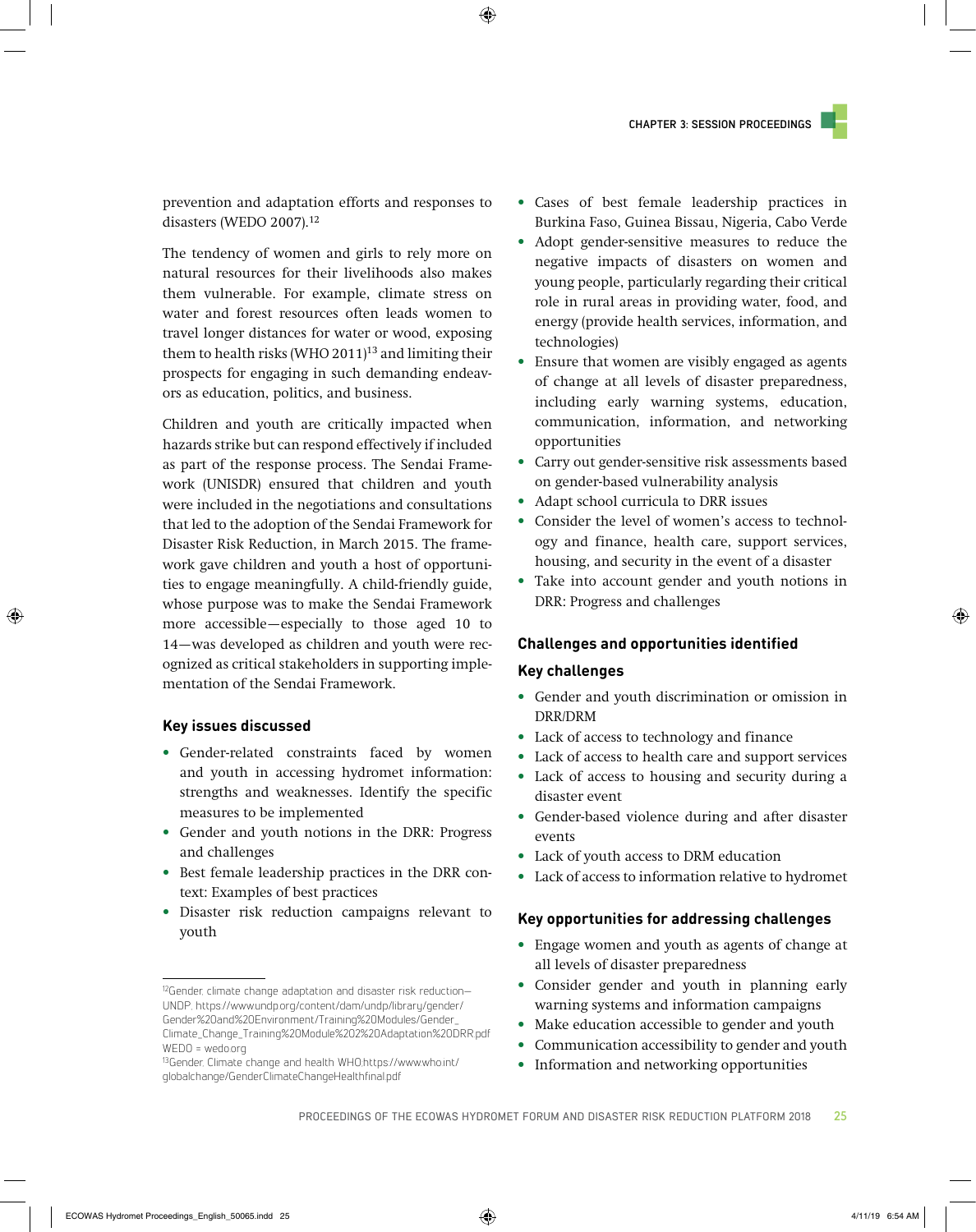#### <span id="page-40-0"></span>**3.3.4 Agriculture and Food Security Applications**

**Presentation and panel:** Seydou Traoré (CILSS/AGRHYMET), Marcelin Napkon (Meteo Benin), Jose Camacho (WMO), Ruwin Pandithage (OTT Hydromet—SUTRON—ADCON), Mian Kodjenini (SODEXAM), Tufa Dinku (IRI), Sophie Martinoni Lapierre (Météo-France).

**Moderator:** Hubert N'Djafa (CILSS)

#### **Introduction**

According to the World Bank, agriculture is the main economic pillar in Sub-Saharan Africa. It employs 65 percent of the labor force and accounts for about a third of GDP in these countries. Small-scale farmers (less than two hectares) provide about 80 percent of the food supply in Africa. The main characteristics of production systems of these smallholder farmers include simple, rudimentary technologies, low returns, and high seasonal labor fluctuations, with women playing a vital role in production. Despite these constraints, African agriculture has enormous potential for growth. This stems from the continent's abundant natural resources, particularly land, and the large yield gap that countries can fill to increase food security and reduce poverty.

Sub-Saharan Africa has the highest proportion of rural poor and the greatest potential for smallholder agriculture-led poverty reduction. Studies have indicated that a 1 percent increase in agricultural per capita GDP reduced the poverty gap five times more than a one percent increase in GDP per capita in other sectors, mainly among the poorest people. As agriculture employs a large number of people in Sub-Saharan Africa, increasing productivity is essential for reducing poverty and food insecurity.

Western Africa, and especially the Sahelian countries, are vulnerable to climate variability extremes such as drought and floods. Thus, efficient use of climate and weather information as input for farmers' decision making is greatly needed.

CILSS and ECOWAS have devoted sustained efforts to strengthen food security and improve food production in Western Africa, including through the development of multidisciplinary working teams, coordinated crop monitoring and reporting, and regional agricultural projects and plans.

WMO, through METAGR projects sponsored by the governments of Norway and Spain among other donors and endorsed by the WMO Executive Council, have invested time and resources together with National Meteorological Services to: support training for farmers, develop technical capacities at NMHS, improve communication skills, provide feedback from users and socioeconomical benefit studies, and, most important, raise awareness of gender issues and access to, and use of, relevant climate information by rural women.

Session participants' goals were to review institutional efforts to improve climate and weather services for agriculture (including CILSS and ECOWAS activities), develop a user perspective about how successful these efforts are (including the vision from a representative from Côte d' Ivoire), and discuss efforts to improve the quality of climate and weather services in support of West African agriculture.

The session began with an overview of expected outputs by the session lead, followed by a panel discussion and discussions with participants.

#### **Presentations**

- Seydou Traoré (CILSS/AGRHYMET): Regional harmonization and collaboration for monitoring food security and nutrition
- Marcelin Napkon (Meteo Benin): Experience implementing a METAGRI project at national scale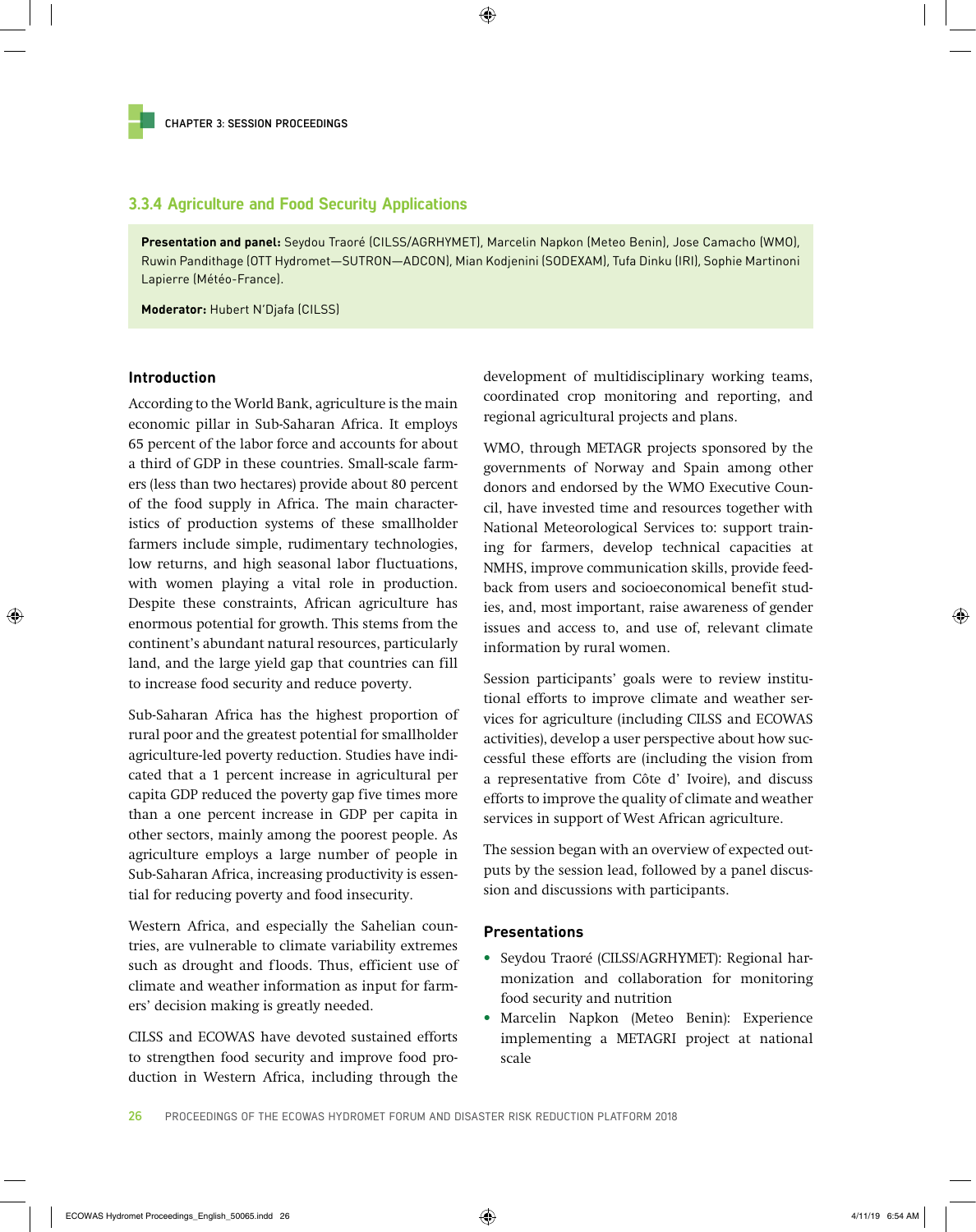- Jose Camacho (WMO): Operational METAGRI services
- Dr. Ruwin Pandithage (OTT Hydromet— SUTRON—ADCON): Innovative sustainable partnership models
- Mian Kodjenini (SODEXAM): Socioeconomic evaluation of agrometeorological services in Côte d'Ivoire
- Tufa Dinku (IRI): Enhancing National Climate Services (ENACTS)
- Sophie Martinoni Lapierre (Météo-France): Météo-France support to agricultural meteorology in CREWS projects

#### **Key issues discussed**

Participants considered the relevance of climate and weather information in managing food security and agriculture. They highlighted the availability of technical resources from supporting partners at the country and region levels. They also underlined the important role played by such institutions as NMHS, AGHRYMET, WASCAL, and other international partners in monitoring food security in the ECOWAS region. Even so, most of the outcomes of the developed plans, projects, are slow in coming, or sometimes do not materialize. The need for capacity building, either for users or national and regional hydromet agencies, is great. A need for a regional program on climate and weather risk management, including drought management, for agriculture and food security has been formulated.

Session participants recognized that within the subregion, a good percentage of the population was suffering malnutrition and hunger. Thus, noting that agriculture was the solution for overcoming malnutrition and hunger, they underlined the need to modernize agriculture—which still remains mainly climate dependent. Therefore, participants called for using climate information as an agricultural input as well as fertilizer. The climate services producers were invited to work closely with end-users.

A special invitation to stakeholders was made in order to include hydromet services in all development plans and strategies. A request for adequate financial support, mainly from national governments, was made to support regional structures and national hydromet agencies. Participants also recommended emphasizing the importance of such regional centers as AGRHYMET and WASCAL to donors. Participants underscored the need for continuous capacity building of staff of hydromet agencies and end-users to understand and deliver weather forecasts.

A need to educate and train local farmers on the use of climate information was also noted. Participants emphasized the need to sensitize producers, policy makers, and farmers about the utility of climate information and services. A special recommendation was made to train journalists, community radio stations, and other media to communicate climate information and services and enhance their interpretation (using local languages) and extension support. Also important was the need to set up an updated website for easy access to information.

Participants also cited the urgent need to establish a regional plan to support Climate Smart Agriculture, one that reaches smallholder farmers and supports technically regional and national institutions. And finally, participants agreed on the crucial need to plan meetings between civil society organizations, led by ROPPA, ECOWAS, and CILSS to identify needs of users of hydrological and climate services.

Participants called for:

- Regional harmonization and collaboration for monitoring food security and nutrition in West Africa
- Food security Early Warning at AGRHYMET and in CILSS member countries
- Regional consultation frameworks among food security stakeholders
- Use of agrometeorology as a decision-support tool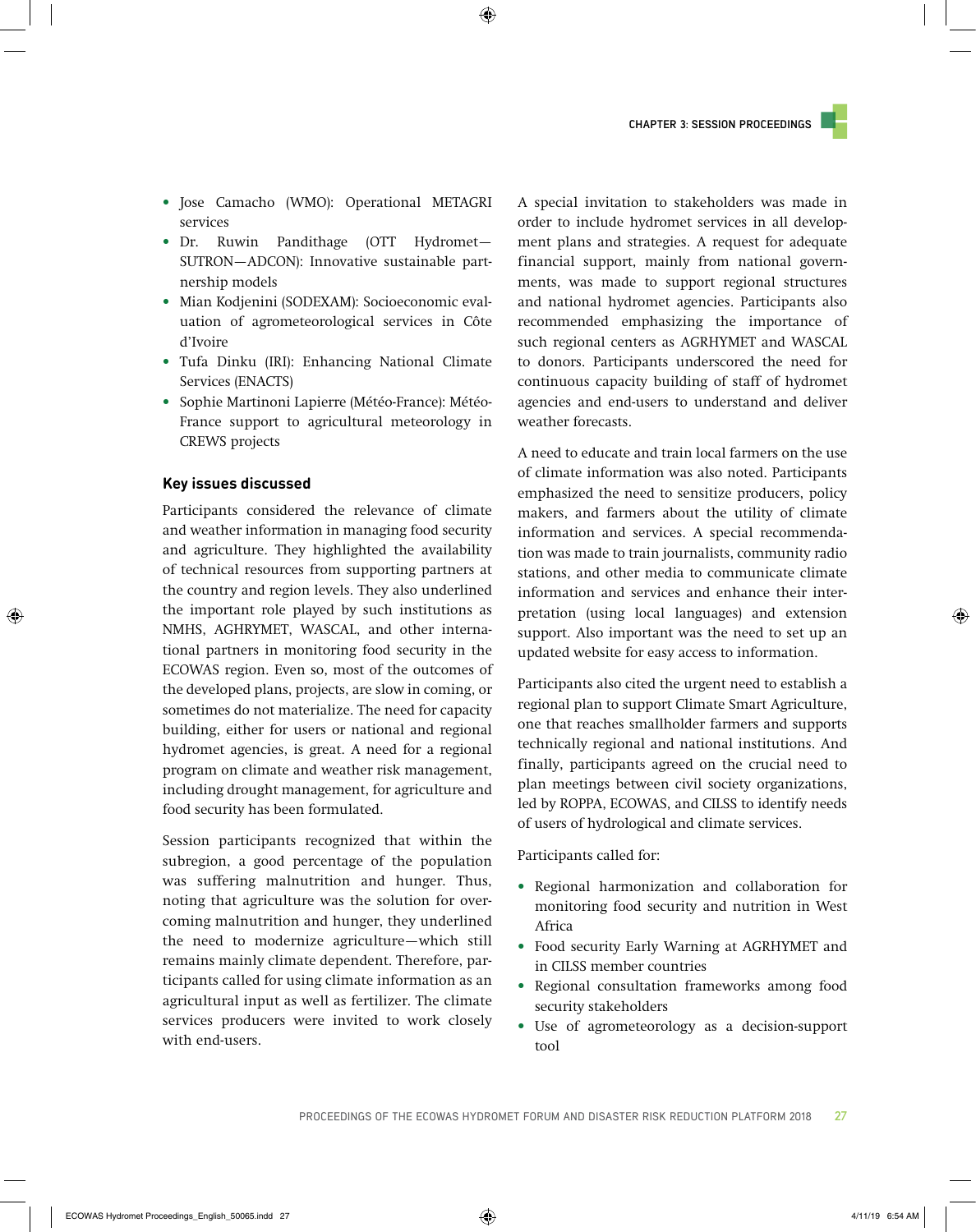- <span id="page-42-0"></span>• Engagement of users to improve the design and delivery of climate information and services to better serve the decision-making needs of smallholder farmers
- Climate data management by IRI; tailoring climate information for user decision making
- Provision of climate and weather information to smallholder farmers
- Use of climate and weather information in agricultural management to deliver socioeconomic benefits
- Taking into account gender aspects in projects and national plans

#### **Challenges and opportunities identified**

#### **Key challenges**

- Lack of awareness of climate information and services and their utility at multiple levels
- Lack of community radio coverage
- Forecasts reach farmers late, not in local language, and not sufficiently downscaled
- Gender-related barriers to accessing information
- Lack of access to inputs to act, including equipment and improved seeds
- Lack of coordination among department and commune levels, and with field agents, community radio, and mayors

#### **Key opportunities for addressing challenges**

- AGHRYMET expertise and regional role in agriculture and food security
- National Meteorological Services sustained support to Interdisciplinary Working Group

#### **Key solutions for overcoming setbacks**

• Support and improve technical tools and solutions on forecasts, crop monitoring. and yield estimation and reporting

# **3.4 Project Sessions**

**3.4.1 Elements of the West Africa CREWS Project: Climate Databases, Agrometeorology, Severe Weather Forecasting, Early Warning Procedures, Flash Floods, User Interfaces** 

#### **Presentations and panel:**

- Arnout Feijt and Gé Verver, [1.1](https://docs.google.com/document/d/1mSK4sPnBbKngVLEQorokVzSrsMNY0276kaNSHokTqbo/edit?usp=sharing)—Assessment of observation networks and [1.2—](https://docs.google.com/document/d/1J4lSWd1ythmCQNL04w79O0WS8qVMdMLXV4YSejkOW6o/edit?usp=sharing)WACA&D
- Cyrille Honoré, [1.4](https://docs.google.com/document/d/14XTr8Z8atQSJXz_ps8YhPsZmo9um5x7fHLA61yxdt3A/edit?usp=sharing)—EWS operational procedures
- Abdoulaye Harou, [3—](https://docs.google.com/document/d/1YeNzrH2hprH2A52yOd1Cwu7hqJFDbzOqeXzHhUq-LF8/edit?usp=sharing)WA-SWFDP
- Konstantine P. Georgakakos, [4](https://docs.google.com/document/d/1avkRqM4v5ATrlzs4d9QK34CJsb2MPa10PommxIWP6Qg/edit?usp=sharing)—WA-FFGS
- Jose Camacho, [5.1 & 5.2](https://docs.google.com/document/d/1hfQ98qkMqlQ2GoIiwtYlPDgixjeha38UDV-X2YEE-8w/edit?usp=sharing)—Climate forecasts and [5.3—](https://docs.google.com/document/d/15GiRRTEAiFvgT4bKtz4JNblGgFghHCtduFArYy4NI1w/edit?usp=sharing)Pilot services with TAMSAT
- Mamtimin Buhalqem and Mächel Hermann, [1.3](https://docs.google.com/document/d/1HLoL9h0qYh84T2XKxHTR_UAEh5HRn3og5O0kDzH50_s/edit?usp=sharing)—WACE and [2—](https://docs.google.com/document/d/16mclqfn-WlgMRCiLiQiVL5XLTf9XvD7ICilLLPewJCg/edit?usp=sharing)Climate watch tools

**Moderator:** Jean Baptiste Migraime (WMO)

#### **Introduction**

The [CREWS West Africa Project](https://ane4bf-datap1.s3-eu-west-1.amazonaws.com/wmocrews/s3fs-public/ckeditor/files/West_Africa_Region_Approved_at_SC_5.pdf?jiOzAZv2kBVvkXqZt1NHu_nJPWlMXa9F)—implemented by WMO, in partnership with KNMI, DWD, HRC, IRI, and UK Reading University—is presented in the project document on the CREWS website. It supports the following nine elements:

- Assessment of observation network processes and needs
	- West African Climate Assessment & Dataset (WACA&D)
	- Knowledge Database on West African Climate Extremes (WACE)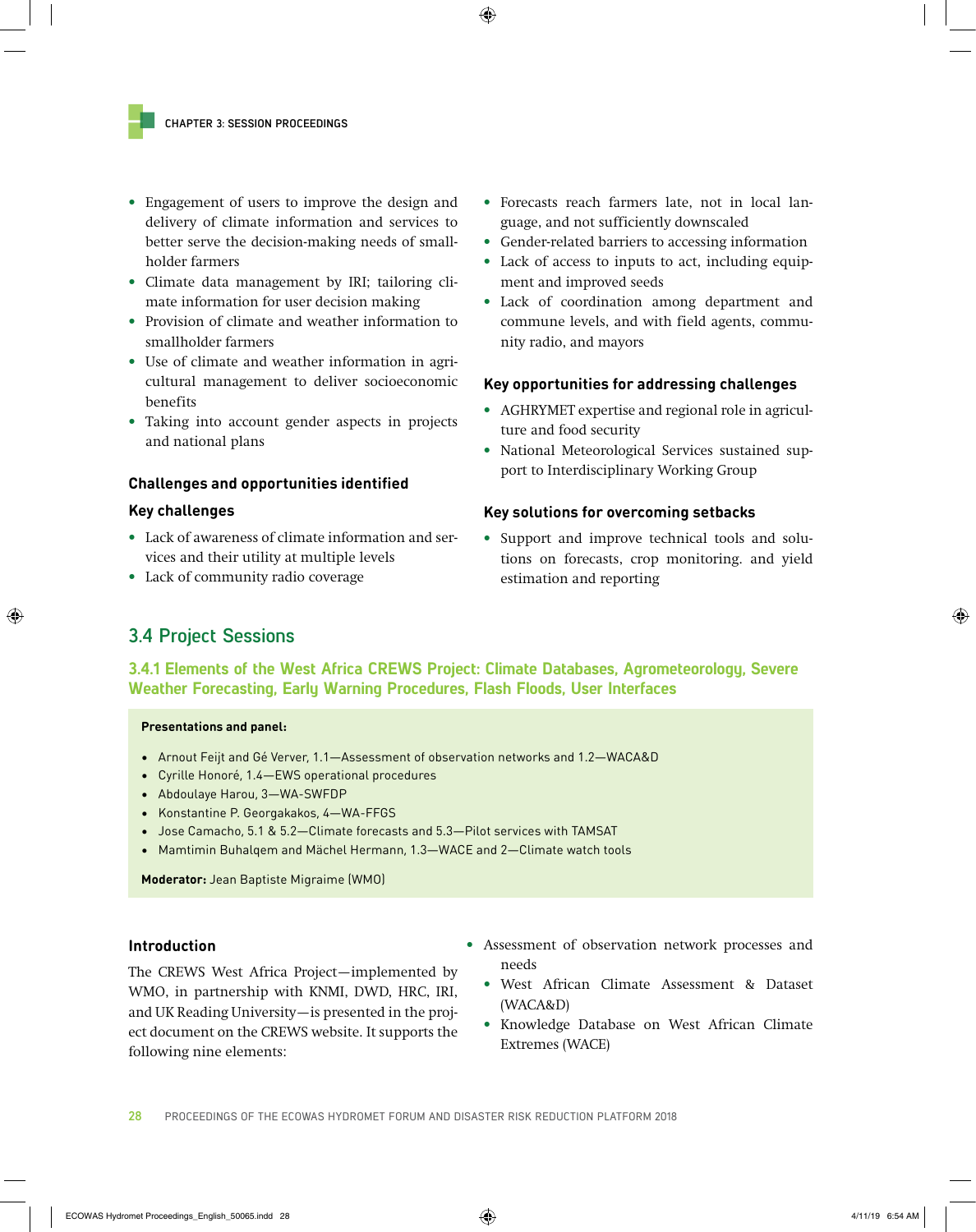- Early warning system integration, operational procedures, and seamless service delivery
- Analysis and climate-watch tools
- Improved short- to medium-range forecast capabilities focused on Severe Weather Forecasting
- Demonstration Project (WA-SWFDP)
- Flash Flood Guidance (WA-FFGS)
- Sub-seasonal to seasonal forecast
- Pilot drought services with TAMSAT

Many elements of a cascading forecasting system are already in place in West Africa. But the operational exchange of data and products between national and regional levels, with global support, needs to be improved. The following have all been identified as priorities: collecting, updating, and processing of data at the regional level (through the establishment of subregional databases), delivering reanalyses and forecast model outputs to countries, downscaling model outputs and developing tailored products for country-level decision support, and running a higher resolution Regional Numerical Weather Prediction (NWP) model over the subregion to obtain guidance on potential severe weather and of boundary conditions required to run high resolution Limited Area Models (LAM).

Each component of the CREWS West Africa project will target different areas subject to resources available for demonstration and Member States' willingness to contribute. Session participants discussed options relative to each of the different components with regional institutions, and with Member States' national meteorological and hydrological services, to formulate an inception report for each of the components. Additional interactions were planned during the forum to complement this session.

The session began with an overview presentation of expected outputs by the session lead, followed by a panel discussion and discussions with participants on each of the nine components. The panel was invited from regional and international institutions leading the different components.

#### **Challenges and opportunities identified**

#### **Main challenges**

National Meteorological and Hydrological Services (NMHSs) in West Africa are not fully capable of providing and sustaining all meteorological services required to successfully respond to weather, climate, and hydrological extremes.

- Most warning services in West Africa focus on food security and nutrition, with a 10-day-toseasonal lead time. The challenge is to strengthen existing warning services and complement them to address rapid onset events with a "seamless" delivery approach.
- West Africa Climate Assessment & Dataset (WACA&D): Enhanced exchange of climate data among NMHSs and regional centers.

#### **Key opportunities for addressing challenges**

- The ongoing upgrading AGRHYMET as a regional climate center for the subregion is a key way to develop NMHSs' capacities to contribute to rapid and early warning processes in a harmonized manner
- Severe Weather Forecasting Demonstration Project (SWFDP) is being implemented in West Africa, building on experience from other regions (e.g., Pacific, Eastern Africa, Southern Africa, Southeastern Asia, Southern America, Caribbean)
- Collaborative approaches to share best practices
- Develop integrated approaches that include all actors in the process
- Share positive aspects but consider specificities of countries
- Improve the historical rainfall time series needed to identify historical hydrological drivers of floods and droughts, validate forecasts, and develop improved seamless forecast products
- Set up the West Africa Climate Assessment & Dataset (WACA&D) system for climate change assessment for West Africa
- Enhancing capacities through training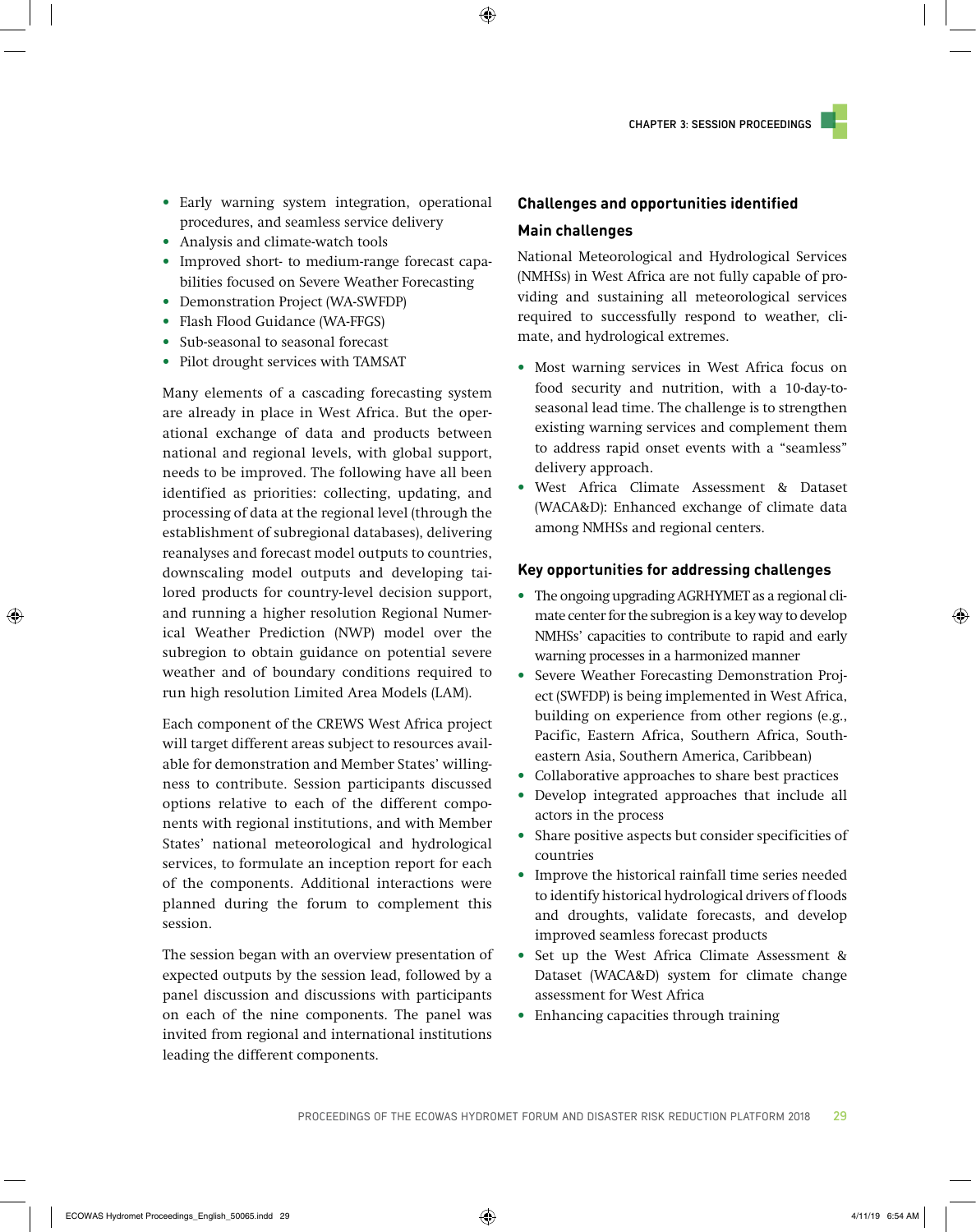#### <span id="page-44-0"></span>**3.4.2 Toward Establishing a West Africa–Wide Flood Forecasting System**

**Presentations and panel:** Fowe Tazen (2ie, Burkina Faso), Annang Ted Yemoh (GWC, Ghana), Kossi Komi (UL, Togo), Luc Sintondji (UAC, Benin), Mohamed Ibrahim (ECOWAS), and Konstantine P. Georgakakos (HCR).

**Moderator:** Geerten Horn (WASCAL/ HKV)

#### **Introduction**

West Africa is vulnerable to climate risk and disaster owing to its low adaptation capacity. Frequent climate risks are floods and droughts. This problem must be dealt with at the regional level by setting up climate risk early warning systems. For example, a flood early warning system based on experience with the drought early warning system over Sahel at AGRHYMET should help deal with inundation issues in the region's countries. Indeed, many lessons have been learned from drought management in the Sahel.

Setting up a climate risk early warning system will improve the preparedness of communities for climate risks. This system will help strengthen DRR coordination, planning, and policy advisory capacities of African Regional Economic Communities. As implementations elsewhere have shown, the cooperation of forecasters and reservoir managers is critical for effectively addressing longer range predictions for disaster and water management. The transboundary aspect is also important when dealing with flood forecasting, as well as automatic hydrometeorological stations.

#### **Key issues discussed**

Disaster Risk Reduction Practice Research and Capacity Building Support for ECOWAS

#### **Regional early warning system components:**

#### Technical components

- Set up IT system
- Prepare hydrological model or multimodel ensemble
- Test and make available on the web
- Offer training
- Inventory available flood forecast systems
- Consider case of early warning system model development at Oti, Niger basins
- Incorporate reservoir characteristics and guiding rules in the flood warning system
- Develop real-time measures of forecast uncertainty for management

#### Organizational components

- Design policies on regional action during a flood
- Identify information needs of ECOWAS/ Member states/Basin authorities
- Actions to take during a flood
- Assess scale of flooding and links to the West Africa Flash Flood Guidance System

#### **Main recommendations**

- Regional action to deal with flood events
- Participation of all ECOWAS governments in the flood early warning system (FEWS) project by providing financial and technical support to actors
- Sensitize all the actors of the FEWS project from all countries
- Clarify the advantages of each actor's responsibility in this chain work
- Obtain quality and reliable data to establish a **FEWS**
- Ensure a good hydromet infrastructure with a regular survey and maintenance
- Share data within basins and/or countries through a cooperative convention
- Assess the vulnerability of each basin through good hydrological modeling
- Transfer funding to the stakeholders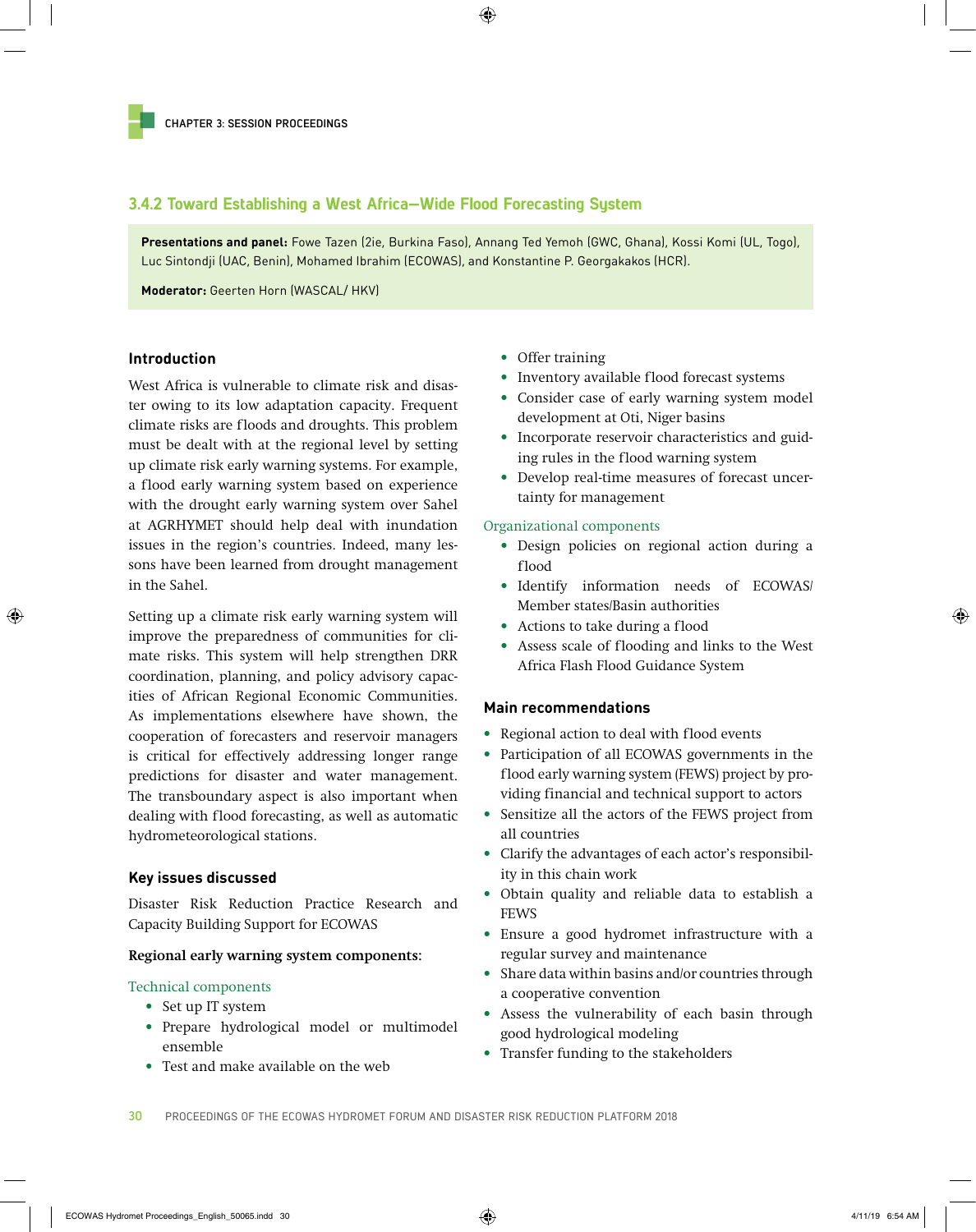- <span id="page-45-0"></span>• Communicate the developed policies and strategies of this analysis to the local community (e.g., farmers, fishermen) through diverse and easy communication channels (SMS, radio, TV)
- Ensure that the local communities based on the communication have taken the necessary actions
- Prioritize in situ observed data on modeling, rather than satellite ones, to reduce uncertainties
- Identify hot spots of extreme events in West Africa
- Take advantage of excess runoff from flooding events by constructing water storage infrastructure (e.g., dams) to harvest the runoff for later use
- Create links with the West Africa Flash Flood Guidance System to cover smaller scale floods seamlessly
- Develop regional mechanisms that enhance cooperation of forecasters and disaster and water resources managers

#### **Challenges and opportunities identified**

#### **Key challenges**

- Lack of quality and reliable input data for models
- Inadequate hydromet infrastructure for data collection
- Unavailability of IT systems for model development
- Lack of human resources
- Lack of information sharing among countries or regions
- Uncertainties from input data and model

#### **Key opportunities for addressing challenges**

- Establishing modern hydroclimatic infrastructure; the establishment of the West Africa FFGS in the region will facilitate such infrastructure
- Transfer technology for operation and maintenance
- Cooperation between countries and basin river authorities
- Sharing information
- Regional cooperation and capacity building
- Develop hydrological model or a multimodel ensemble that integrates the land use/land cover, soil properties, and physical processes in the basin
- Develop river routing models integrated with reservoir management guide rules in cooperation with countries and river basin authorities
- Develop components to quantify forecast uncertainty in real time for the effective use of the information from disaster and water resources managers

# **3.5 DRR Subregional Platform**

**Presentation and panel:** Mohamed Ibrahim (ECOWAS), Katarina Soltesova (UNISDR), Essa Khan (ECOWAS), Oumaru Adamu (Niger), Henry O. Williams (Liberia), and Alsau Sambou (Guinea Bissau).

**Moderator:** Malam Soumaila Ibrahim (ECOWAS)

#### **Introduction**

ECOWAS Member States have experienced increased occurrence and magnitude of disasters over the last decade, the result of erratic and changing weather patterns. The top 15 most vulnerable countries in the world are in Africa, including seven countries in the ECOWAS subregion (World Risk Report, 2012). These include Guinea, Liberia, Mali, Niger, Nigeria,

Sierra Leone, and Togo. The session focused on a structured dialogue with Member States and other stakeholders on the achievements, challenges, and opportunities on overall national and regional DRR policies, plans, and strategies. Participants discussed the DRR policies and strategies implemented by ECOWAS countries and highlighted their challenges and success.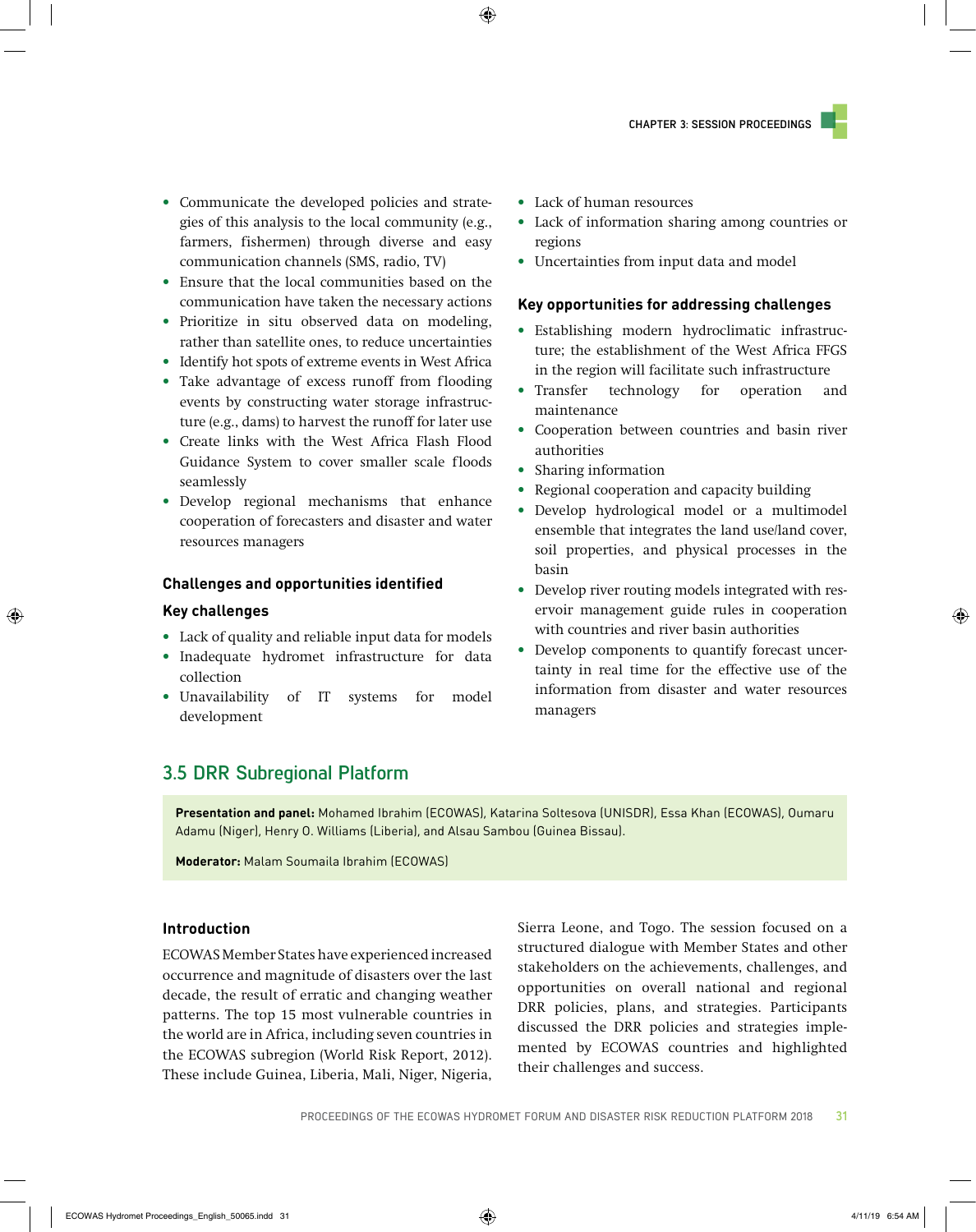#### **Key issues discussed**

Participants emphasized that some countries had DRR policies, plans, and strategies but that the strategies were not yet fully aligned with the existing Sendai Framework. Also, capacity and political support for the implication of the DRR policies, plans, and legislation are crucial in local and national resilience. Important challenges are impeding the functionality of national and regional DRR policies. Another key goal was to increase substantially the number of ECOWAS countries with national and local DRR strategies by 2020.

The next steps are to:

- assess countries' vulnerability and capacity;
- establish national strategies and ensure that management of disasters is aligned with the SENDAI framework;
- reinforce capacity in response to emergency cases;
- renew technical equipment in ECOWAS hydromet services;
- put in place a multi-risk system of the early warning; and
- establish a national fund for emergency.

#### **Challenges and opportunities**

- Response time is slow due to limited funding and logistics, which prolongs suffering of victims, especially in rural communities
- Increase the capacity of national institutions for DRR across West Africa to deliver on their stated objectives of national coordination and advocacy for DRR mainstreaming
- Update, review, and align governance documents (legislation, acts) with regional and international frameworks, such as the AU Program of Actions for DRR, ECOWAS Regional Strategy for DRR, and the Sendai Framework for DRR
- Address complex and conflicting institutional arrangements
- Increase human and financial resources and political commitment to fully implement policies and strategies and action plans
- Ensure funding to boost financial capacity and ownership of national policies and plans by Member States

#### **Key opportunities for addressing challenges**

- ECOWAS Commission to lead regional efforts to engage and build alliances with donors, development partners, and the private sector
- Enhancing partnership and technical assistance with technical institutions
- Aggressive resource mobilization for DRR activities within the subregion
- Setting up a DRR project implementation unit (PIU) and Engage International Consultants/ Global Training Organizations with significant experience in DRR capacity building
- Recruiting consultants to carry out preparatory work before actual training workshops to understand the ECOWAS Monitoring & Evaluation (M&E) System and design practical training tools aligned with the system
- Mainstreaming DRR in other developmental sectors (e.g., gender, agriculture, environment)

#### **Key solutions for overcoming setbacks**

- More than seven ECOWAS states have aligned their strategies with the Sendai Framework
- Countries are invited to share good practices and lessons learned in developing DRR strategies
- Multi-stakeholder and participatory approach in developing a DRR strategy
- Alignment with the Sendai Framework for Disaster Risk Reduction 2015–2030
- Ensuring financing for implementing the strategy
- Identifying capacity building needs for implementing the strategy
- Developing a monitoring framework to follow up on the implementation of gender-sensitive and inclusive DRR strategies
- Establishing links with climate change adaptation
- Sensitizing stakeholders
- Mobilizing resources to fund DRR policies and involve the private sector in funding
- Harnessing customized solutions from private sector best practices, and documented best practices from NGOs and civil society need to be harnessed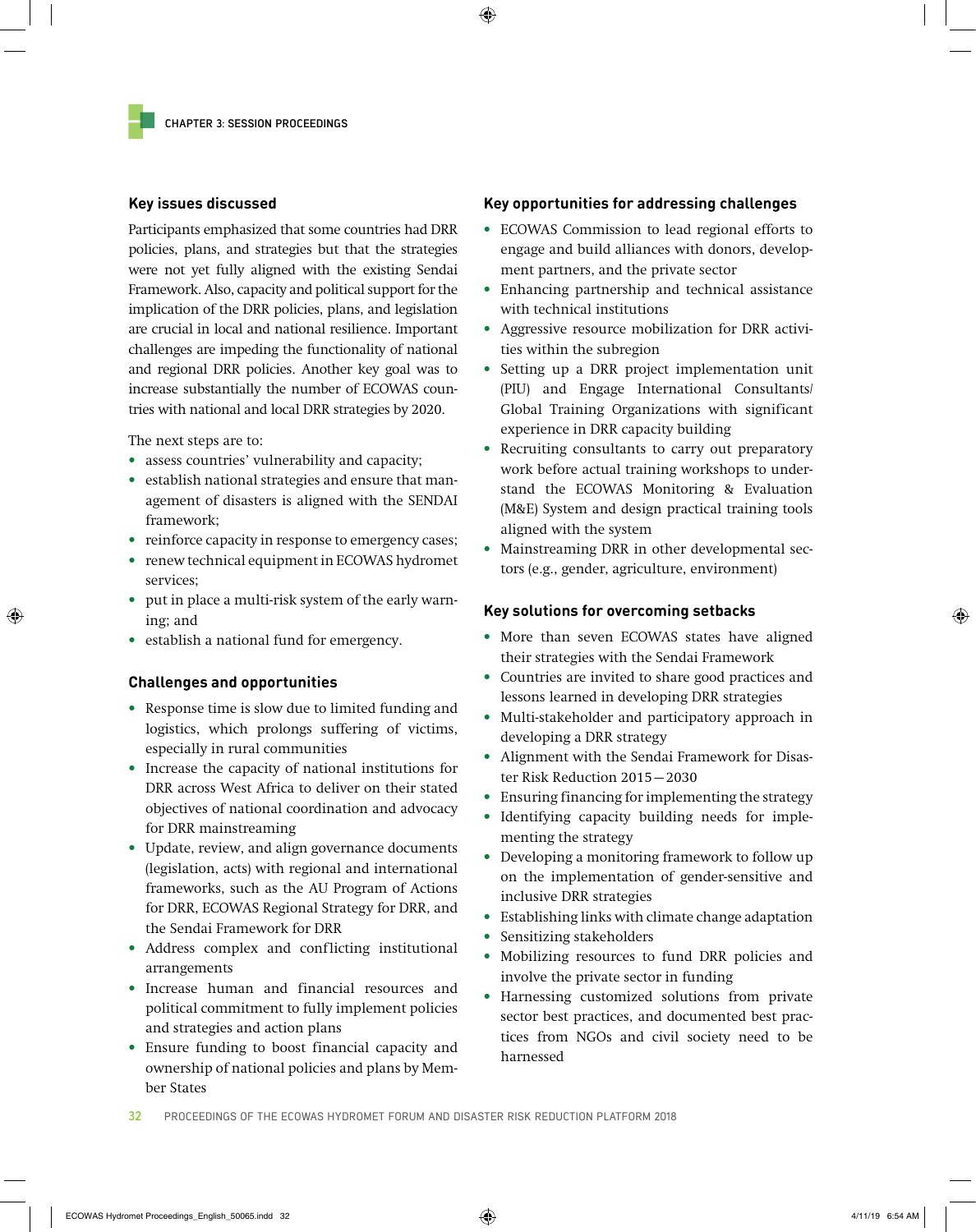#### <span id="page-47-0"></span>**3.5.1 Introduction to Risk Financing for West Africa**

**Presentations and panel:** Xiaofeng Li (World Bank), Assia Sidibe (ARC), Africa Development Bank.

**Moderator:** Essa Khan (ECOWAS)

#### **Introduction**

At this session, participants shared innovative risk financing and insurance strategies and private sector customized solutions for sustained and predictable DRR funding. They discussed the management and financing of natural disaster risks. Two programs were presented: the African Risk Capacity (ARC), a specialized Agency of the African Union (AU); and the Disaster Risk Financing and Insurance Program, supported by the World Bank.

Key messages included:

- Introduction to risk finance instruments, including four core principles of disaster risk financing
- Possible ways for countries to manage contingent risks
- What information and data are needed and how can weather, water, and climate services contribute to sustainable risk financing solutions?
- What variables do countries consider in developing risk financing solutions?

#### **Key issues of the discussion**

Disaster risk finance is one component of a comprehensive approach to risk management. Financial protection complements, but does not replace, risk reduction and resilience measures.

Four core principles in disaster risk finance:

- 1. Timeliness of funding: speed matters but not all resources are needed at once
- 2. No single financial instrument can address all risks
- 3. The amount of money that reaches beneficiaries is as important as where it comes from
- 4. The right information is needed to make sound financial decisions

Five steps toward strengthening financial resilience:

- 1. Take stock of how disaster response is currently financed
- 2. Gather risk information and carry out risk assessments
- 3. Decide on policy priorities
- 4. Build a financial protection strategy
- 5. Work with, and improve, existing processes

The African Risk Capacity (ARC) approach is based on the four principles cited above. ARC promotes the exchange of expertise among Member States and countries need to formulate their own disaster risk profile. This requires a contingency plan tailored to the countries' needs. Two ECOWAS countries have so far received funding from the ARC program. Participants suggested thinking about complementary financing mechanisms for climate change adaptation. Reflection and research on basic risk was also mentioned. Participants suggested setting up a priority research and development program on index research for modeling risks affecting the region, including for pastoralism.

#### **Challenges and opportunities identified**

#### **Key challenges**

- Accuracy of the models
- Data availability
- Lack of human and financial resources
- Disaster risks differ from one country to the other
- High premiums and the inability of governments to pay them
- Payouts do not necessarily cover all affected regions and communities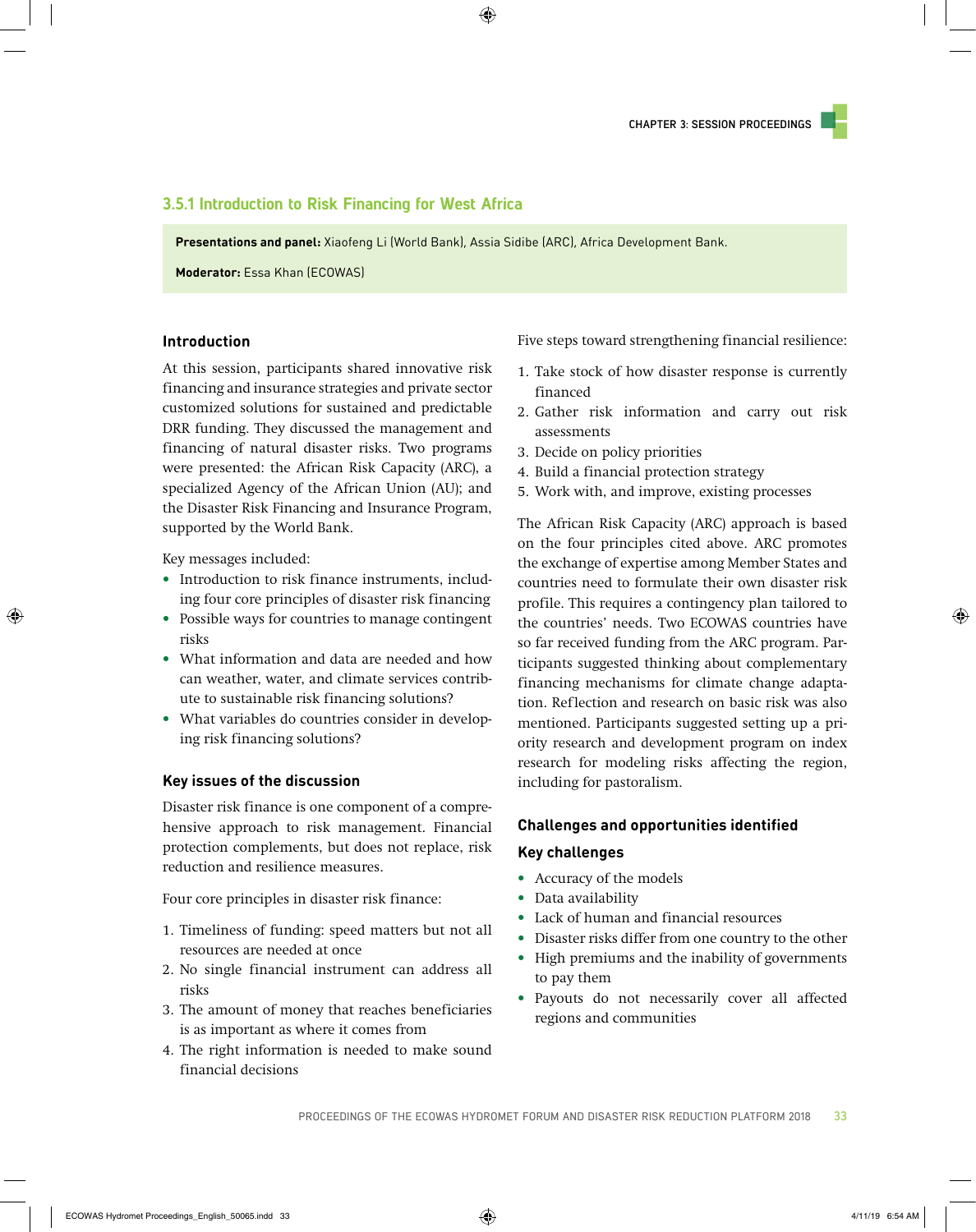#### <span id="page-48-0"></span>**Key opportunities for addressing challenges**

- Availability of models that can be adapted and customized (e.g., Africa Risk View model)
- Exchanging expertise among ECOWAS countries
- Taking into account and involving AGRHYMET in countries' risk profiles
- ARC has signed a Memorandum of Understanding (MOU) with the African Development Bank to help countries pay premiums
- Need for closer collaboration between ECOWAS, ARC, and AfDB for advocacy with ECOWAS Member States

#### **Key solutions for overcoming setbacks**

- Exchange expertise among ECOWAS members
- Build capacity through training and equipment

# **3.5.2 Sendai Framework Monitoring and Implementation**

**Presentations and panel:** Katarina Soltesova (UNISR), Nomsa Dube (AUC), Malam Soumaila Ibrahim (ECOWAS) and Sanna Dahaba (National Disaster Management Agency, Gambia).

**Moderator:** Essa Khan (ECOWAS)

#### **Introduction**

At this session, participants discussed the Desinventar online platform, which is a platform for data sharing on risk information that is available for ECOWAS countries. Nine countries are currently using the platform while five have uploaded their data. Some challenges and difficulties for users in using the platform were underlined. Also, strategies for implementing the Sendai Framework should include guidance and direction at local, national, regional, and continental levels. Specific actions should be undertaken by all the stakeholders involved in the DRR.

#### **Key issues of the discussion**

• Planning further capacity development and training of the platform

- Establish contingency plans for DRR for ECOWAS countries
- Strengthen financial resilience and build a financial protection strategy
- Ensure that funds reach the affected people
- Decide on regional policy priorities
- Involve, and build the capacity of, microfinance institutions and insurance companies at the national level to enhance sustainability of risk financing.
- ECOWAS to capitalize on the signed MOU between ARC and AfDB and provide regional leadership and advocacy with Member States.

- Assessing existing risk reduction, preventing new risks, and managing residual risks, as well as reducing disaster losses relative to country population size and economy.
- Planning strategies for implementing the Sendai Framework for providing guidance and direction at the local, national, regional, and continental levels
- Specifying priorities and actions to be undertaken by all stakeholders involved in DRR
- Outlining DRR elements to be carried out over the 15-year period

As noted above, nine ECOWAS countries have joined the available online platform and five have already uploaded their data. Some challenges and difficulties remain in using the platform.

• Capacity building for stakeholders on the Desinventar and other tools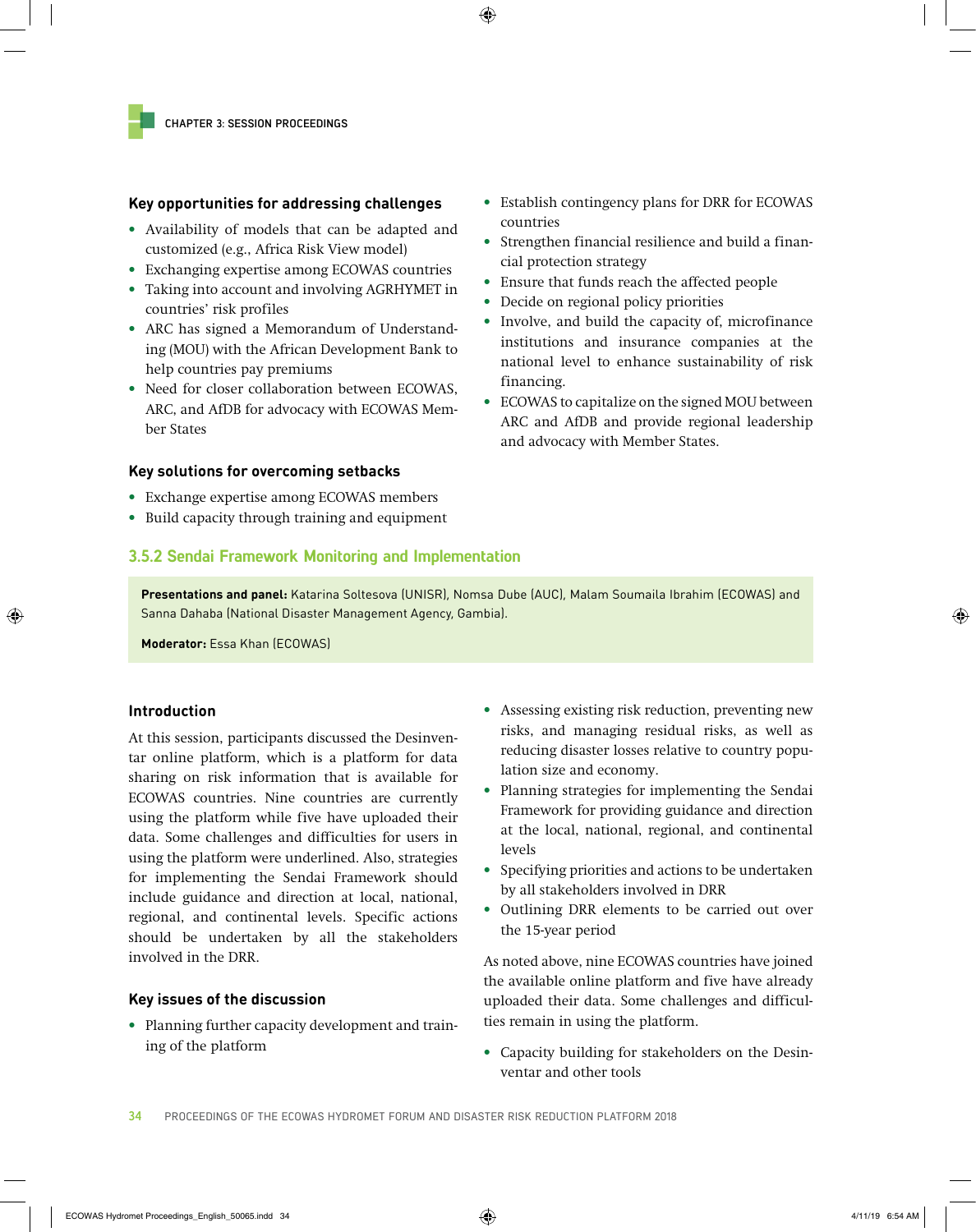- <span id="page-49-0"></span>• Historic data collection and data harmonization for effective early warning
- Quarterly stakeholder meeting for the SFM National Focal Points locally and internationally
- Raising step-down training/awareness in the regions on the Sendai Framework and DRR action plan monitoring system

#### **Challenges and opportunities identified**

#### **Key challenges**

- Coordination
- Data harmonization from stakeholders
- Raising training/awareness of stakeholders on the Sendai Framework monitoring
- Human and financial resources (e.g., stakeholders quarterly meetings)
- Late reporting

# **Key setbacks faced by country, region, and community**

- Plan of Action (POA) indicators should be as few as possible and must take into account measurability and data availability
- Data harmonization and subregional trainings for national focal points of the SFM
- Political instability
- Weak coordination
- ECOWAS' low visibility, advocacy, and leadership with Member States on implementing the Sendai Framework monitoring and capacity building on the Desinventar

#### **Key opportunities for addressing challenges**

- Ensure that the developed system is simple but effective
- Avoid duplicating and developing a parallel system that overburdens Regional Economic Communities (RECs) and Member States
- The African Union Commission (AUC) must take a leading active role in developing monitoring and reporting capacity in RECs and Member States
- AUC monitoring and reporting should be web-based
- Instead of using binary measurement in assessing their achievement, the Monitoring and Results Framework (MRF) proposes five-level assessment criteria to convert the 'qualitative characteristics' of the POA targets into 'quantitative values' to measure progress achieved

### **Key solutions for overcoming setbacks**

- Thirteen indicators are proposed to monitor the five additional targets
- Of these, nine are at the country level while four are at the REC level
- UNISDR uses the same approach for the Sendai Monitor
- Conduct training for stakeholders on Desinventar and other tools
- Provide financial and material support
- Strengthen and maintain the existing local focal points for the Sendai Framework for the POA

# **3.5.3 Planning and Managing Recovery at the Regional Level**

**Presentations and panel:** Koffi Hounpke (World Bank), Margareth Kumba Kamara (Sierra Leone), Florent Bakouan (Burkina Faso), and Henry O. Williams (Liberia).

**Moderator:** Alozie Amaechi (ECOWAS)

#### **Introduction**

The session discussed DRR planning, managing, and recovery in ECOWAS countries. The discussions centered on disaster cases that occurred in recent years in some ECOWAS countries, such as Liberia (Ebola), Sierra Leone (twin disaster of landslide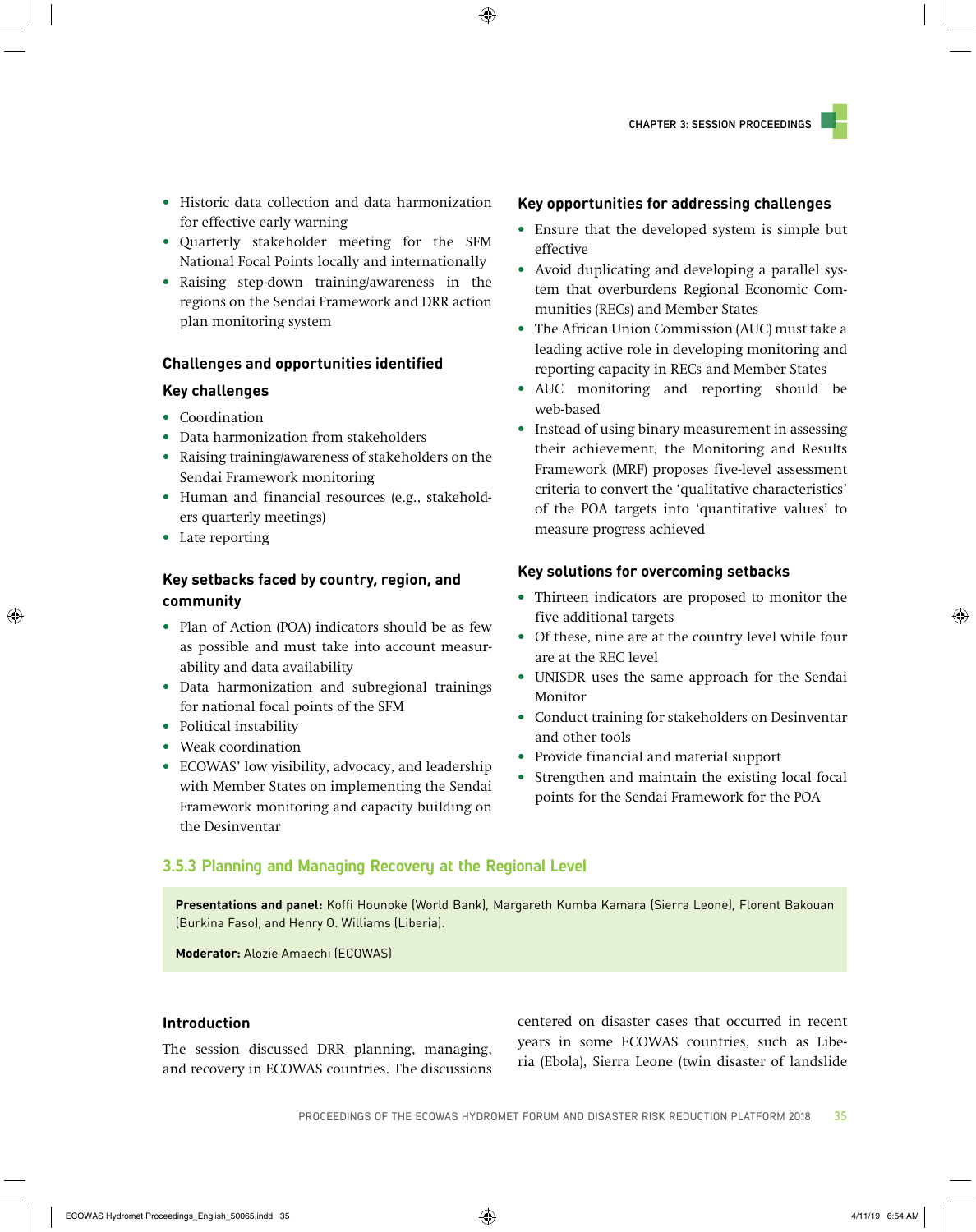and flood), and Burkina Faso (floods). Participants shared achievements and challenges incurred in the planning, management, and recovery experience in these countries. It was pointed out that regional support for governments facing disaster and preparing recovery programs should be promoted. Also, recovery needs extended beyond disaster occurrence and need to be framed and implemented as middleand long-term objectives. The Disasters Recovering Framework (DRF) should be a collaborative tool to assist governments and partners in prioritizing, phasing, and recovering after a disaster. In addition, ECOWAS countries and partners should promote investments in environmental management to prevent and reduce disaster risks. Actions should be planned that would strengthen resilience and reduce the community's vulnerability.

#### **Key issues of the discussion**

Participants discussed cases of DRR planning and management of recovery in some ECOWAS countries. Presentations were made on the Ebola outbreak in Liberia, the twin disasters of landslide and floods in Sierra Leone, and the post-disaster crisis in Burkina Faso.

Lessons learned from these cases were to:

- Support governments facing disasters and preparing disaster recovering programs
- Recognize that recovery needs go beyond the disaster management organizations
- Make the DRF a collaborative tool to assist governments and partners in prioritizing, phasing, and recovering after a disaster
- Frame the recovery effort over a medium- to longterm horizon

This discussion on the subregional DRR platform planning and managing recovery at the regional level underscored the need for regional support for governments facing disasters and preparing recovery programs.

#### **Challenges and opportunities identified**

#### **Key challenges**

- Security
- Adaptation of Post Disaster Needs Assessment (PDNA) to national context
- Recovery and adaptation policy regulation
- Lack of communication and information systems for the recovery application
- Weak coordination
- Recovery planning funding
- Elaboration and adoption of policies and legislation of recovery plan

#### **Key opportunities for addressing challenges**

- Training and support local network on resilience
- Building a PDNA and recovery expert network
- Political engagement for the reinforcement of governing and institutional management of risk
- Support the creation of profit activities for victims, especially for women and youth
- Elaborate recovery framework documentation
- Private sector and civil society dynamically engage to reflect on the institutional report in the recovery framework
- Report on the community's post disaster practices in the Sahel region
- Tap numerous funding institutions to assist resource mobilization

#### **Key solutions for overcoming setbacks**

- Sustainable environmental management
- Build people's resilience to help communities bounce back and rebuild better after disasters
- Support the efforts of the National Disaster Management Agency establishment in ECOWAS countries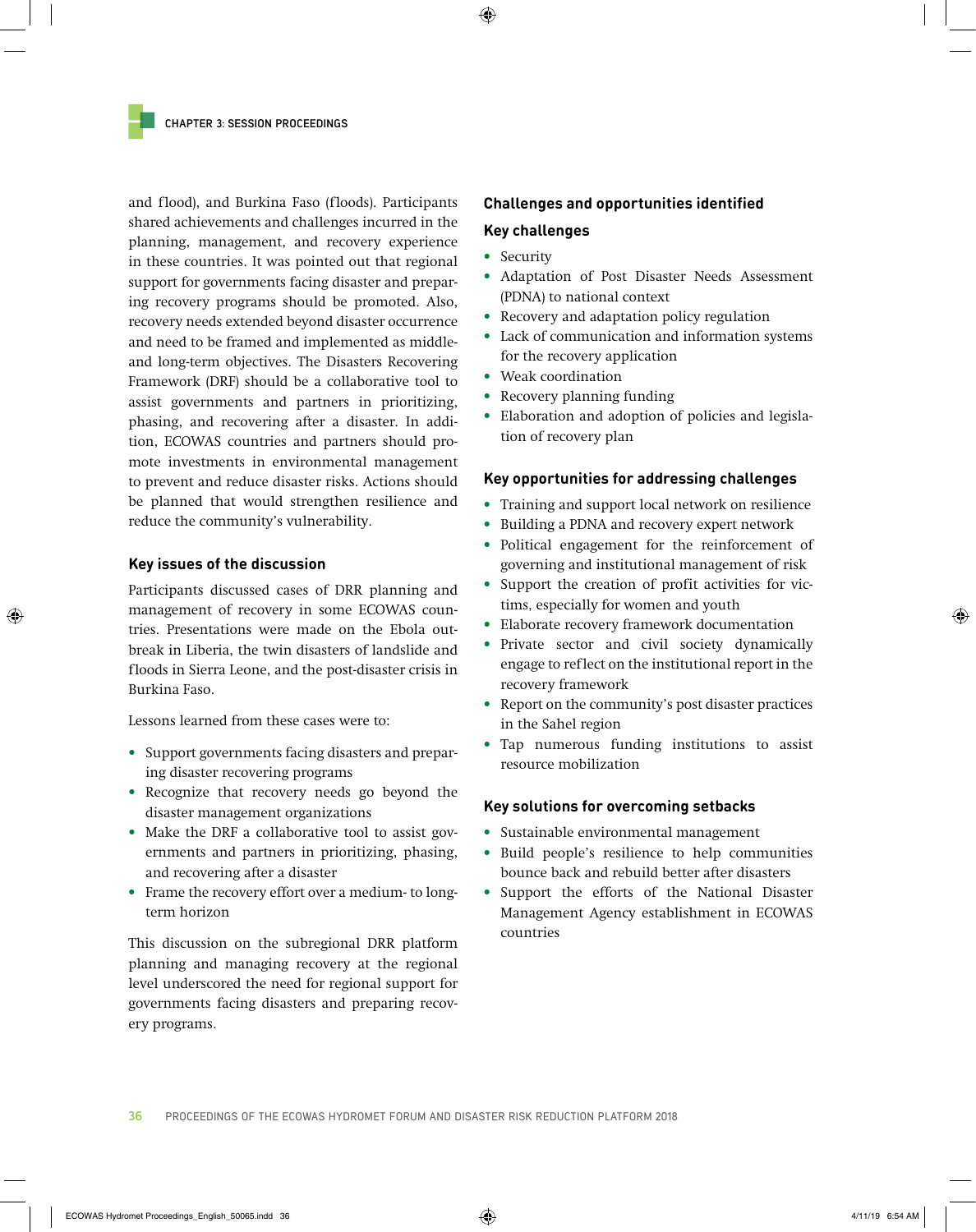# <span id="page-51-0"></span>CHAPTER 4

# **High-Level Session on Way Forward (jointly with AMCOMET): Toward Sustainable Financing for Hydromet, Early Warning, and DRR Services**

**Presentations and panel:** Hon. Commissioner SIGA Fatima Jagne, Social Affairs and Gender, (ECOWAS); Hon. Commissioner Sékou Sangare, Commissioner, Agriculture, Environment and Natural Resources (ECOWAS); Hon. Djime Adoum, Executive Secretary (CILSS); Hon. Minister Amadou Kone (Côte d'Ivoire); Hon. Gilberto Correia Carvalho Silva, AMCOMET Bureau Chair and Minister of Agriculture and Environment (Republic of Cabo Verde).

**Moderator:** Prashant Singh (World Bank)

**Closing Ceremony:** Michel Laloge, Head of Cooperation (European Union); Pierre Laporte, Country Director (World Bank); Petteri Taalas, Secretary-General (WMO); H.E. Mr. Gilberto Correia Carvalho Silva, AMCOMET Bureau Chair and Minister of Agriculture and Environment (Republic of Cabo Verde); H.E. Amb. Josefa Leonel Correia Sacko, Commissioner, Rural Economy and Agriculture (African Union Commission); and Hon. Minister of Transportation Amadou Kone (Côte d'Ivoire).

**Moderator:** Johnson Boanuh (ECOWAS)

Better integration of services provided by hydromet and disaster risk management institutions is one of the key priorities in the region. ECOWAS has a key role to play in creating an enabling environment to ensure that regional and national initiatives align with ECOWAS-relevant policies and are implemented in a sustainable manner, leveraging key partners' core competencies for the benefit of the region. The panelists all agreed that to achieve these goals, modernizing hydromet systems, reinforcing expertise in relevant institutions through capacity development for staff, and improving infrastructure and data collection are sorely needed. Panelists also noted that funding alone is not enough to ensure national capacity to respond to disasters.

Panelists cited the need to establish national action plans to strengthen hydromet systems and adequate assessments before seeking funding from development partners. They further called for the enhancement of the capacities of Agrhymet and its formal establishment as the Regional Climate Center for the subregion.

The panelists also committed to making an effort to ensure that both services (hydrology and meteorology) work in a complementary manner and to work with governments to allocate national funding for hydromet over the long term while working with external partners in the short term.

# **Adoption of the ECOWAS Hydromet Forum Communiqué and Closing Ceremony**

Hon. Siga Fatima Jagne, ECOWAS Commissioner for Social Affairs and Gender, read the ECOWAS Forum Communiqué, which was jointly drafted and endorsed by representatives from ECOWAS, WMO,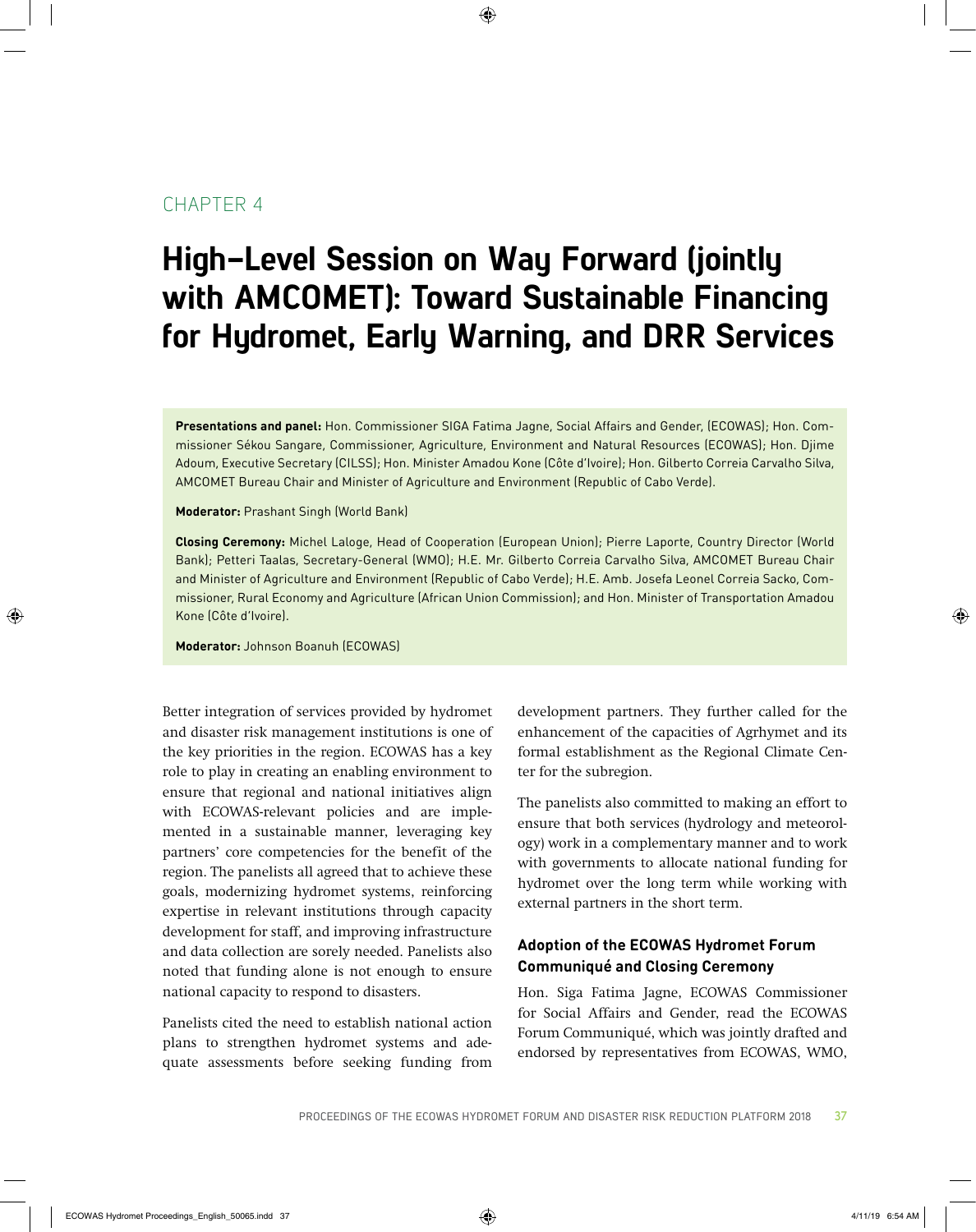AMCOMET, AUC, Côte d'Ivoire, and the World Bank; and forum participants at large.

Closing remarks were made by Michel Laloge, Head of Cooperation (European Union); Pierre Laporte, Country Director (World Bank); Petteri Taalas, Secretary-General (WMO); H.E. Mr. Gilberto Correia Carvalho Silva, AMCOMET Bureau Chair and Minister of Agriculture and Environment (Republic of Cabo Verde); H.E. Amb. Josefa Leonel Correia Sacko, Commissioner, Rural Economy and Agriculture (African Union Commission); and Hon. Minister of Transportation Amadou Kone (Côte d'Ivoire).

Closing panelists agreed that climate variability, change, and changing weather patterns threaten to reverse the continent's development trajectories. The frequent occurrence of natural disasters related to weather and climate has not only increased, but also intensified. These have a significant impact on the continent's economic development and pose real threats to Africa's efforts to attain Sustainable Development Goals (SDGs) and to develop the blueprint from the Africa Agenda 2063. The meteorological sector has a huge and important responsibility to

contribute to Africa's socioeconomic development. The AU Commissioner highlighted the firm commitment of Africa's political leaders to the development of hydrology and meteorology in Africa through the endorsement of AMCOMET's Integrated African Strategy on Meteorology (Weather and Climate Services), made during the Twentieth Ordinary Session of the African Union in January 2013.

The panelists further indicated that ECOWAS, and the continent at large, benefit from good international collaboration with its partners, including the AfDB, EU, WMO, and World Bank, and they urged continued engagement. In endorsing the ECOWAS Communiqué, participants reaffirmed a commitment to take all necessary measures, both over the short and long term, to ensure that hydromet services are made available to the African people on a sustainable basis.

Expression of sincere gratitude was extended to the government and people of the Republic of Côte d'Ivoire for hosting the forum and for the warm hospitality accorded to the delegates.